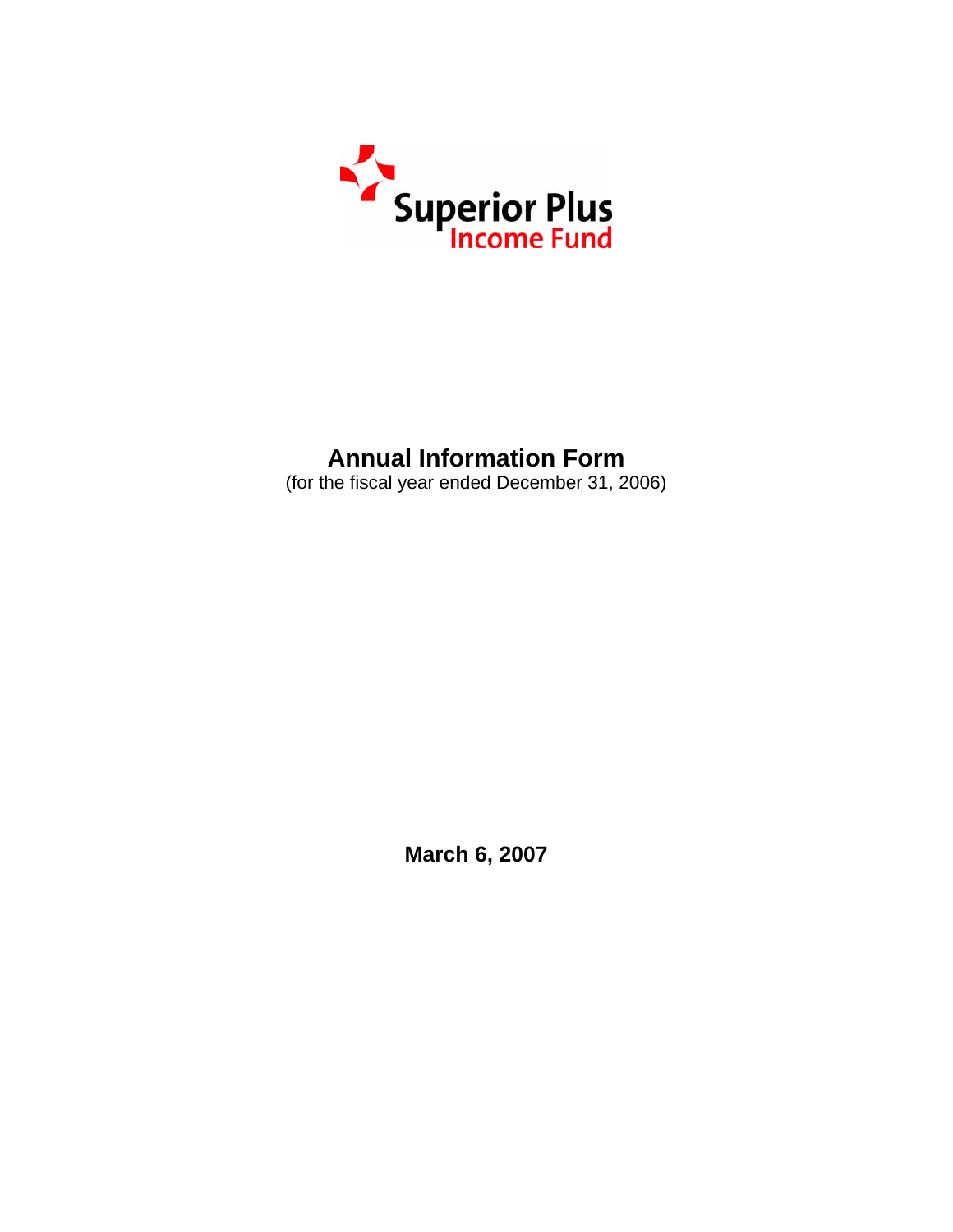# **TABLE OF CONTENTS**

| <b>Superior Propane</b> |  |
|-------------------------|--|
|                         |  |
|                         |  |
|                         |  |
|                         |  |
|                         |  |
|                         |  |
|                         |  |
|                         |  |
|                         |  |
|                         |  |
|                         |  |
|                         |  |
|                         |  |
|                         |  |
|                         |  |
| <b>ERCO Worldwide</b>   |  |
|                         |  |
|                         |  |
|                         |  |
|                         |  |
|                         |  |
|                         |  |
|                         |  |
|                         |  |
|                         |  |
|                         |  |
|                         |  |
|                         |  |
| Winroc                  |  |
|                         |  |
|                         |  |
|                         |  |
|                         |  |
|                         |  |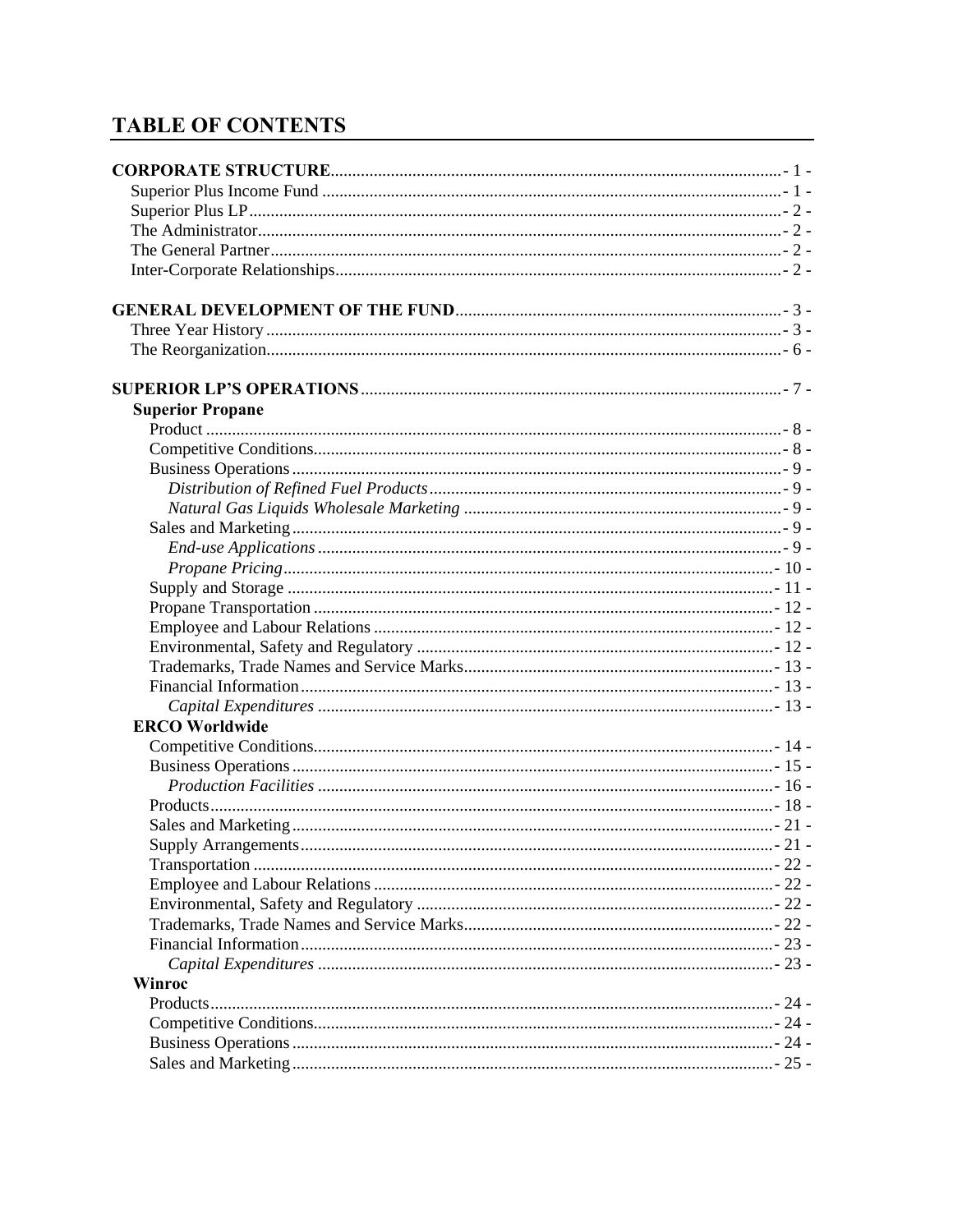| <b>Superior Energy Management</b> |  |
|-----------------------------------|--|
|                                   |  |
|                                   |  |
|                                   |  |
|                                   |  |
|                                   |  |
|                                   |  |
|                                   |  |
|                                   |  |
|                                   |  |
|                                   |  |
|                                   |  |
|                                   |  |
|                                   |  |
|                                   |  |
|                                   |  |
|                                   |  |
|                                   |  |
|                                   |  |
|                                   |  |
|                                   |  |
|                                   |  |
|                                   |  |
|                                   |  |
|                                   |  |
|                                   |  |
|                                   |  |
|                                   |  |
|                                   |  |
|                                   |  |
|                                   |  |

In this Annual Information Form, all dollar figures are in Canadian dollars, unless otherwise indicated.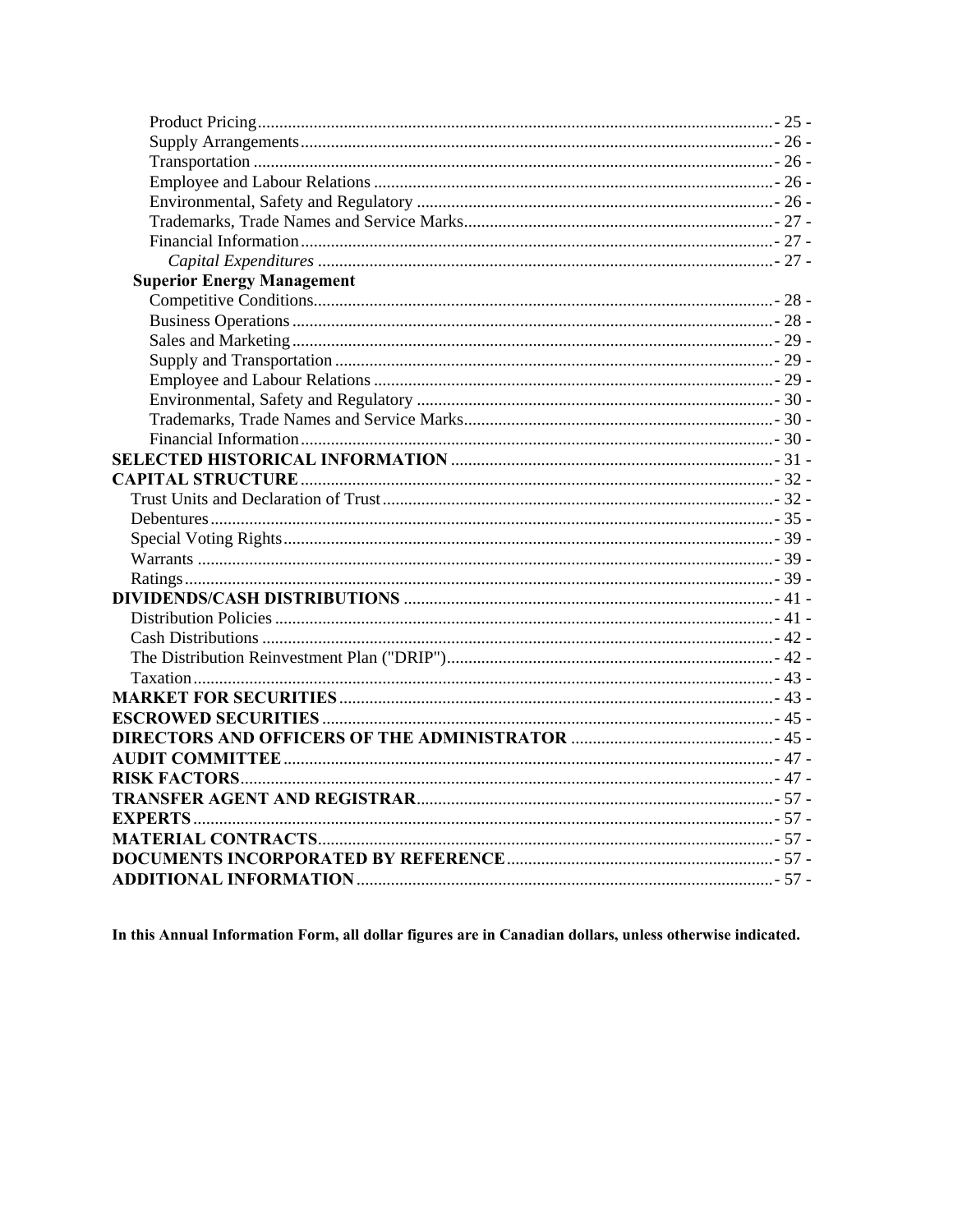### **FORWARD-LOOKING STATEMENTS AND NON-GAAP MEASURES**

#### *Forward-Looking Statements*

*Certain information included or incorporated by reference herein is forward-looking. Forward-looking statements include, without limitation, statements regarding the future financial position, business strategy, budgets, litigation, projected costs, capital expenditures, financial results, distributable cash flow, taxes and plans and objectives of or involving the Superior Plus Income Fund (the "Fund") or Superior Plus LP ("Superior LP" or the "Partnership"). Many of these statements can be identified by looking for words such as "believe", "expects", "expected", "will", "intends", "projects", "anticipates", "estimates", "continues" or similar words. Forward-looking statements in this Annual Information Form ("AIF") include, but are not limited to, capital expenditures, business strategy and objectives. The Fund and Superior LP believe the expectations reflected in such forward-looking statements are reasonable but no assurance can be given that these expectations will prove to be correct and such forward-looking statements should not be unduly relied upon.* 

*In addition to other assumptions identified in this AIF, assumptions have been made regarding, among other things:* 

- *the ability of Superior LP to obtain products, raw materials, equipment, services and supplies in a timely manner to carry out its activities;*
- *the ability of Superior LP to market its products and services successfully to existing and new customers;*
- *the timing and costs of new facility construction and expansion and the ability to secure adequate product transportation;*
- *the timely receipt of required regulatory approvals;*
- *the ability of Superior LP to obtain financing on acceptable terms; and*
- *currency, exchange and interest rates.*

*Forward-looking statements are not guarantees of future performance and involve a number of risks and uncertainties some of which are described herein. Such forward-looking statements necessarily involve known and unknown risks and uncertainties, which may cause the Fund's or Superior LP's actual performance and financial results in future periods to differ materially from any projections of future performance or results expressed or implied by such forward-looking statements. These risks and uncertainties include but are not limited to the risks identified in this AIF under the heading "Risk Factors" and in the Fund's most recent Annual Management's Discussion and Analysis. Any forward-looking statements are made as of the date hereof and, except as required by law, neither the Fund nor Superior LP undertakes any obligation to publicly update or revise such statements to reflect new information, subsequent or otherwise.* 

#### *Non-GAAP Measures*

*Distributable cash flow of the Fund available for distribution to Unitholders, is equal to cash generated from operations before natural gas customer acquisition costs and changes in net working capital, less amortization of natural gas customer acquisition costs and maintenance capital expenditures. Maintenance capital expenditures are equal to capital expenditures incurred to sustain the ongoing capacity of Superior LP's operations and are deducted from the calculation of distributable cash flow. Acquisitions and other capital expenditures incurred to expand the capacity of Superior LP's operations or to increase its profitability ("growth capital"), are excluded from the calculation of distributable cash flow. See Note 1 to the Consolidated Financial Statements for the calculation of distributable cash flow. Distributable cash flow is the main performance measure used by management and investors to evaluate the performance of the Fund and its businesses. Readers are cautioned that distributable cash flow, maintenance capital expenditures and growth capital are not defined performance measures under Canadian generally accepted accounting principles ("GAAP"), and that distributable cash flow cannot be assured. The Fund's calculation of distributable cash flow, maintenance capital expenditures and growth capital may differ from similar calculations used by comparable entities.*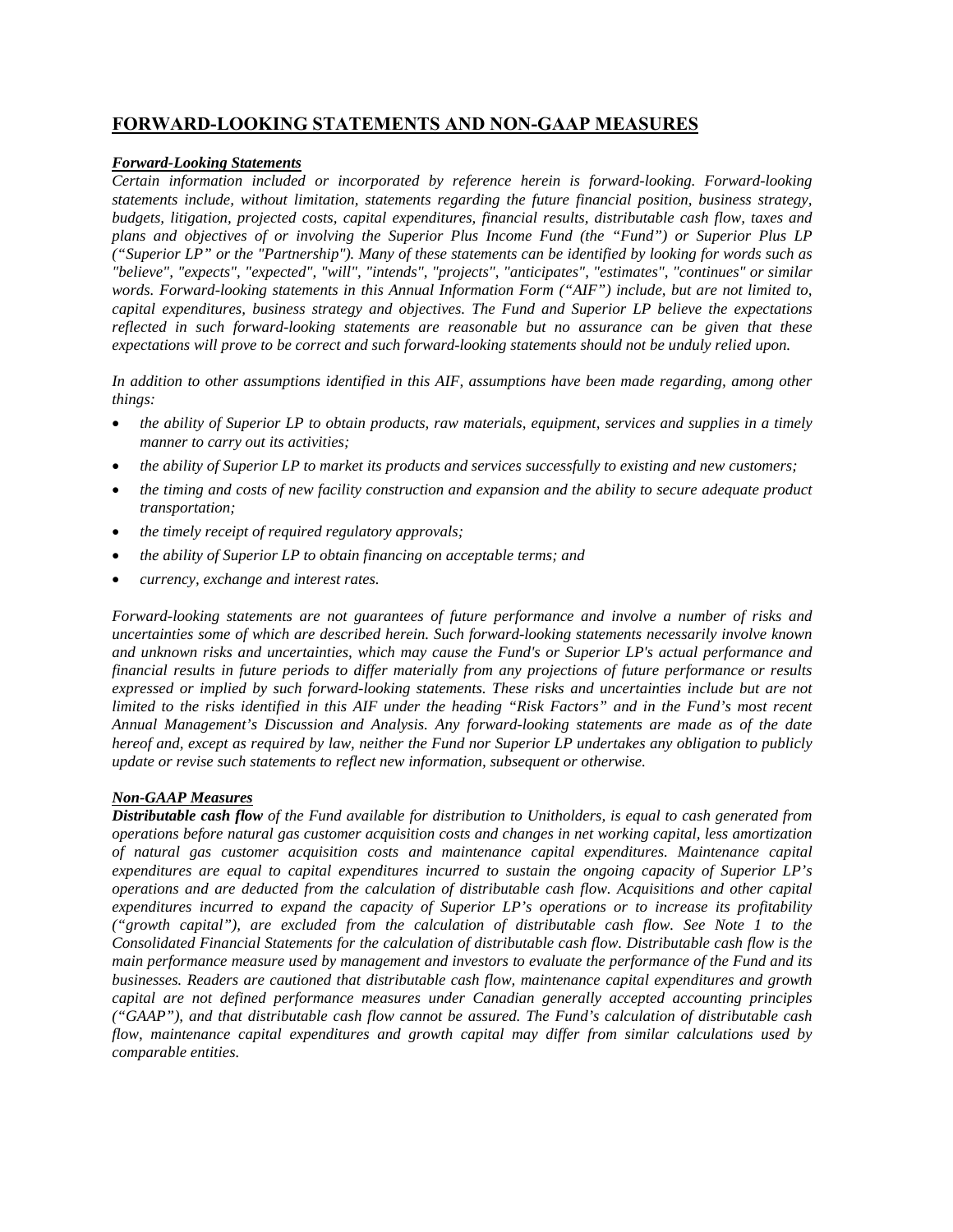*Operating distributable cash flow is distributable cash flow before corporate and interest expenses. It is also a non-GAAP measure and is used by management to assess the performance of the operating divisions. The Fund's calculation of operating distributable cash flow may differ from similar calculations used by comparable entities.* 

*EBITDA, which is also a non-GAAP measure, represents earnings before interest, taxes, depreciation and amortization recalculated on a 12 month trailing basis giving proforma effect to acquisitions and divestitures. Superior LP's calculation of EBITDA may differ from similar calculations used by comparable entities.*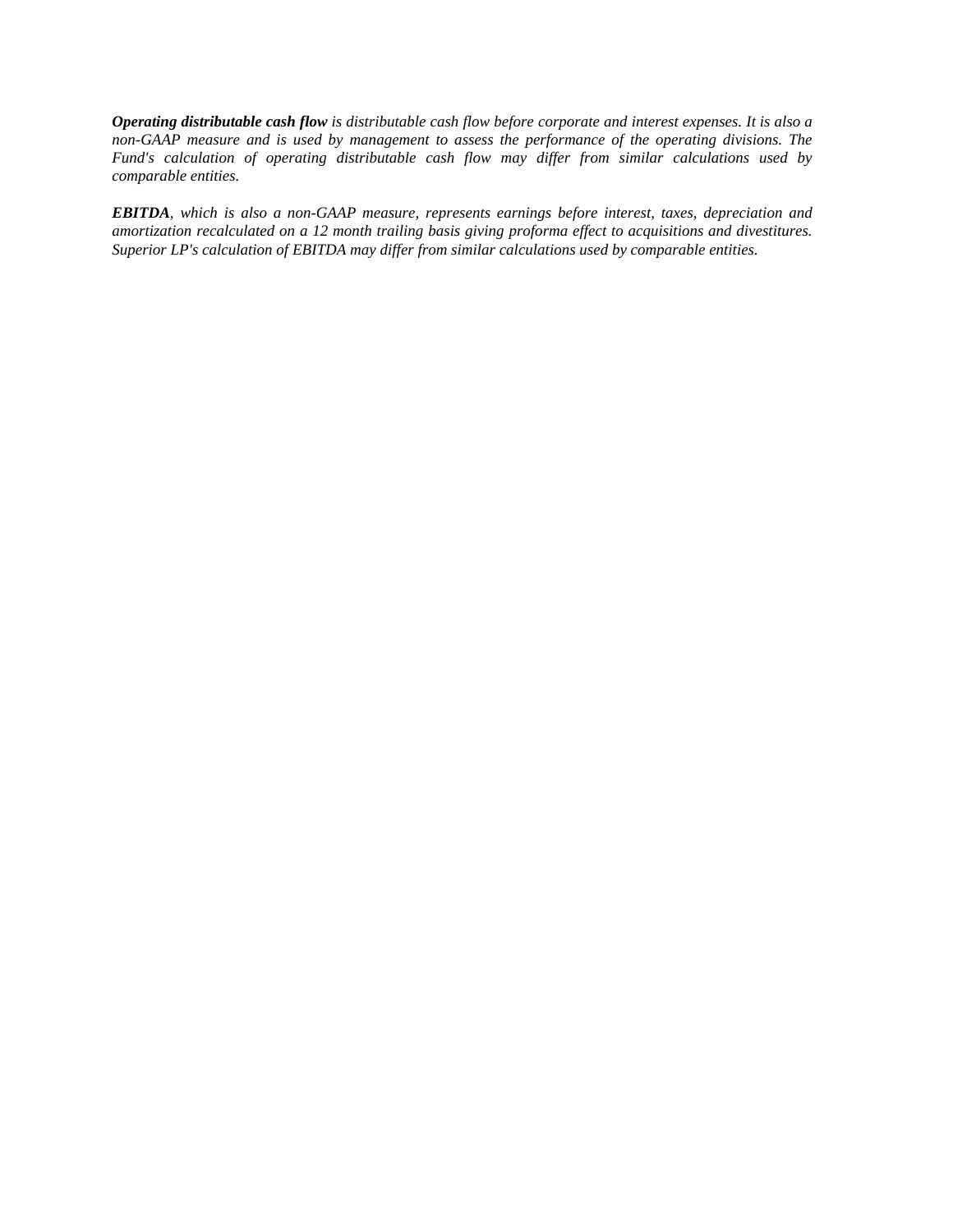# <span id="page-5-0"></span>**CORPORATE STRUCTURE**

### **Superior Plus Income Fund**

Superior Plus Income Fund (the "Fund") is a limited purpose, unincorporated trust established under the laws of the Province of Alberta by a Declaration of Trust made as of August 2, 1996, as amended and restated most recently on September 30, 2006 (the "Declaration of Trust"). On February 26, 2003, the name of the Fund was changed from Superior Propane Income Fund to its current name. On October 7, 2003, the Declaration of Trust was amended and restated in connection with the governance reorganization (the "Governance Reorganization") of the Fund, which included the elimination of individual trustees and the appointment of Computershare Trust Company of Canada as trustee of the Fund ("Computershare" or the "Trustee"). On September 30, 2006, the Fund was further reorganized such that its business is now conducted by Superior LP and related entities rather than Superior Plus Inc. ("Superior") and related entities (the "Reorganization"). See "General Development of the Fund - The Reorganization".

The head and registered office of the Fund is located at Suite 2820, 605 – 5 Avenue SW, Calgary, Alberta T2P 3H5.

The Fund's investments in Superior LP are comprised of 2,997 Class A limited and 3 Class B general partnership units of Superior LP. The Fund's investments in Superior LP are financed by trust unit equity and 8% convertible unsecured subordinated debentures due July 31, 2007 and convertible at \$16.00 per trust unit ("Series 1 Debentures"), 8% convertible unsecured subordinated debentures due November 1, 2008 and convertible at \$20.00 per trust unit ("Series 2 Debentures"), 5.75% convertible unsecured subordinated debentures due December 31, 2012 and convertible at \$36.00 per trust unit (the "5.75% Debentures"), and 5.85% convertible unsecured subordinated debentures due October 31, 2015 and convertible at \$31.25 per trust unit (the "5.85% Debentures") collectively, (the "Debentures"). The Fund distributes to holders of trust units of the Fund ("Unitholders"), distributions received from its investment in Superior LP, after payment of Fund expenses and interest payments to the holders of Debentures of the Fund ("Debentureholders").

The Fund does not conduct active business operations, but rather, it distributes to Unitholders the income it receives from Superior LP, net of expenses and interest payable on the Debentures. Pursuant to the Declaration of Trust, the Fund is generally restricted to owning, investing in and transferring securities of Superior LP and any other entities, including without limitation, bodies corporate, partnerships or trusts, temporarily holding cash and short-term investments, disposing of the assets of the Fund, including without limitation, any securities of Superior LP, issuing securities of the Fund, borrowing funds and incurring indebtedness, making distributions and paying costs, fees and expenses of the Fund.

Subject to certain limitations which require the approval of Unitholders or the board of directors of Superior Plus Administration Inc. (the "Administrator"), the Declaration of Trust provides the Trustee with full, absolute and exclusive power, control and authority over the assets and affairs of the Fund and authorizes the Trustee to do all such acts and things as in its sole judgement and discretion are necessary or incidental to carrying out the purposes of the Fund. See "Capital Structure – Trust Units and Declaration of Trust". However, the Trustee is party to the Amended and Restated Administration Agreement dated September 30, 2006 with the Administrator, delegating broad power and authority to the Administrator to effect the actual administration of the duties of the Trustee (the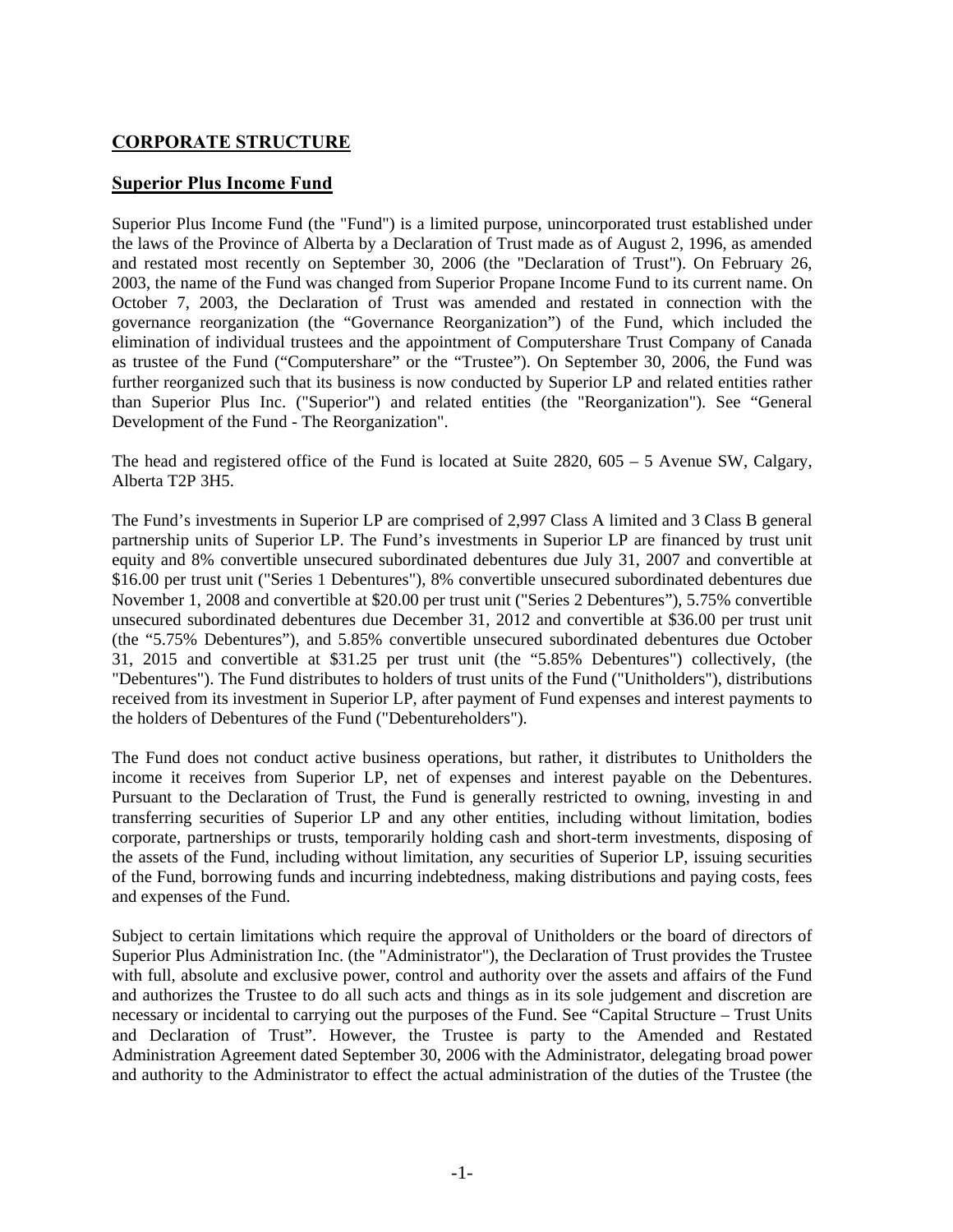<span id="page-6-0"></span>"Administration Agreement"). The Administration Agreement delegates to the Administrator, and by implication, its board of directors, the exclusive authority to manage the operations and affairs of the Fund. In addition, the Administration Agreement provides the Administrator with a power of attorney to sign documents on behalf of the Fund. As a result, the Administrator and its board of directors are responsible for managing the affairs and operations of the Fund pursuant to the Administration Agreement.

# **Superior Plus LP**

Superior LP was formed pursuant to a Partnership Agreement dated September 17, 2006 and a Declaration filed under the *Limited Partnerships Act* (Ontario) on September 19, 2006 with its initial general partner being Superior General Partner Limited and its initial limited partner being Superior. As a result of the Reorganization, Superior Plus Inc. (the "General Partner") became the general partner and the Fund the limited partner of Superior LP. Superior LP was established to carry on the distribution and retail marketing of propane and propane consuming equipment and related services; the production and sale of specialty chemicals and related technology; the distribution of specialty building products to the walls and ceilings construction industry and the retail marketing of natural gas and other related businesses and such other businesses as the directors of the General Partner may determine, including all activities ancillary thereto. The head and registered office of Superior is located at Suite 2820, 605 – 5 Avenue SW, Calgary, Alberta T2P 3H5.

### **The Administrator**

Superior Plus Administration Inc., which is a wholly-owned subsidiary of the Fund, was incorporated on August 22, 2006 pursuant to the *Canada Business Corporations Act* and acts as the Administrator of the Fund pursuant to the Administration Agreement. The head and registered office of the Administrator is located at Suite 2820, 605 – 5 Avenue SW, Calgary, Alberta T2P 3H5.

# **The General Partner**

Superior Plus Inc., the general partner of Superior LP, was formed on September 30, 2006 pursuant to the amalgamation of Superior MFC Inc. and Superior General Partner Limited under the *Canada Business Corporations Act* which was completed as part of the Reorganization. The General Partner is a wholly-owned subsidiary of the Administrator. The head and registered office of Superior is located at Suite 2820, 605 – 5 Avenue SW, Calgary, Alberta T2P 3H5.

### **Inter-Corporate Relationships**

The operations of Superior LP are comprised of four businesses:

- the propane retailing business operating under the trade name "Superior Propane";
- the specialty chemicals business, operating under the trade name "ERCO Worldwide";
- the specialty walls and ceilings construction products business, operating under the trade name "Winroc"; and
- the fixed-price natural gas retailing business, operating under the trade name "Superior Energy" Management".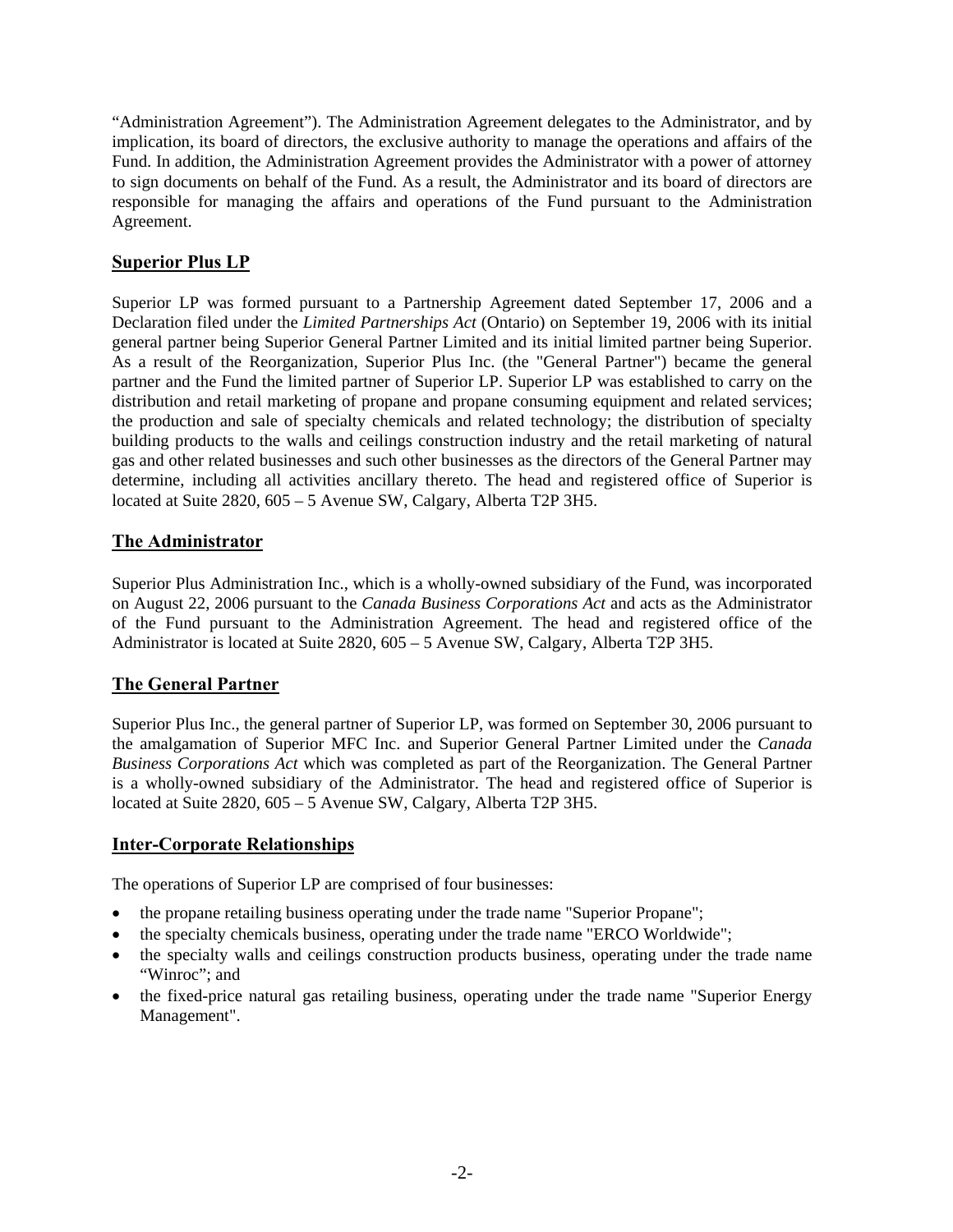<span id="page-7-0"></span>The following is a diagram illustrating the structure of the Fund, Superior LP and their principal subsidiaries as of March 6, 2007.



Note: (1) Superior Plus US Holdings Inc., a Delaware Corporation, holds wholly owned subsidiaries through which ERCO Worldwide and Winroc conduct operations in the United States.

### **GENERAL DEVELOPMENT OF THE FUND**

### **Three Year History**

The Fund's strategy includes adding value to Unitholders by developing and executing sound business strategies in each of Superior LP's businesses while further expanding and diversifying such business operations over time.

On June 11, 2004, Superior purchased all of the outstanding shares of The Winroc Corporation, Winroc Supplies Ltd., Allroc Building Products Ltd. and associated entities ("Winroc") for an aggregate purchase price of \$104.2 million, on a debt free basis, further diversifying its operations into the specialty walls and ceilings construction products industry. See "Superior LP's Operations – Winroc".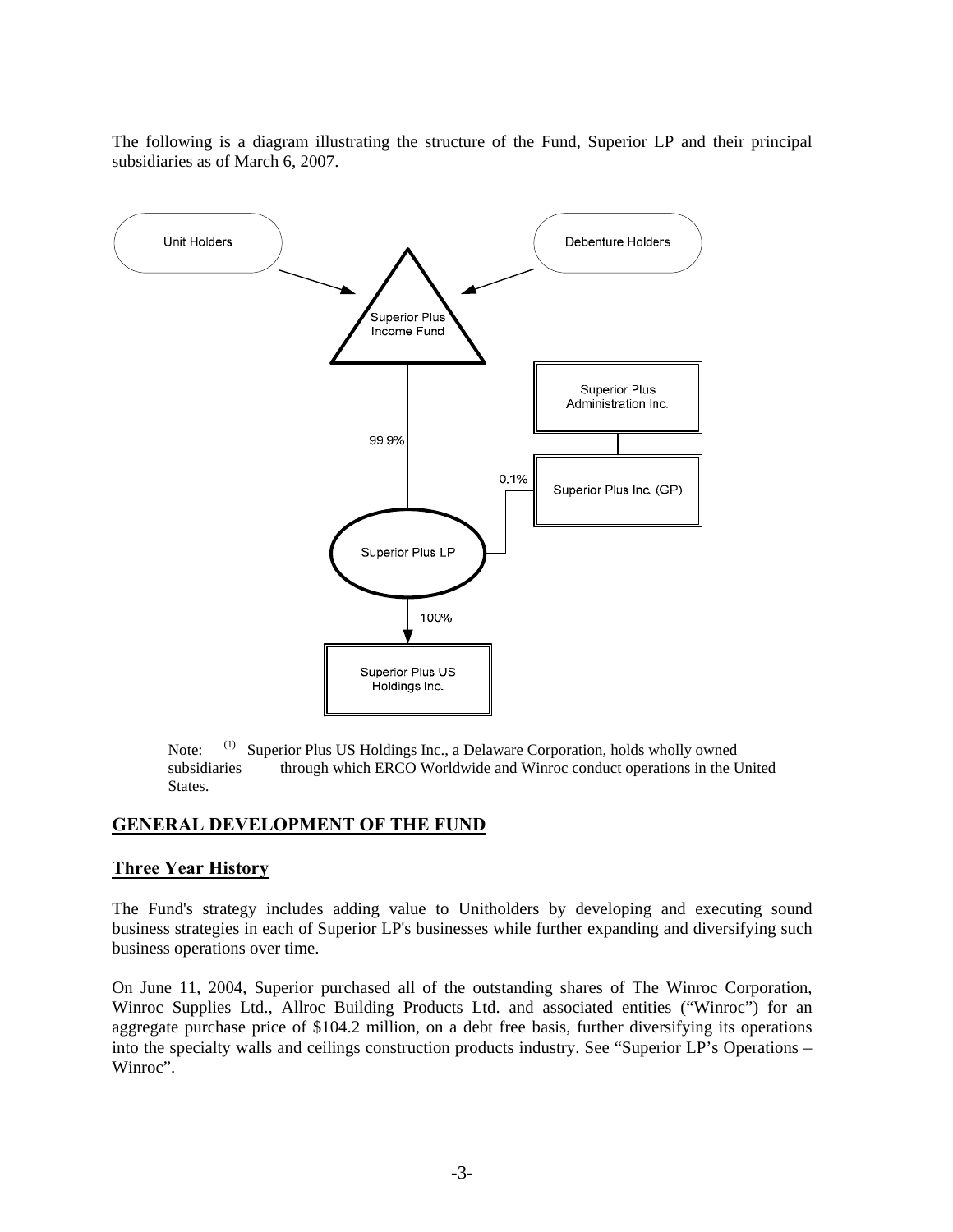On August 30, 2004, ERCO Worldwide, announced that it had entered into an agreement with CMPC Celulosa S.A. ("CMPC"), a division of Empresas CMPC S.A., for ERCO Worldwide to supply CMPC with sodium chlorate by constructing and operating a manufacturing plant adjacent to the CMPC Pacifico mill, located in Region IX of Chile. In September 2006, ERCO completed construction of the 55,000 tonne sodium chlorate facility at a cost of \$70.2 million.

On December 7, 2004, Winroc closed the acquisition of Interior Building Supplies Company Ltd. and associated entities located in Windsor, London and Cambridge, Ontario for approximately \$12.2 million on a debt-free basis.

On February 2, 2005, Superior Propane closed the acquisition of the business of Foster Energy Corporation ("Foster Energy"), a wholesale marketer of natural gas liquids based in Calgary, Alberta for a purchase price of approximately \$25.6 million. Foster Energy operates under the trade name "Superior Gas Liquids" and provides natural gas liquids wholesale marketing services, primarily to small and medium sized propane retailers in the United States and Canada.

On April 11, 2005, Winroc closed the acquisition of Leon's Insulation Inc. and associated entities (collectively, "Leon's Insulation") for \$31.7 million on a debt-free basis, subject to certain adjustments. At the time of its acquisition, Leon's Insulation was Ontario's largest distributor of drywall, insulation and associated products.

On April 12, 2005, ERCO Worldwide entered into an agreement to purchase and on June 7, 2005 acquired a chloralkali business located in Port Edwards, Wisconsin for \$22.4 million on a debt-free basis. At the time, this business was the second largest producer of potassium products in North America.

On June 14, 2005, the Fund issued \$175.0 million aggregate principal amount of 5.75% Debentures for net proceeds of \$167.6 million. The proceeds of the public offering were used to reduce indebtedness under Superior's credit facilities, which indebtedness was incurred in connection with four previous business acquisitions and the construction of a sodium chlorate manufacturing plant in Chile.

On October 19, 2005, Superior Plus US Holdings Inc. ("Superior USA"), a wholly owned subsidiary of Superior, completed the acquisition of all of the issued and outstanding shares of JW Aluminum, on a debt free basis, for a purchase price of \$405.4 million pursuant to the terms of a stock purchase agreement dated September 29, 2005. This acquisition further diversified Superior's operations into the specialty flat-rolled aluminum industry. In order to partially finance this acquisition, the Fund issued approximately 6.2 million trust units and \$75.0 million aggregate principal amount of 5.85% Debentures on October 19, 2005 for net proceeds of approximately \$223.2 million.

On March 3, 2006, Superior completed a 10-year, \$200.0 million 5.50% senior secured debt issue in the Canadian public bond market. Proceeds were used to repay the JW Aluminum bank acquisition credit facility and other revolving bank debt. On July 10, 2006, the \$200.0 million senior secured debt was retired as part of a refinancing undertaken in connection with the strategic plan.

On March 8, 2006, due to challenging business conditions at Superior Propane and ERCO Worldwide, the Fund reduced its monthly cash distribution level from \$0.205 per trust unit to \$0.185 per trust unit.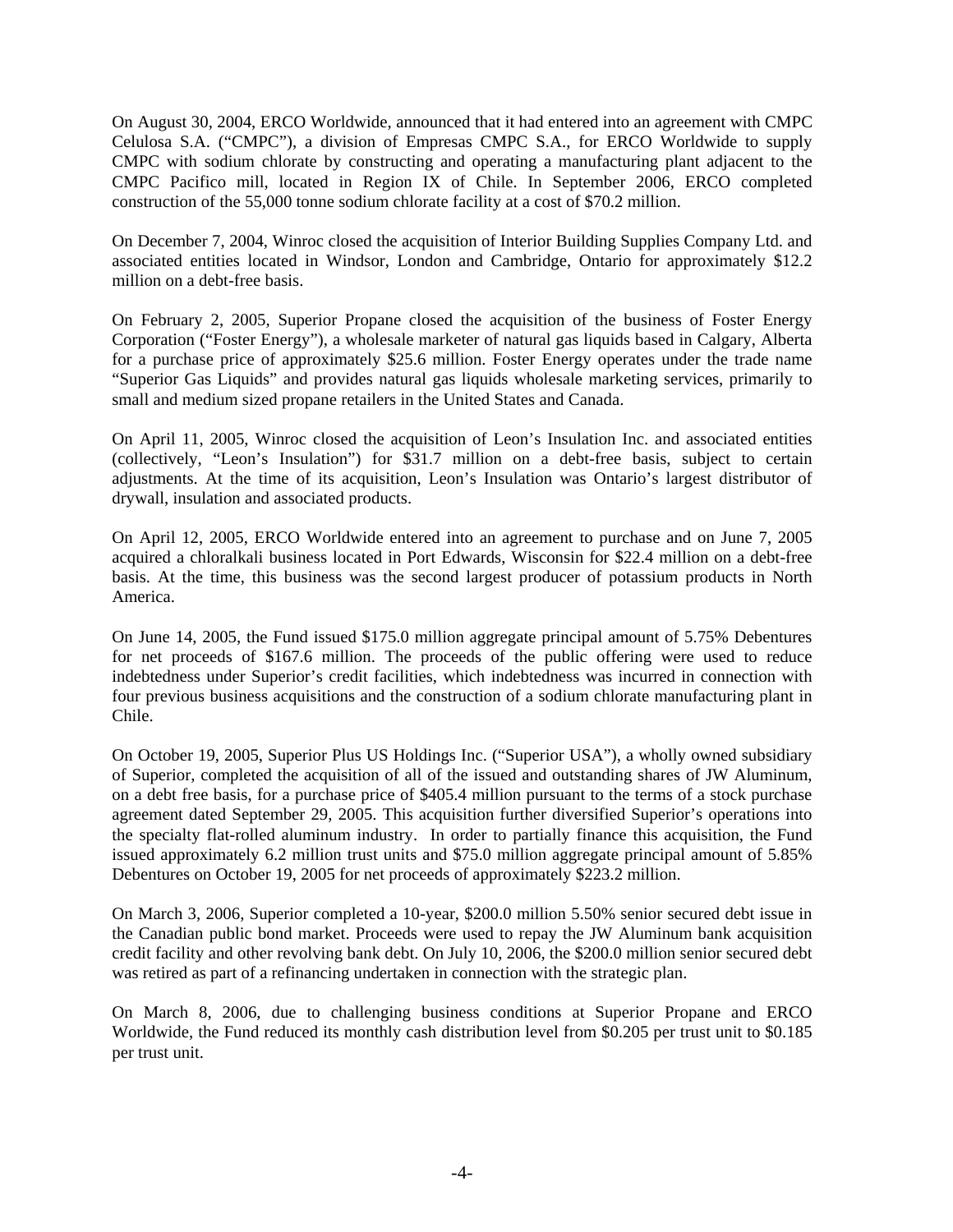On April 24, 2006, the Fund initiated a comprehensive strategic review process designed to maximize Unitholder value and reduced its monthly cash distribution level from \$0.185 per trust unit to \$0.13 per trust unit commencing with the May distribution. The strategic review was commenced due to weak first quarter results of Superior Propane predominantly caused by record warm weather conditions, anticipated weakness in ERCO Worldwide over the medium term, as well as due to the reduction of the Fund's monthly distribution and weakness in the market price of the trust units. A strategic review committee of the board of directors of Superior was formed and financial advisors were retained to assist in the review.

On July 10, 2006, the Fund completed the strategic review process which considered a wide range of alternatives for the Fund, and asserted a new strategy which included:

- continuing as a diversified trust while focusing on stability of distributions with value growth driven by the Fund's existing businesses;
- disposing of the investment in JW Aluminum and using the proceeds to reduce debt levels and focusing on the Canadian based businesses;
- providing enhanced visibility, transparency and accountability of the Fund's businesses to its investors;
- lowering the average senior debt levels to 1.5 to 2.0 times EBITDA and average total debt levels to 2.5 to 3.0 times EBITDA;
- reducing the Fund's target payout ratio to 85% to 90% of distributable cash flow; and
- closing the Bruderheim sodium chlorate facility.

In addition, the board of directors appointed Grant Billing as Chairman and Chief Executive Officer replacing Geoff Mackey as President and Chief Executive Officer. As well, the Fund indicated that Mark Schweitzer, Executive Vice President and Chief Financial Officer would leave Superior on November 1, 2006 following a recruitment process for his successor. The Fund also restructured some of the debt of its subsidiaries to provide enhanced debt repayment flexibility and announced its intention to complete the Reorganization.

On September 30, 2006, the Fund completed the Reorganization from a "trust over corporation" structure to a "trust over partnership" structure. Effective September 30, 2006, the business operations previously carried on by Superior and its related subsidiaries were being conducted by Superior LP and its related subsidiaries. See "General Development of the Fund - The Reorganization".

On October 31, 2006, Federal Finance Minister Jim Flaherty (the "Finance Minister") announced a proposal to apply a tax at the trust level on distributions of certain income from publicly traded mutual fund trusts at rates of tax comparable to the combined federal and provincial corporate tax and to treat such distributions as dividends to the Unitholders. The Finance Minister said existing trusts would have a four-year transition period and would not be subject to the new rules until 2011, (provided the Fund only experiences "normal growth" and no "undue expansion" before then). On December 21, 2006, the Finance Minister released the related draft legislation to implement the proposal.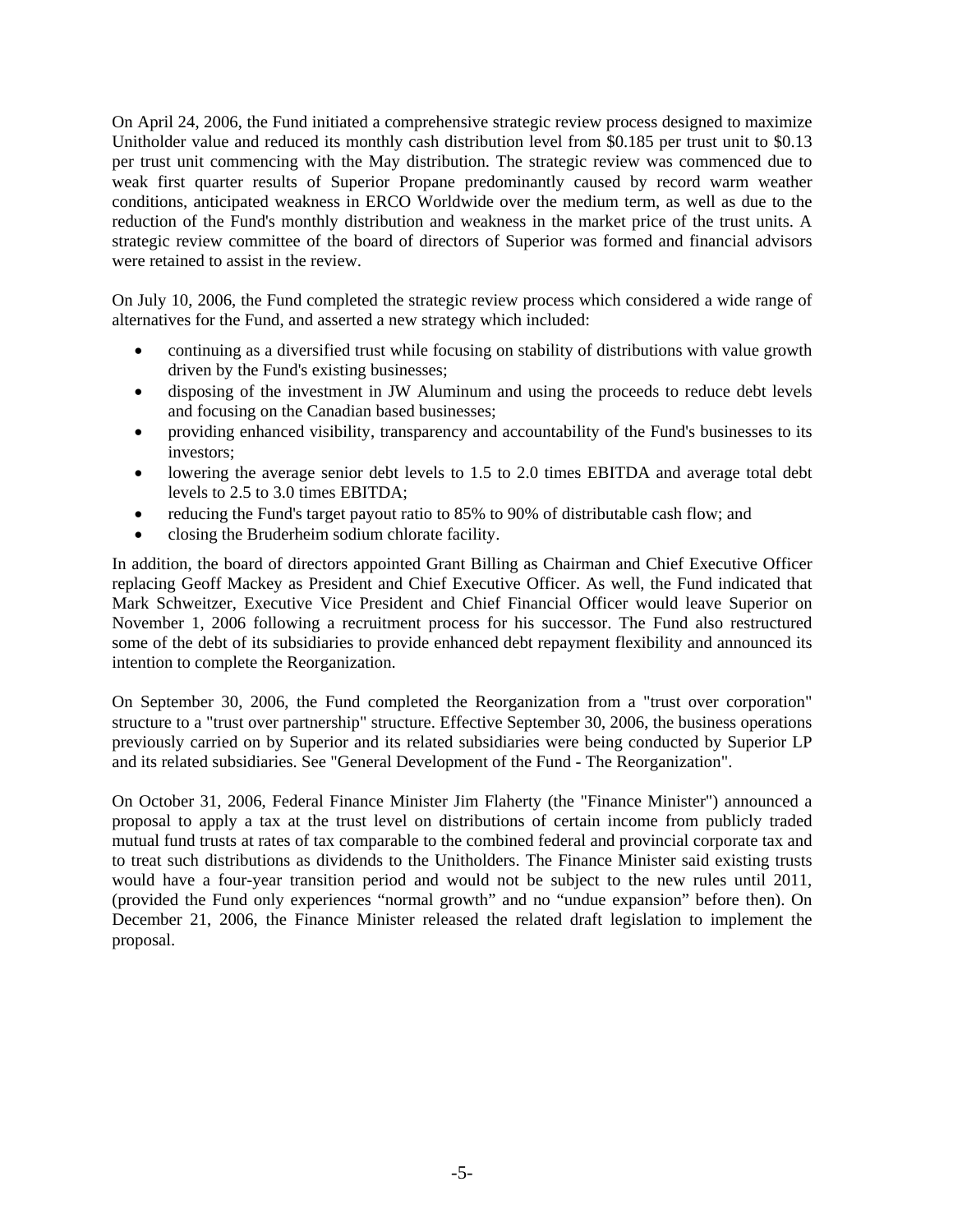<span id="page-10-0"></span>On December 7, 2006, Superior Plus US Holdings Inc. ("Superior US Holdings"), a wholly owned subsidiary of Superior, completed the disposition of all of the issued and outstanding shares of JW Aluminum, on a debt free basis, for a purchase price of approximately Cdn \$350 million pursuant to the terms of a stock purchase agreement dated November 8, 2006 (the "Stock Purchase Agreement") among Superior US Holdings, Palmetto Holdings Inc. (an entity affiliate with Wellspring Capital Management LLC) and JW Aluminum Holding Company. The Stock Purchase Agreement contained customary terms, conditions, representations, warranties and covenants for a transaction of this nature and was subject to receipt of all other necessary approvals which were subsequently obtained or waived. This disposition was a result of the Fund's strategic plan adopted in July, 2006. Proceeds from the sale were used to repay debt.

### **The Reorganization**

The Reorganization, which was an internal reorganization of the subsidiaries of the Fund, was undertaken to restructure the manner in which the Fund holds its interest in its assets. The Reorganization did not include the acquisition of any additional interest in any operating assets or the disposition of any of the Fund's existing interests in operating assets. Immediately following completion of the Reorganization, Unitholders held the same number of trust units and the Fund continued to own, directly and indirectly, the same proportionate interest in its assets that it held immediately prior to the effective time of the Reorganization.

The Reorganization created a "flow-through" structure for Canadian tax purposes which resulted in the activities carried on by Superior being carried on by Superior LP and distributions from the Superior LP being taxed under the *Income Tax Act* (Canada) (the "Tax Act") at the Unitholder level.

In connection with the Reorganization, the Fund received an advanced tax ruling from the Canada Revenue Agency ("CRA") dated August 16, 2006 (as supplemented by letter from the CRA dated August 18, 2006) confirming the anticipated tax consequences of the Reorganization which tax consequences were summarized in the information circular describing the Reorganization.

The results of the Reorganization are as follows:

- (a) the Fund directly owns a 99.9% limited partnership interest in Superior LP, which holds the Canadian operating assets, equity in the various operating entities previously owned directly or indirectly by Superior and US\$140 million subordinated notes of Superior Plus U.S. Holdings Inc.;
- (b) the Declaration of Trust was amended to give effect to the Reorganization, to reflect the different organizational structure of the Fund resulting from the Reorganization, to update certain provisions to reflect current income trust practices and to largely preserve, in modified form, the governance policies and practices in place for the benefit of Unitholders prior to the Reorganization; and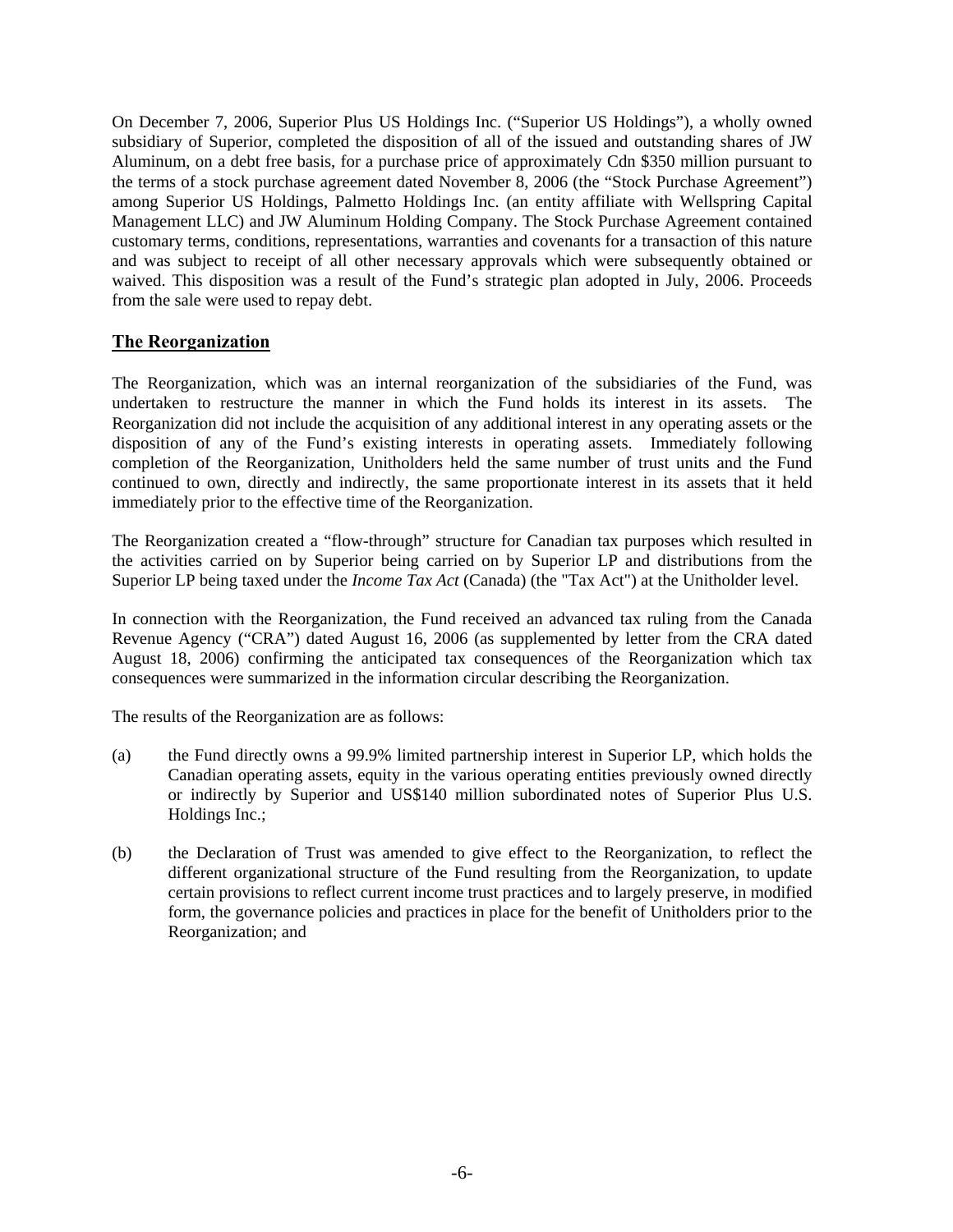<span id="page-11-0"></span>(c) the Administrator was created to administer the Fund pursuant to the Administration Agreement and Superior became the General Partner to carry on the business of the newly formed partnership, Superior LP pursuant to the Partnership Agreement. The boards of directors of the Administrator and the General Partner consist of the same members as the board of directors of Superior immediately prior to the Reorganization. The governance policies and practices of the Fund in place for the benefit of Unitholders prior to the Reorganization, including those of the Audit Committee, the Governance and Nominating Committee and the Compensation Committee of the Fund, were revised to reflect the introduction of separate legal entities acting as administrator of the Fund and general partner of Superior LP, without any derogation in the benefits and protections to Unitholders.

### **SUPERIOR LP'S OPERATIONS**

Superior LP strives to generate stable cash distributions and achieve long-term value-based growth driven from its existing Canadian based businesses.

Superior LP through its businesses, is engaged in the distribution and retail marketing of propane, related products and services, and provides natural gas liquids wholesale marketing services; the production and sale of specialty chemicals and related technology; the distribution of specialty building products to the walls and ceilings construction industry; and the retail marketing of natural gas.

Superior LP's corporate office acts as strategic capital manager for the overall portfolio of Superior's assets. As such, the corporate office is focused on strategy execution, capital allocation, risk management and succession planning. The corporate office is comprised of 10 employees including executive management, treasury, tax, financial reporting, business compliance and oversight, investor relations and corporate secretarial functions.

Since operational management is key, there is an experienced and strong management team in place at each business. Management at this level is compensated to maintain and grow the distributable cash flow generated by their business over time.

Superior's operations are composed of four different businesses. The graph below details the composition of the Fund's operating distributable cash flow by business for the 12 month period ended December 31, 2006 after giving effect to the sale of JW Aluminum as if it had been sold on January 1, 2006:



#### **43% Superior Propane:** a propane retailer

# **36% ERCO Worldwide:** a provider of specialty chemicals

and related technology

#### **16% Winroc:**

a distributor of specialty construction products to the walls and ceilings construction industry

 **5% Superior Energy Management:**  a natural gas retailer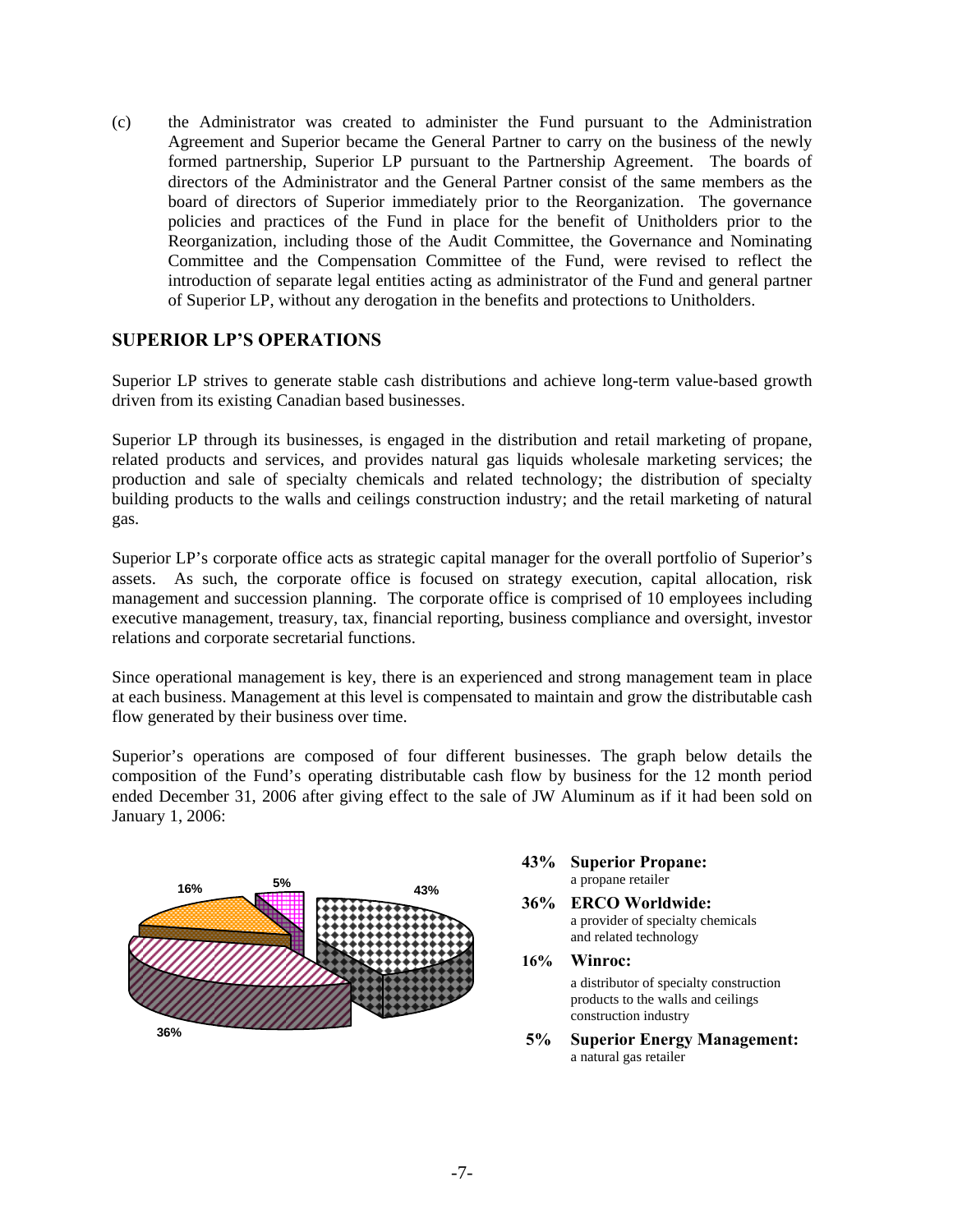<span id="page-12-0"></span>Geographically, for the year ended December 31, 2006, after giving effect to the sale of JW Aluminum as if it had been sold on January 1, 2006, consolidated revenues from customers were derived: 81% from Canada, 17% from United States, and 2% from other countries.



Superior Propane, head-quartered in Calgary, Alberta, began operations in 1951. It is engaged primarily in the distribution and retail sales of propane, refined fuels, propane consuming appliances and related services in Canada. In addition, it provides value-added natural gas liquids wholesale marketing services, primarily to small and medium sized propane retailers in the United States and Canada.

### **Product**

Propane is extracted from natural gas during production and processing and from crude oil during the refining process. Propane is colourless and odourless; therefore, an odorant is added to facilitate its detection.

Propane, like natural gas, is a non-toxic clean burning and efficient energy source but unlike natural gas can be compressed at low pressures into liquid form. As a liquid, propane is easily transported by truck or rail and can be stored in propane tanks and cylinders. When the pressure is reduced, the liquid propane becomes a gas which is ignited and burned to create energy for many different uses.

### **Competitive Conditions**

Superior Propane through its 1670 employees and 169 operating locations, serves customers from coast to coast across Canada. Superior Propane is Canada's largest national retailer with an estimated 50% of the total estimated propane retail market. Superior Propane competes in a highly fragmented industry with approximately 200 local and regional propane retailers across Canada. Propane distribution is a local, relationship based business in which Superior Propane competes for market share based on price and level of service.

The retail propane industry in Canada is mature, representing less than 2% of Canada's total energy consumption. Propane competes with other energy sources such as natural gas, fuel oil, electricity and wood for traditional uses, and gasoline and other alternative fuels for transportation uses. In Canada, the cheapest source of heating fuel is predominately natural gas. Where natural gas is available, propane can be used as a portable fuel and a standby fuel for peak period requirements in industrial applications. In areas where natural gas is not available, propane is an alternative due to its portability. Propane is generally less expensive than electricity but more expensive than fuel oil on a heat content basis depending upon regional market conditions. However, the cleanliness, versatility and operating efficiencies of propane make it competitive with fuel oil for heating purposes.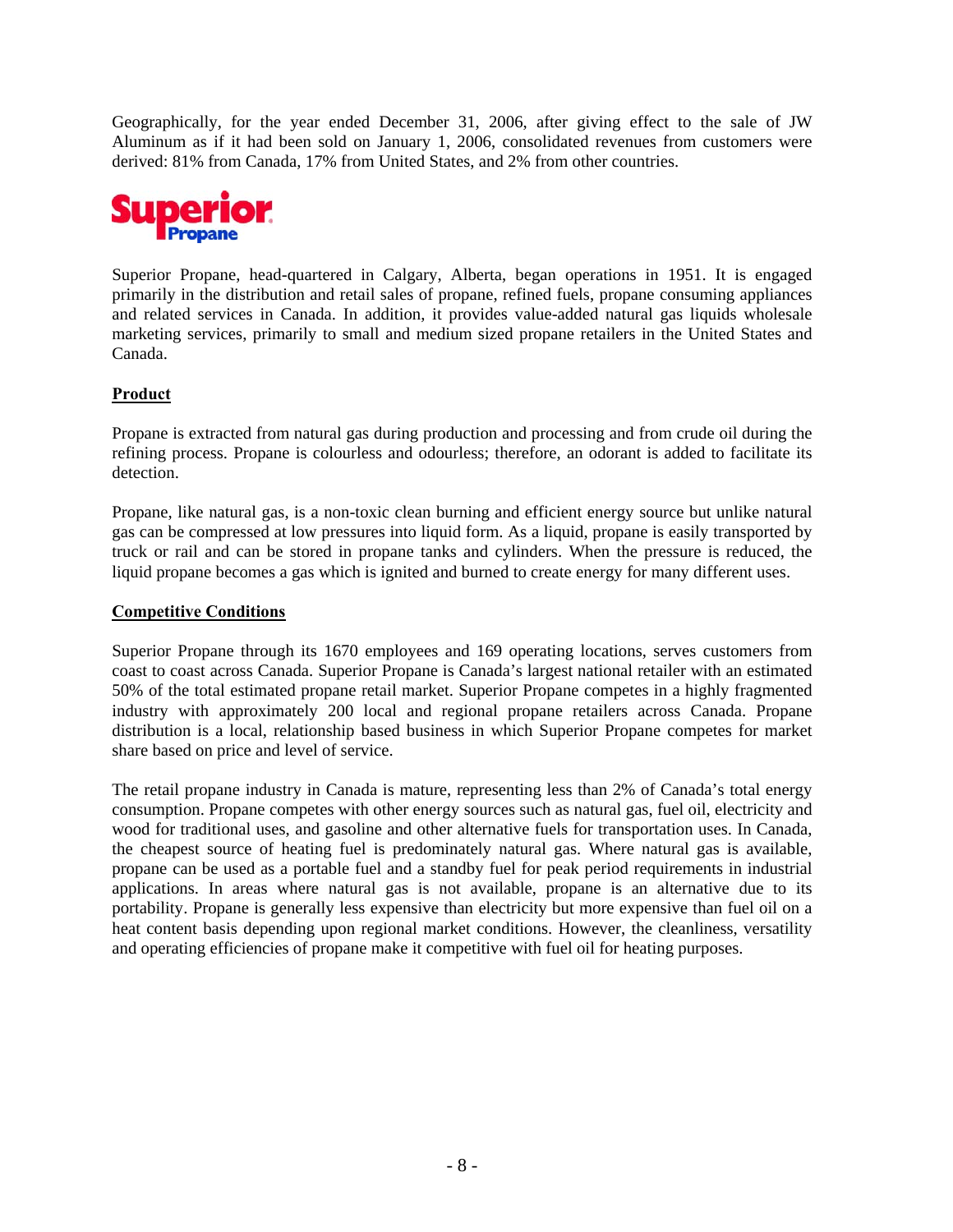### <span id="page-13-0"></span>**Business Operations**

Superior Propane operates in 6 geographical market regions, which are managed by general managers. The general managers have direct responsibility for several market and satellite operations, customers, administration and the overall profitability of their geographic business units. Superior Propane's 44 larger market centres, are typically located in a rural, industrial or commercial setting on two to five acre parcels of land with propane storage tanks, a cylinder dock, surplus land to store a working supply of customer tanks and cylinders, truck parking, warehouse space for rental equipment, appliance, materials and supplies inventories, an office and an appliance show room. These market locations are supplemented by 125 satellite and storage yards.

These satellite and storage yards are strategically located close to customers to minimize distribution costs and enhance security of supply, particularly during peak winter demand periods when road conditions may be poor and can interrupt efficient distribution. The operating area is generally limited to a radius of 80 to 150 kilometres around branch or satellite locations, depending on the nature of the customer base and local road infrastructure. Under Superior Propane's business structure, each market maintains a local presence through a market office. Teams are responsible for managing their local business and pursuing local opportunities. The market centres are supported by three call centres in Dartmouth, Nova Scotia, Laval, Quebec and Calgary, Alberta, which operate 24 hours a day, 7 days a week. The call centres are equipped to assist customers with general inquiries, fuel orders, billing inquiries, service requests and credit and collection issues. The market centres are further supported by services provided by Superior Propane's corporate office including, propane supply and transportation, invoicing, credit and collections, business systems and marketing. Superior Propane operates from and stores product at 128 owned and 79 locations that are leased from third parties under normal course operating leases. See Note 18(i) to the 2006 Annual Consolidated Financial Statements of the Fund.

### *Distribution of Refined Fuel Products*

Superior PetroFuels offers a variety of fuels and lubricants to commercial, industrial, agricultural and residential customers throughout Southwestern Ontario. This business allows Superior Propane to apply its rural energy presence and experience in propane distribution to the fuels and lubricants market.

### *Natural Gas Liquids Wholesale Marketing*

Superior Gas Liquids offers value-added natural gas liquids wholesale marketing services, primarily to small and medium sized propane retailers in the United States and Canada. It provides transportation, storage, risk management, supply and logistics services with annual sales volumes of approximately 746 million litres to over 80 customers resourced from approximately 50 suppliers.

### **Sales and Marketing**

### *End-use Applications*

Superior Propane primarily sells propane and related products and services to the residential, commercial, agricultural, industrial and automotive customer markets. Approximately 50% of Superior Propane's sales volumes are to heating related applications and 50% are related to economic activity levels. However, approximately 75% of Superior Propane's annual cash flows are typically generated in the October to March winter heating season. A detailed analysis of sales volumes and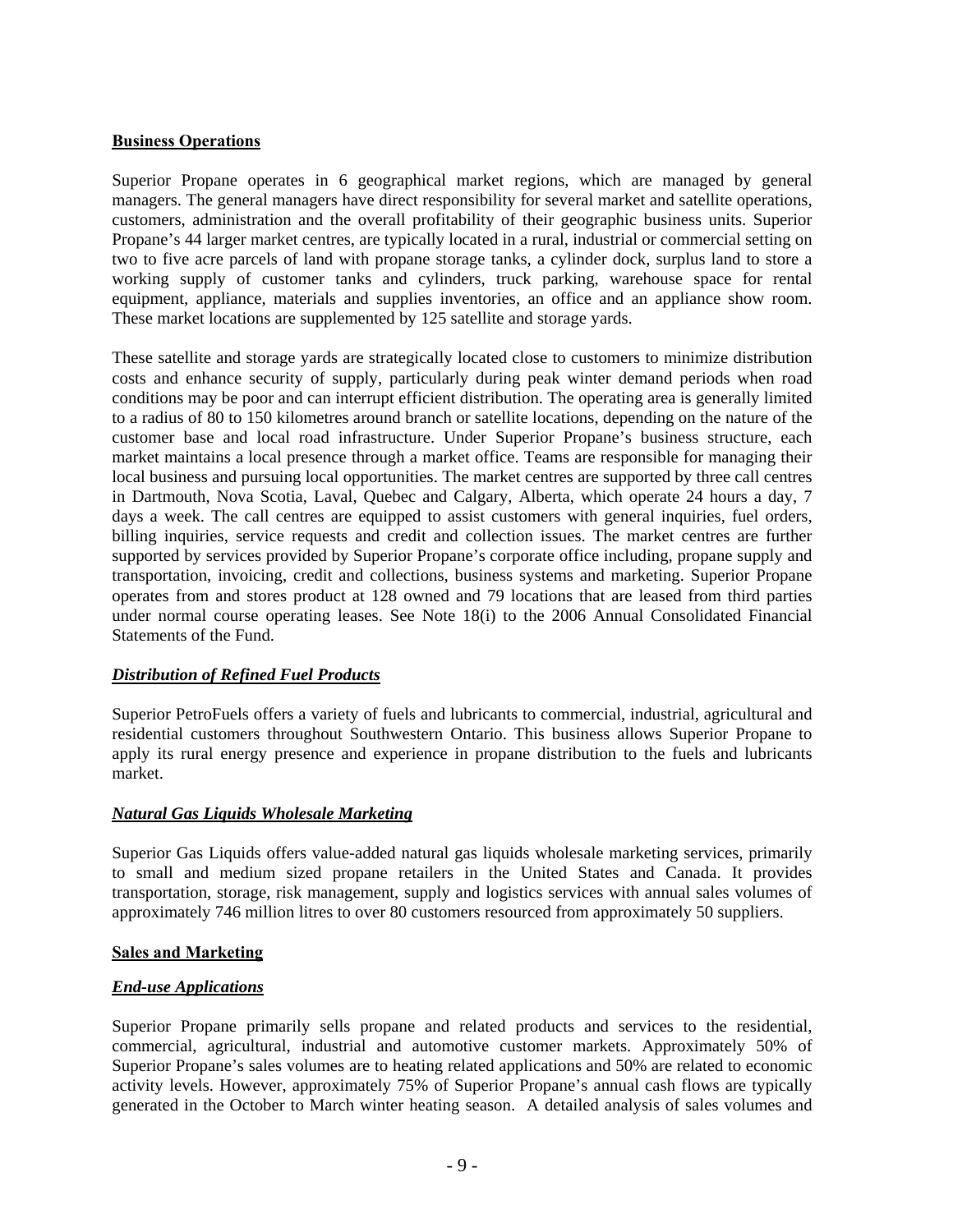<span id="page-14-0"></span>gross profit is provided in the Superior Propane section of the Annual Management's Discussion and Analysis contained in the Fund's 2006 Annual Report.

*Residential/Commercial:* In these markets, propane is consumed primarily in areas where natural gas is not readily available. It is used for space heating, water and pool heating, cooking, refrigeration, laundry and off grid electrical generation. Consumption in these markets is sensitive to winter weather conditions. In addition, residential consumption is dependent on product costs, while commercial consumption varies with economic activity levels.

*Agricultural:* In the agricultural market, propane is used for space heating, for brooding and greenhouse operations, grain drying, and tobacco curing and weed control. The agricultural business is extremely competitive, particularly as natural gas availability expands in rural markets. Propane demand for crop drying depends on weather conditions and crop values.

*Industrial:* Industrial usage includes forklift truck, welding, resale agent, construction and roofing markets, process heating and heat treatment for manufacturing, forestry, mining and fuel for internal combustion engines that drive oil pumpjacks in Western Canada. Industrial demand is generally tied to economic activity levels.

*Automotive:* In the automotive market, propane is used as a transportation fuel, particularly for public and private fleets and other large volume users. Engine technology has outpaced propane conversion technology, limiting the ability to convert new vehicles to propane. Propane vehicle emissions are low in greenhouse gas emissions and other pollutants that contribute to ground level ozone and respiratory health problems. Auto propane has the potential to make a significant contribution to Canada's greenhouse gas emission performance. However, the demand is expected to continue to decline in the medium term at an estimated rate of 15 to 20 percent per year, although original equipment vehicle manufacturers have re-introduced limited propane vehicle offerings.

### *Propane Pricing*

Pricing to customers is primarily based on a margin above product and transportation costs. There are minor delays that affect retail margins as price changes from producers may not be immediately passed through to customers. When the wholesale price of propane increases, the retail gross margins tend to erode in the short-term as it takes more time to pass on all of the price increases to the customers. Conversely, when wholesale prices decrease, retail gross margins and profitability tend to increase.

Increases or decreases in retail prices can have an immediate and direct impact on competitors and customer demand. Propane margins vary between end-use applications and geographic segments. Customer pricing is managed at the corporate, regional and local market level and reflects local marketplace and alternate fuel cost conditions. Factors contributing to the consumer's buying decision include: reliability of supply, long-term availability, price, fuel quality, convenience, portability, storage requirements, available space, capital cost, equipment efficiency and the supplier's local presence and service reputation in the community.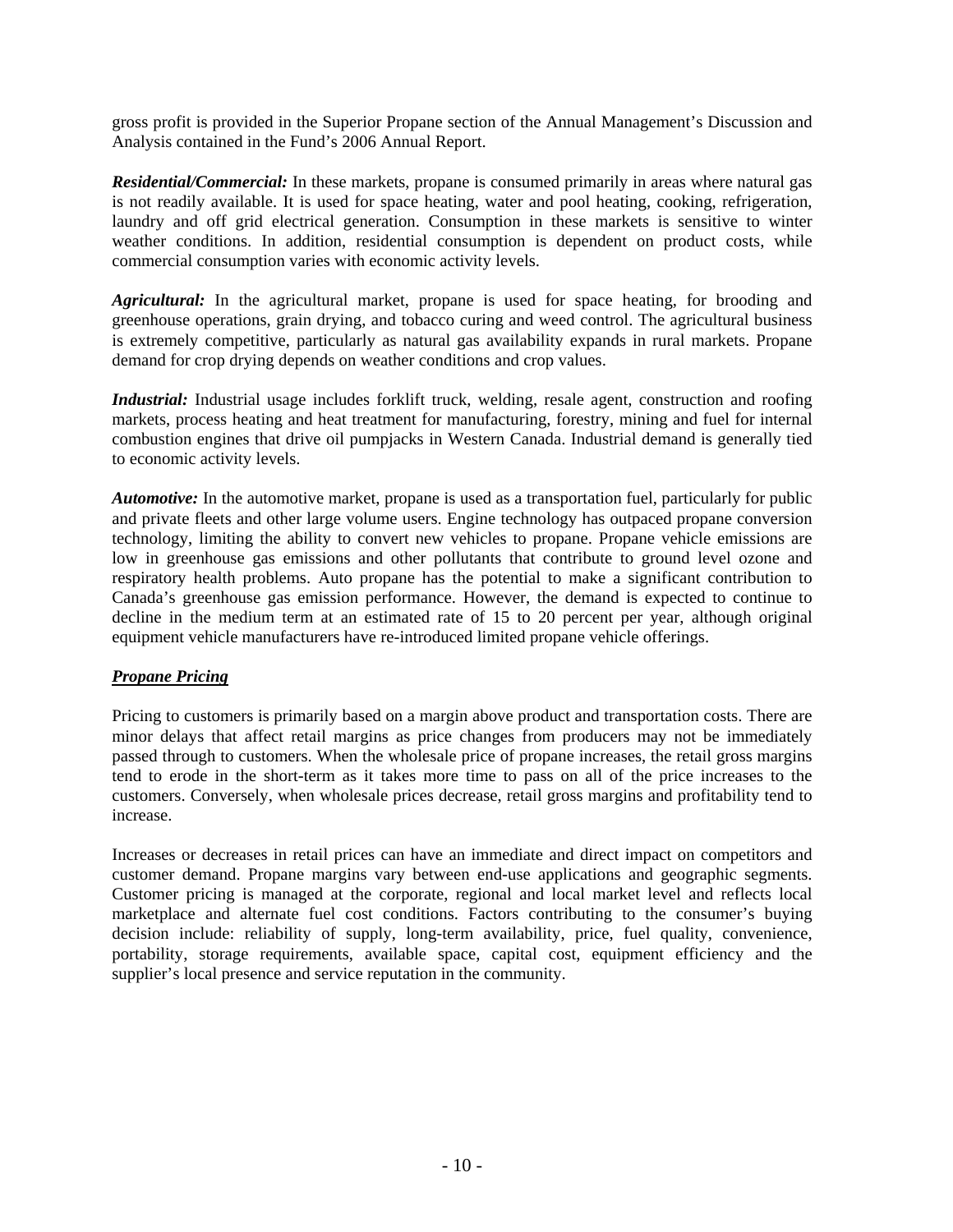### <span id="page-15-0"></span>**Supply and Storage**

An estimated 11 billion litres of propane are produced in Canada annually of which about four billion litres are consumed domestically in the energy and petro-chemical feedstock markets and the balance is exported to the United States. Approximately 85% of the propane produced in Canada is extracted from natural gas during gas processing operations at field plants or at large straddle plants located on the major natural gas trunk line systems. Extraction from crude oil occurring during the refining process accounts for the remaining 15% of propane produced. Superior's retail propane supply is currently purchased from 29 propane producers across Canada. Propane is purchased mainly under annual contracts, negotiated and administered by Superior Gas Liquids, with pricing arrangements based on industry posted prices at the time of delivery. Superior Propane arranges propane supply to be provided at multiple supply points in order to match supply to where the customer demand is located. Some of Superior Propane's supply contracts provide it with the ongoing option to increase or decrease its monthly volume of supply and thereby provide flexibility to meet fluctuating demand requirements. Propane supply from Superior Propane's various suppliers has, historically, been readily available because of the substantial surplus of propane in Canada and the relationship Superior Propane typically enjoys with its principal suppliers.

Superior Propane's supply contract year ends March 31, 2007. Approximately 75% of Superior Propane's annual propane requirement is supplied by the following major suppliers, each of which supplies in excess of 10% of Superior Propane's annual propane requirement:

- BP Canada Energy Resources Company (The single largest propane producer in Canada, which has supplied Superior Propane for over ten years.)
- Conoco Canada Limited
- Shell Canada Limited
- Keyera Energy Partnership

Twenty five other producer/suppliers supply the remaining 25% of Superior Propane's annual propane requirement. None of these suppliers individually supply more than 10% of Superior Propane's annual propane requirement. Superior Propane renews its supply contracts annually.

Superior Propane leases 126 million litres of combined underground propane storage capacity in Marysville, Michigan, Mt. Belvieu and Conway, Texas, Regina, Saskatchewan and in Fort Saskatchewan, Alberta, primarily to secure supply for its fixed-price customer offerings and to enhance security of supply and distribution capacity in periods of supply disruption and high demand in the winter season. All storage lease agreements, including the agreement for Marysville, expire on March 31, 2007. Superior Propane intends to lease annual storage capacity at Fort Saskatchewan, Regina, Sarnia, Marysville, Conway and Belvieu to cover its growing regional demands and will only enter into long-term storage contracts if it is economically advantageous to do so. Superior Gas Liquids utilizes approximately 50 propane suppliers as well as numerous short-term storage positions to service its wholesale customers in North America.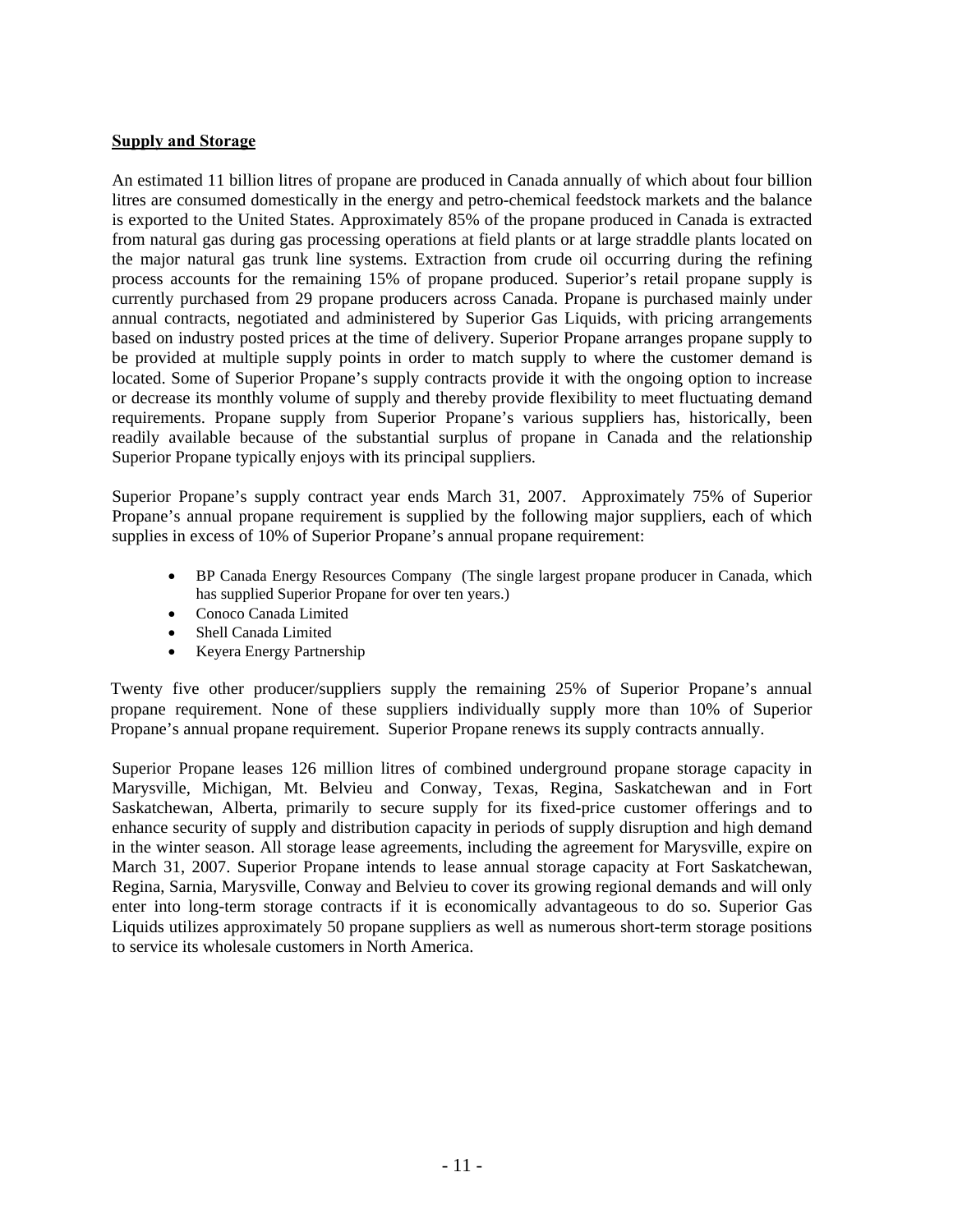### <span id="page-16-0"></span>**Propane Transportation**

### *Primary Distribution*

Primary transportation is the delivery of propane from product supply points to Superior Propane's market and satellite locations or storage yards and to certain large volume customers. Road cargo liners and pressurized railcars are the two primary transportation modes. The capacities of the cargo liners vary from 35,000 to 65,000 litres per trailer. Railcars carry approximately 115,000 litres per car. Superior Propane's cargo liner requirements are provided by third party carriers.

Approximately 35% of Superior's supply is transported by rail. Superior Propane leases 141 railcars to provide approximately 48% of its rail transportation requirements. Railcar lease agreements typically have a three year term. The remainder is transported in railcars provided by propane suppliers in conjunction with their annual propane supply contract obligations to Superior Propane.

#### *Secondary Distribution*

Secondary distribution is the delivery of propane and refined fuels and lubricants from Superior Propane's market and satellite locations, and storage yards to its customers. Superior Propane operates a fleet of owned and leased trucks to transport the propane, refined fuels and lubricants it sells. During 2007 and 2008, Superior intends to implement an accelerated fleet renewal and bulk truck leasing program. Lease arrangements are available at attractive rates and provide savings in maintenance and operating expenses over time. Newer, more reliable vehicles and a better matching of truck size to delivery type will improve employee productivity and customer service. Propane is delivered in bulk and in pressurized cylinders. Refined fuels and lubricants are also transported and sold in bulk volumes. Superior Propane employs full-time, part-time and seasonal drivers who assist with deliveries during the peak winter demand periods. It operates 348 pressurized bulk delivery trucks that vary in load capacity from 13,000 litres to 32,000 litres, 9 refined fuel and lubricant bulk delivery trucks with load capacities of 10,000 to 25,000 litres and 97 cylinder trucks with boxes that vary in length from 12 feet to 26 feet. It also operates 41 tractors and 41 pressurized trailers, which have capacities ranging from 25,000 litres to 54,000 litres for secondary distribution use. Additionally, it operates 53 crane trucks and 289 service vehicles.

#### **Employee and Labour Relations**

As at December 31, 2006, Superior Propane had 1,474 regular and 196 part-time employees. Approximately 380 of its employees are unionized through provincial or regional certifications in British Columbia/Yukon, Manitoba, Ontario and Quebec. There are five union agreements, with expiry dates ranging from April 30, 2008 to December 31, 2010. Collective bargaining agreements are renegotiated in the normal course of business.

### **Environmental, Safety and Regulatory**

Superior Propane through its health and safety and environment management system, ensures safety practices and regulatory compliance are an important part of its business. The storage and transfer of propane has limited impact on the environment as there is limited impact to soil or water when propane is released, because it disperses into the atmosphere.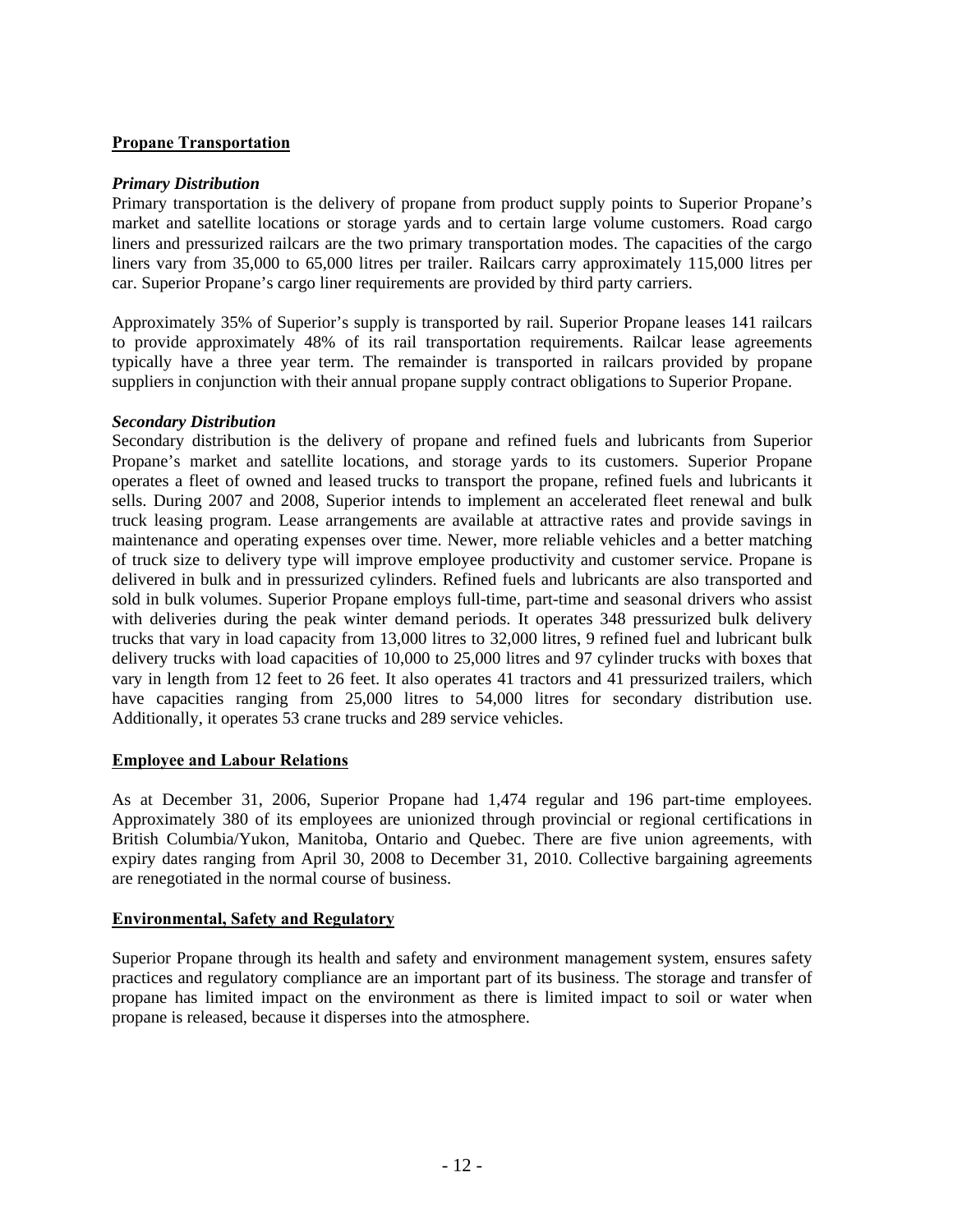<span id="page-17-0"></span>Superior Propane has customer, technical, occupational health and safety and fleet support representatives operating nationally which support its regional and local operations. They are responsible for providing market area personnel with emergency response support services, inspections, advice and training in an effort to ensure that facilities and equipment are maintained and operated safely and in compliance with corporate and regulatory standards. They also provide support to the field operations in the design, construction and inspection of large scale customer installations.

#### **Trademarks, Trade Names and Service Marks**

Superior Propane owns all the right, title and interest in the "Superior Propane" ("Superieur" in French) trade name, related design and other trademarks, registered or acquired at various times over the years and relating to specific programs or services provided by Superior Propane or to marketing activities of Superior Propane. Superior Propane's trademarks are significant as they provide it with ownership of the names, designs and logos associated with its business which are recognizable to the public and useful in developing and maintaining brand loyalty. The duration of each of the trademarks is 15 years from the date they were first registered subject to renewals for further 15-year periods.

### **Financial Information**

For selected historical financial information for the past five years, see "Selected Historical Information – Superior Propane".

#### *Capital Expenditures*

Capital expenditures for Superior Propane for the past five years were as follows:

|                                         | <b>Years ended December 31</b> |                       |       |       |       |  |  |  |
|-----------------------------------------|--------------------------------|-----------------------|-------|-------|-------|--|--|--|
| (millions of dollars)                   | 2006                           | 2005                  | 2004  | 2003  | 2002  |  |  |  |
| Maintenance capital                     | 5.2                            | 7.4                   | 7.4   | 6.5   | 5.4   |  |  |  |
| Proceeds on dispositions <sup>(2)</sup> | (5.5)                          | (4.6)                 | (1.8) | (3.0) | (2.4) |  |  |  |
| Maintenance capital expenditures, net   | (0.3)                          | 2.8                   | 5.6   | 3.5   | 3.0   |  |  |  |
| Other capital expenditures              |                                | $27.5$ <sup>(1)</sup> | 4.2   | 0.7   | 1.6   |  |  |  |
| Other capital proceeds                  |                                |                       |       | (1.0) | (6.7) |  |  |  |
| Other capital expenditures, net         |                                | 27.5                  | 4.2   | (0.3) | (5.1) |  |  |  |
|                                         | (0.3)                          | 30.3                  | 9.8   | 32    | (2.1) |  |  |  |

(1) The assets of Superior Gas Liquids were acquired on February 2, 2005 for \$25.6 million.<br>(2) Includes sale of surplus properties

Includes sale of surplus properties.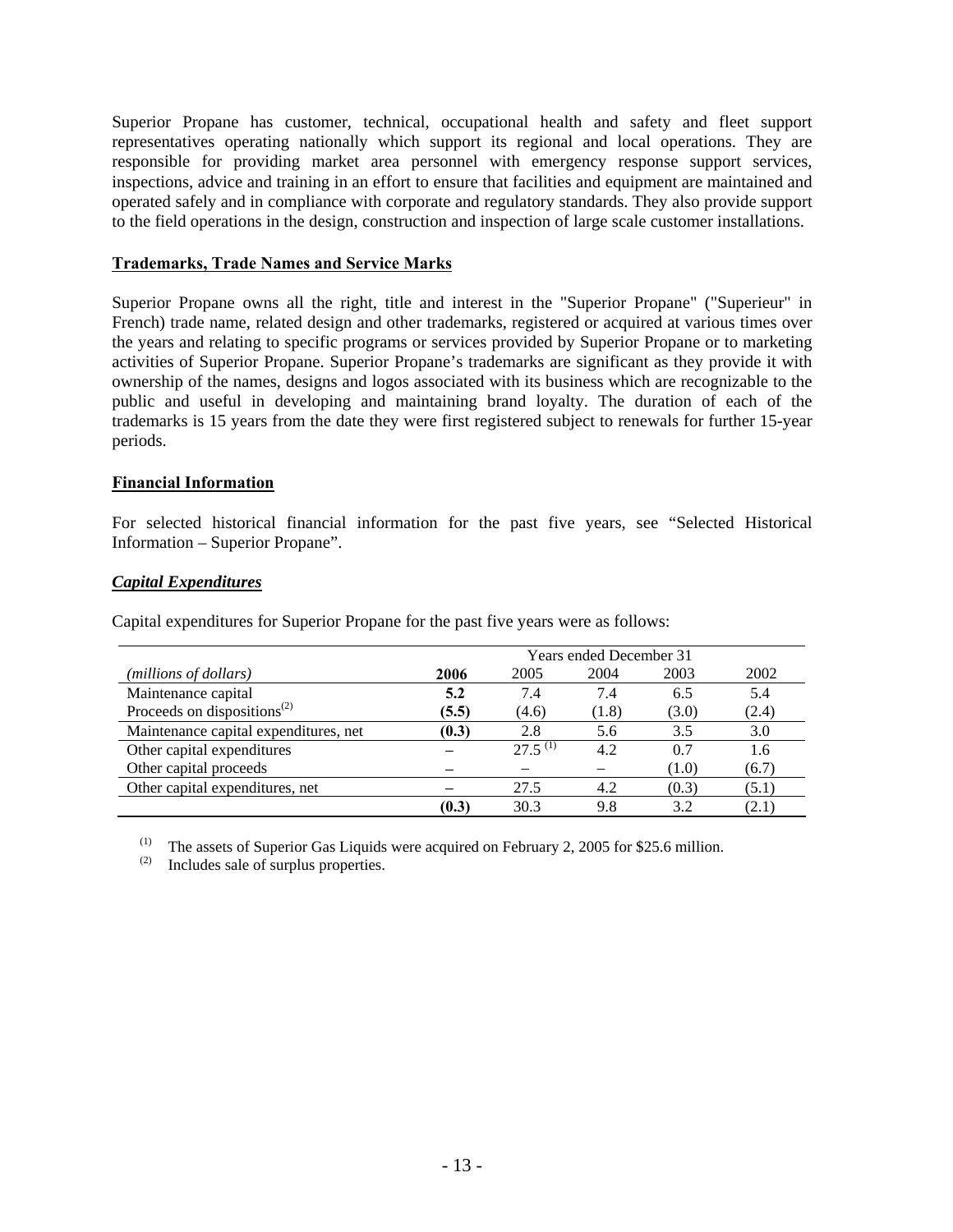<span id="page-18-0"></span>

ERCO Worldwide is a leading provider of specialty chemicals and related technology. The business, which is headquartered in Toronto, Ontario, has been operating since the late 1940's.

ERCO Worldwide is a manufacturer of sodium chlorate, sodium chlorite, chlorine, caustic soda, hydrochloric acid, potassium hydroxide, potassium carbonate and produces hydrogen as a by-product to the electrolysis processes. It owns and operates eight production facilities across North America and one in Chile. In addition, ERCO provides chlorine dioxide generators and related technology to pulp and paper customers worldwide. Chlorine dioxide generators use sodium chlorate as the primary feedstock in the production of chlorine dioxide, an environmentally preferred bleaching agent used in the production of bleached pulp for paper.

#### **Competitive Conditions**

Key competitive factors across its business include selling prices; cost efficiencies; product quality; logistical capability; reliability of supply; technical expertise and service.

ERCO Worldwide is the second largest producer of sodium chlorate in North America and worldwide with an estimated production capacity of 25% and 17%, respectively. The sodium chlorate industry is consolidated with the four largest producers comprising approximately 87% and 79% of estimated North American and global capacity, respectively.

ERCO Worldwide's patented chlorine dioxide generators and related technology are installed in the majority of pulp and paper mills worldwide. Chlorine dioxide is the basis for elemental chlorine free ("ECF") bleaching. ECF bleaching is considered to be the best available technology for the production of bleached pulp for paper around the world.

In the sodium chlorate business, ERCO Worldwide (17%) competes primarily with three other companies on a worldwide basis, Eka Chemicals (30%), the Canexus Income Fund (16%) and the Kemira Group (15%). Only ERCO Worldwide and Eka Chemicals also provide related chlorine dioxide generators. By providing generator technology and services in addition to chemicals, ERCO Worldwide is able to establish strong, long-term relationships with customers and gains an in-depth forward view on market developments.

ERCO Worldwide is the third largest producer of potassium products in North America and has a strong competitive position. In the potassium hydroxide (caustic potash) business, ERCO Worldwide (17%) competes with three other companies in North America based on production capacity, Basic Chemicals (Occidental Chemical) (49%), Olin Corporation (24%) and ASHTA Chemicals Inc. (10%).

Potassium hydroxide is also converted to potassium carbonate and ERCO has an estimated 30% of the North American potassium carbonate production capacity. It competes with one other producer, Armand Products Company a joint venture between Oxy Chem and Church & Dwight and ASHTA Chemicals Inc.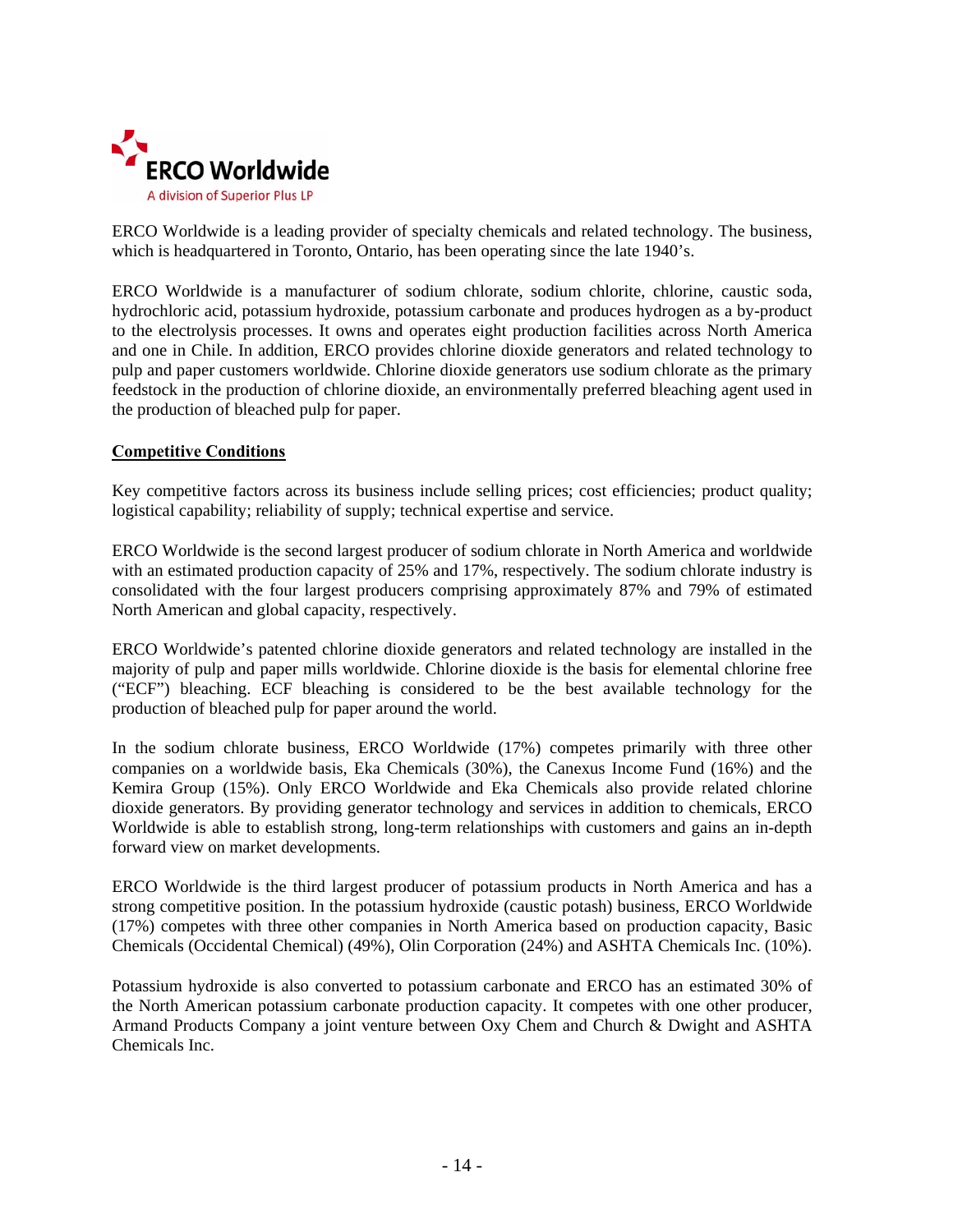<span id="page-19-0"></span>The five companies that account for approximately 72% of total North American chloralkali production are the Dow Chemical Company (28%), Occidental Chemical Corporation (19%), PPG Industries (12%), Olin Corporation (7%) and Formsa Plastics Corporation (6%). Chlorine production by Dow Chemical Corporation and Formosa Plastics Corporation is integrated into their chlorine derivatives production, and chlorine production from Occidental Chemical Corporation, PPG Industries and Olin Corporation is partially integrated, with all three participating in significant merchant market sales. Most caustic soda production in North America is sold into the merchant domestic and export markets.

ERCO Worldwide is a regional competitor in the chloralkali business in western Canada and the U.S. Midwest. Its total production capacity represents less than 1% of North American chloralkali production capacity.

### **Business Operations**

ERCO Worldwide's operations have become increasingly more diversified with the acquisition of the Port Edwards, Wisconsin chloralkali/potassium facility in June of 2005 and the completion of the sodium chlorate plant in Chile in 2006, reducing its dependency on the North American pulp and paper industry.

For the year ended December 31, 2006, global sodium chlorate, sodium chlorite and technology related sales represented 72% of ERCO's revenue. Chloralkali products in total represented 28% of revenue with potassium products representing 38% of total chloralkali revenue. Geographically, 38% of revenue is derived from customers in Canada, 51% from the United States and 11% from outside North America.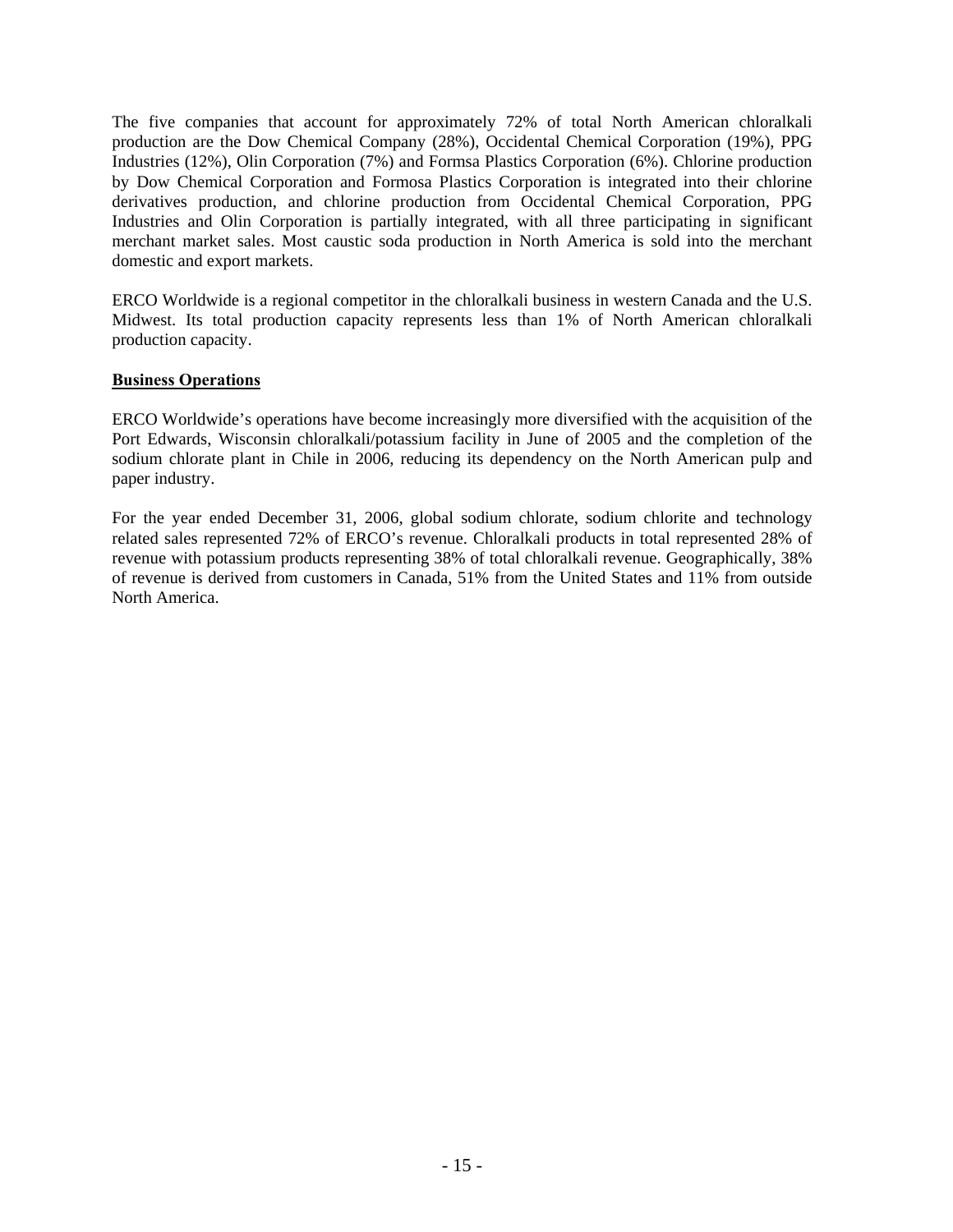| <b>Product Line</b>                                                                       | $%$ of<br>2006<br><b>Sales</b> | <b>Market</b><br><b>Structure</b>                                         | Product<br><b>Fundamentals</b>                                                                                                                                 | <b>Technology</b><br>Capability                                                                                                                                                                                            | <b>Revenue</b><br><b>Diversification</b>                                                                                                               | Operating<br><b>Efficiency</b>                                                                                                                                                                                                                                  |
|-------------------------------------------------------------------------------------------|--------------------------------|---------------------------------------------------------------------------|----------------------------------------------------------------------------------------------------------------------------------------------------------------|----------------------------------------------------------------------------------------------------------------------------------------------------------------------------------------------------------------------------|--------------------------------------------------------------------------------------------------------------------------------------------------------|-----------------------------------------------------------------------------------------------------------------------------------------------------------------------------------------------------------------------------------------------------------------|
| Sodium<br>Chlorate, related<br>chlorine dioxide<br>technology and<br>Sodium Chlorite      | 72%                            | Leader in its<br>market                                                   | • Mature to<br>declining in<br>North America<br>$\bullet$ Growing<br>globally<br>$\bullet$ Industry<br>operates in<br>excess of 90%<br>capacity<br>utilization | • Leading global<br>installer of<br>chlorine dioxide<br>generators<br>$\bullet$ ERCO<br>"SMARTS"<br>technology<br>enables<br>optimization of<br>customer<br>chlorine dioxide<br>generator process<br>$\bullet$ 211 patents | • 66.0% Chemical<br><b>Sales</b><br>$6.5\%$<br>Technology<br>• More than 50<br>customers<br>• Largest customer<br>represents 6% of<br>total ERCO Sales | $\overline{\bullet}$ 2 <sup>nd</sup> lowest cost<br>position in North<br>America<br>• 7 plants and ability<br>to ramp production<br>up or down quickly<br>enables centralized<br>production<br>management and<br>industry leading<br>operational<br>flexibility |
| Chloralkali:<br>Sodium<br>Products<br>Caustic Soda<br>Chlorine<br>Hydrochloric<br>acid    | 17%                            | Leader in<br>regional<br>western<br>Canada and<br>U.S. Midwest<br>markets | • Stable regional<br>demand<br>supported by<br>robust North<br>American<br>pricing<br>environment                                                              | $\bullet$ Premium<br>membrane and<br>mercury<br>technology                                                                                                                                                                 | $\bullet$ More than 100<br>customers<br>• Largest customer<br>is less than 3% of<br>total ERCO Sales                                                   | • Average cost<br>structure, supported<br>by transportation<br>cost advantage in<br>regional markets<br>• Port Edwards<br>product flexibility<br>facilitates profit<br>optimization                                                                             |
| Chloralkali:<br>Potassium<br>Products<br>Potassium<br>hydroxide<br>Potassium<br>Carbonate | 11%                            | One of two<br>producers in<br>its market                                  | Diversified end-<br>use demand<br>growing 1% to<br>2% per annum                                                                                                | • Premium quality<br>product<br>capability                                                                                                                                                                                 | • More than 60<br>customers<br>• Largest customer<br>is less than 3% of<br>total ERCO Sales                                                            | • Better than average<br>cost structure and<br>operating flexibility                                                                                                                                                                                            |

<span id="page-20-0"></span>The following chart provides a detailed overview of ERCO Worldwide's business operations:

### *Production Facilities*

ERCO Worldwide's production facilities use simple and safe manufacturing processes and are located close to major rail terminals and reliable supplies of raw materials. Electrical energy costs generally represent 70–85% and salt approximately 10% of the variable costs of producing sodium chlorate. For chloralkali/potassium products, electrical energy generally represents 45% and potash represents approximately 65% of variable costs for producing potassium products.

In response to significant medium-term challenges experienced by the North American pulp and paper industry during 2006, resulting in reduced regional sodium chlorate demand and the impact of high electricity costs and foreign exchange on its operations, ERCO Worldwide closed its higher cost 48,000 metric tonnes ("MT") annual capacity sodium chlorate facility in Thunder Bay, Ontario in April 2006, and its 80,000 MT Bruderheim, Alberta facility in October 2006, thereby improving the utilization of its remaining six sodium chlorate plants in North America with total annual production capacity of approximately 447,000 MT.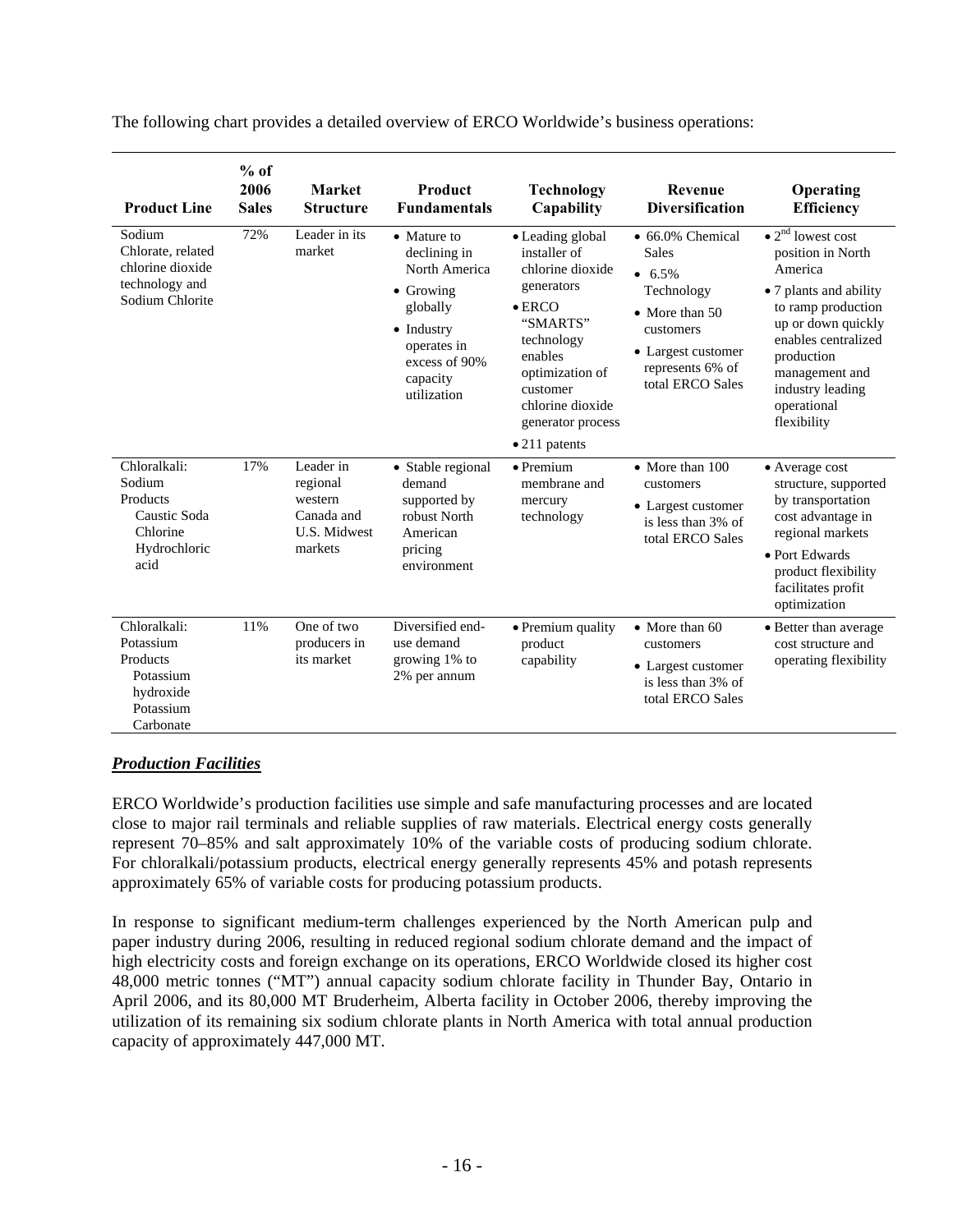Internationally, ERCO Worldwide completed its 55,000 MT facility in Chile and commenced production in September 2006, taking advantage of continued growth opportunities in lower pulp and paper cost producing regions of South America and Asia. This brings ERCO's total annual sodium chlorate production capacity to approximately 502,000 MT.

ERCO's annual sodium chlorite capacity is 8,600 MT and its annual chloralkali capacity as stated in electrochemical units ("ECUs") is 106,000 MT.

ERCO is continuing to evaluate the economic feasibility of converting its Port Edwards, Wisconsin potassium chloralkali facility from a mercury based process to membrane technology at a cost currently estimated at US\$85 - \$100 million. The project would provide significant improvement in process efficiency and capacity. If the project does not proceed, environmental compliance expenditures of approximately \$3.5 to \$4.0 million are anticipated to meet government regulations which became effective December 17, 2006. ERCO has received a one year extension from government authorities to complete its project evaluation.

The chart below provides a summary of ERCO Worldwide's production facilities:

|                  |                     | <b>Production</b><br>Capacity | <b>Power</b>             |                                 |
|------------------|---------------------|-------------------------------|--------------------------|---------------------------------|
| <b>Facility</b>  | Product             | (MT/Year)                     | <b>Source</b>            | <b>Transportation</b>           |
| Buckingham,      | Sodium Chlorate     | 125,000                       | Regulated                | Rail and truck                  |
| Ouebec           | Sodium Chlorite     | 3,600                         | Hydro Quebec             |                                 |
| North Vancouver, |                     |                               | Regulated                | truck, rail and                 |
| British Columbia | Sodium Chlorate     | 92,000                        | <b>BC</b> Hydro          | ocean barges                    |
| Grande Prairie,  |                     |                               | Deregulated              | Rail, truck and pipeline        |
| Alberta          | Sodium Chlorate     | 50,000                        | Fixed price PPA          |                                 |
|                  |                     |                               | Expiry: Dec, 2017        |                                 |
| Saskatoon,       | Sodium Chlorate     | 40,000                        |                          |                                 |
| Saskatchewan     | Chlorine            | 35,000                        | Regulated                | Rail and truck                  |
|                  | Caustic Soda        | 39,200 dry                    | Sask Hydro               |                                 |
|                  | Hydrochloric acid   | 22,000 dry                    |                          |                                 |
| Hargrave,        |                     |                               | Regulated                | Rail                            |
| Manitoba         | Sodium Chlorate     | 40,000                        | Manitoba Hydro           |                                 |
| Thunder Bay      | Sodium Chlorite     | 5,000                         | N/A                      | Rail                            |
| Valdosta.        | Sodium chlorate     | $100,000^{(1)}$               | Regulated <sup>(1)</sup> | Rail                            |
| Georgia          |                     |                               | Georgia Power            |                                 |
|                  |                     |                               |                          |                                 |
|                  | Chlorine            | 71,000                        | Regulated                | Rail and Truck                  |
| Port Edwards.    | Caustic Soda        | 79,400 dry                    | Energy                   |                                 |
| Wisconsin        | Hydrochloric Acid   | 33,000 dry                    | Wisconsin Power & Light  |                                 |
|                  | Potassium Hydroxide | 75,000 dry                    |                          |                                 |
|                  | Potassium Carbonate | 22,700                        |                          |                                 |
| Mininco,         |                     |                               | Provided by              | Liquids piped to adjacent CMPC  |
| IX Region, Chile | Sodium Chlorate     | 55,000                        | <b>CMPC</b>              | mills; some products trucked to |
|                  |                     |                               |                          | customers                       |

Note:

<sup>(1)</sup> In July 2006, ERCO Worldwide had announced that it would either mothball its 100,000 MT Valdosta plant or operate it as swing production facility, pending the outcome of its negotiations to enter into a new electricity supply agreement effective January 1, 2007. Subsequently, ERCO has been granted access to electricity supply by Georgia Power pursuant to their industrial interruptible tariff, enabling the facility to continue to operate, depending on tariff rates. See "Supply Arrangements."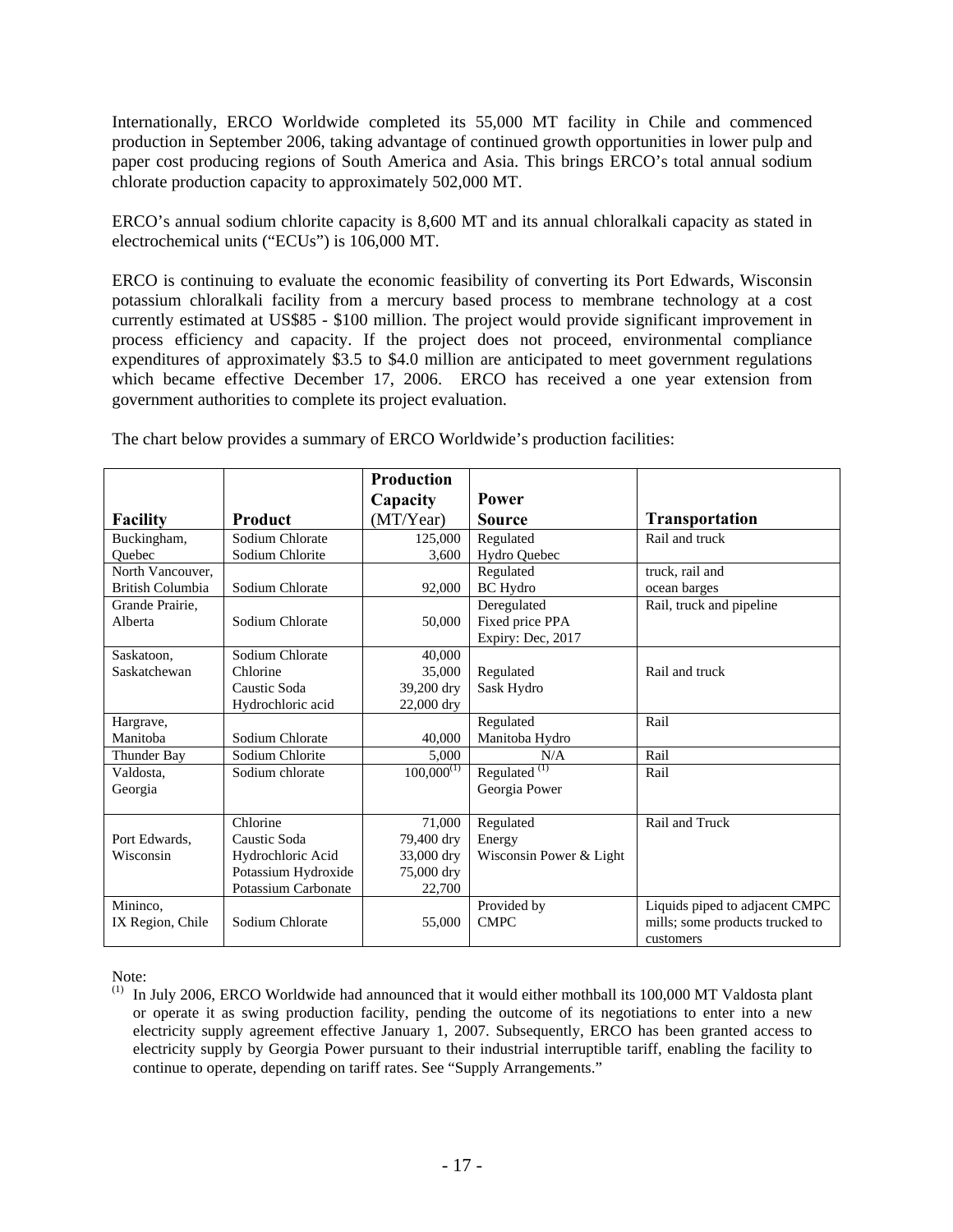### <span id="page-22-0"></span>**Products**

### *Sodium Chlorate*

*General Overview:* Sodium chlorate is an inorganic chemical manufactured through the electrolysis of brine. Sodium chlorate is primarily used to produce chlorine dioxide, an environmental preferred bleaching agent used in the production of bleached pulp for paper. ERCO Worldwide is one of two suppliers in the world to offer patented chlorine dioxide generator technology to the pulp and paper industry as well as the primary raw material (sodium chlorate). Sodium chlorate is an essential ingredient in pulp bleaching and accounts for approximately 5% or less of the cash cost to manufacture bleached pulp. A minor amount of sodium chlorate is also used in the production of agriculture herbicides and defoliants and other industrial applications.

The market for sodium chlorate in North America is estimated at 1,800,000MT and the world market at 3,200,000MT. The demand for sodium chlorate in North America is mature and further growth is expected from developing economic regions of the world, particularly the Asia Pacific and South American regions, as they increase their paper consumption and adopt more stringent environmental standards. North American bleached pulp producers continue to experience global competitive pressures as a result of increased fibre and energy costs and the impact of foreign exchange rates, which resulted in an acceleration of mill closures in 2006, reducing demand for sodium chlorate in North America. Increasingly, new world scale pulp mills relocate and/or expand production capacity in off-shore regions with significant access to low cost, renewable wood fibre, relatively stable energy supply and supportive government policies. Given the large size of these projects and the transportation challenges experienced in the South American and Asia pacific markets, these customers prefer to have sodium chlorate facilities constructed in close proximity to their pulp and paper mills and captive to their requirements. During 2006, ERCO Worldwide constructed and commenced operations of its 55,000 MT facility in Chile to exclusively supply three existing mills owned by CMPC Celulosa S.A. over a long-term arrangement. ERCO continues to evaluate similar growth opportunities in these expanding markets.

In 2006, seven pulp mills closed in North America, resulting in an overall reduction in demand for sodium chlorate of approximately 74,000 MT, following the closure of three mills in 2005 which had reduced demand by 8,300 MT. In late 2006, softwood pulp prices increased and the U.S. dollar strengthened, improving the sodium chlorate demand profile.

*Production Process:* As electrical energy cost generally represents 70% - 85% of the variable costs of manufacturing sodium chlorate, ERCO's ability to manage its North American customer demand with production from its six geographically diverse sodium chlorate plants, facilitates efficient and cost effective supply to its customer base.

An electrochemical process using salt, water and electricity as the primary raw materials, which is summarized in the diagram below, produces sodium chlorate. Salt is dissolved in water and separates into sodium and chlorine ions. The solution, known as saturated brine, is fed through a series of electrolytic cells used to conduct direct electrical current. The chlorine ions in the brine form chlorine gas. The chlorine gas mixes and reacts further with the brine to form sodium chlorate in solution. The hydrogen atoms separate from the water molecules and form hydrogen gas.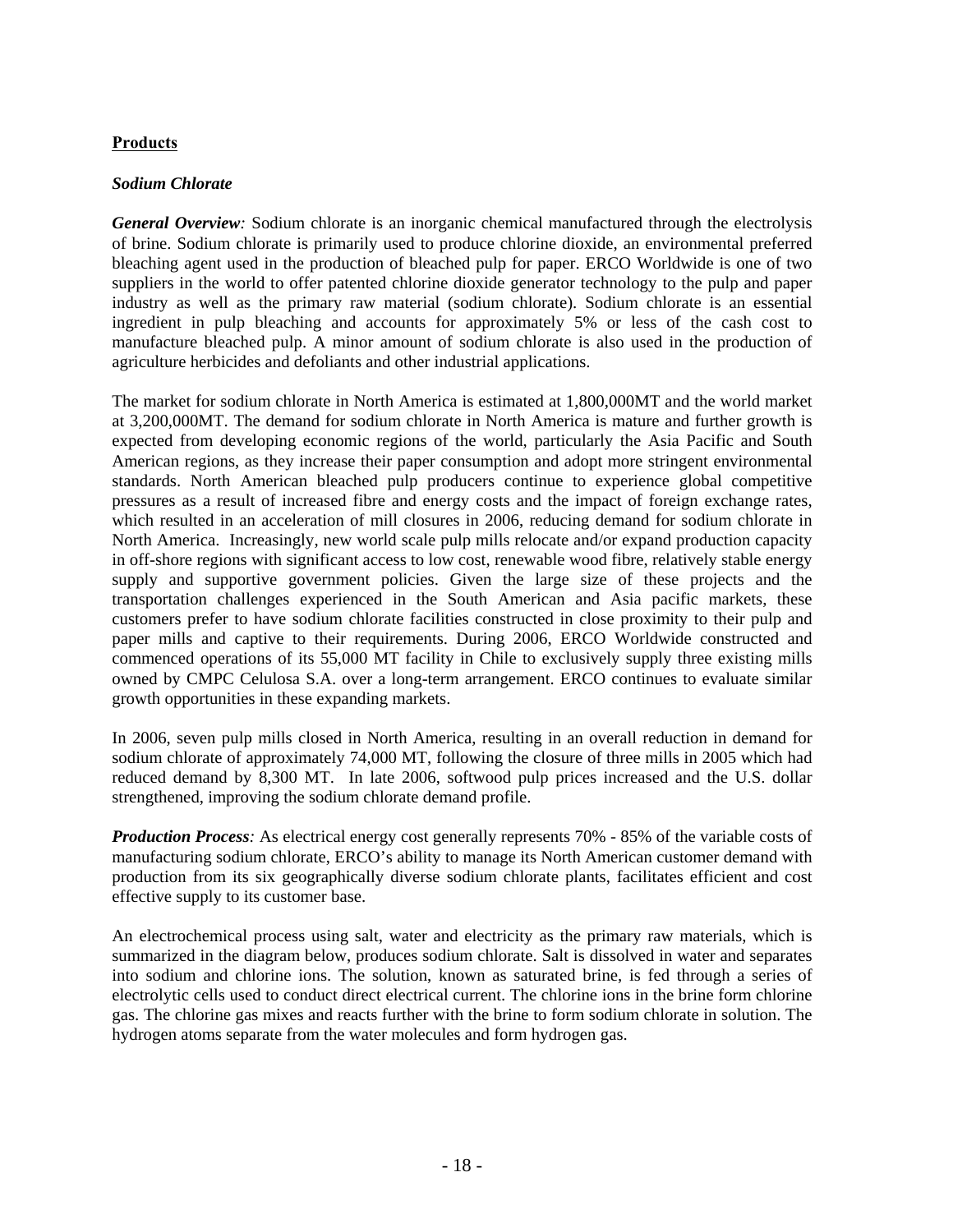A co-product, hydrogen gas, is produced in the electrolytic cells and is purified. Some of the hydrogen gas is then fed to boilers where it is burned as fuel to produce steam for process heating. The hydrogen gas that is not required for fuel can be vented, sold or used as fuel for other applications.



The sodium chlorate solution produced is treated and filtered to remove impurities and crystallized by removing excess water. Once cooled, the final product resembles a white crystal that is transported to customers by rail car, truck, pipeline or is bagged and shipped to international customers. ERCO Worldwide exports sodium chlorate from its Vancouver, British Columbia production facility.

### *Chlorine Dioxide Generators*

ERCO Worldwide is the largest worldwide supplier of modern chlorine dioxide generators, which convert sodium chlorate into chlorine dioxide. Chlorine dioxide bleaching is recognized worldwide as the best available technology in the production of bleached pulp for paper. These generators, which are sold under the ERCO™ brand name, are designed and engineered for pulp mills to meet their specific needs for size, technology, pulping conditions, desired whiteness and strength of the final bleached product. ERCO Worldwide provides engineering, design, equipment specification, equipment procurement, on-site technical assistance and operator training and plant start-up services. The business, which licenses its technology to its customers, also provides ongoing technical support services and spare parts. Each mill that uses chlorine dioxide as a bleaching agent requires at least one chlorine dioxide generator. Revenues from the sale of chlorine dioxide generators are received as the generators are constructed at customer sites.

The ERCO Smarts™ product provides customers with an advanced automation software package that optimizes the operating efficiency of the chlorine dioxide generator. Six customers currently use this program, and four other customers are implementing the ERCO Smarts™ package.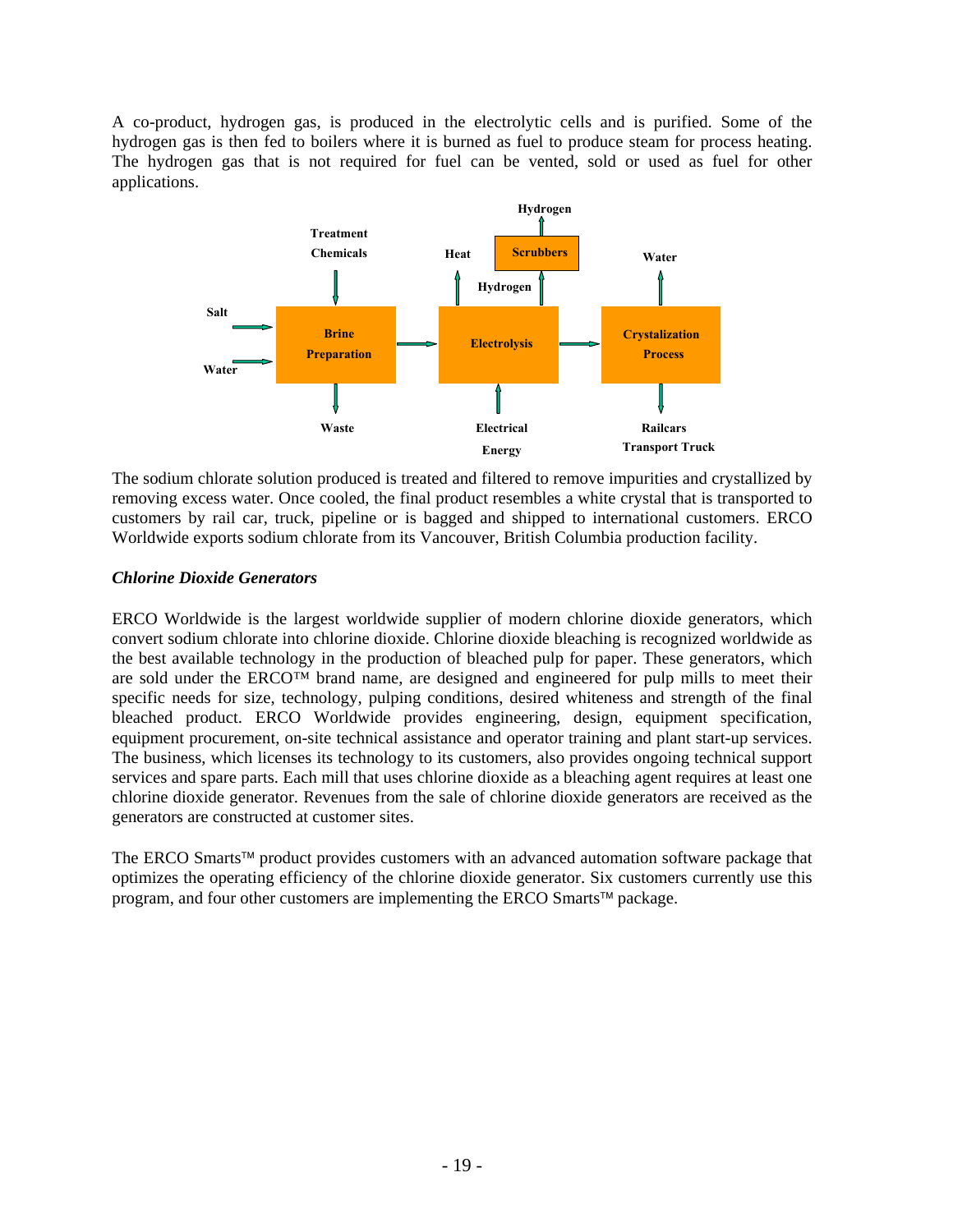#### *Sodium Chlorite*

Sodium chlorite is used as a feedstock in the production of chlorine dioxide in smaller scale operations, a disinfectant for municipal water treatment, industrial process applications and as a biocide/disinfectant for food processing and sanitization as well as other industrial applications. The primary feedstock for sodium chlorite is sodium chlorate. ERCO Worldwide currently produces sodium chlorite at its plants located in Buckingham, Quebec and Thunder Bay, Ontario.

### **Chloralkali Products**

ERCO Worldwide's chloralkali operations are located at Saskatoon, Saskatchewan and Port Edwards, Wisconsin. Both of these locations produce caustic soda, chlorine and hydrochloric acid. In addition, Port Edwards produces potassium hydroxide and potassium carbonate.

Chloralkali products provide for an important diversification of ERCO's product lines, as nearly all of ERCO's chlorine, hydrochloric acid, potassium hydroxide and potassium carbonate production, and approximately 94% of its caustic soda production are sold to end markets not related to the pulp and paper industry.

**Chlorine:** The market for chlorine in North America is estimated at 12.5 million MT. Chlorine is used in a variety of chemical processes including the production of polyvinyl chloride "PVC", water treatment disinfection and other chemical businesses. Chlorine is used directly or in bleach form to eliminate water-borne diseases in drinking water. Chlorine is also used to produce hydrochloric acid, which is used in a variety of industrial applications, including application in the oil and gas industry. The basis of chlorine production involves dissolving salt (either NaCl or KCl) in water, flowing the brine solution between two electrodes and passing an electric current through it. The chlorine ions (negative) move towards the anode (positive) where they are oxidized to form chlorine gas. The water molecule in the brine solution goes through a similar electrolytic reaction, whereby the hydrogen ion (positive) is reduced at the cathode (negative), releasing hydrogen gas, a by-product of the chlor-alkali process. ERCO recovers some hydrogen for sale to produce hydrochloric acid or to make steam.

The sodium (or potassium) ions that remain from the salt electrolysis then react with the hydroxide ions left from the water to create the sodium (or potassium) hydroxide. Overall the chemical equation (using sodium salt as the example) is:

 $2NaCl + H_2O \rightarrow 2NaOH + Cl_2 + H_2$ 

The basic reaction follows the laws of chemistry and therefore the chemicals are produced in a definite and consistent ratio to one another. Chemical equivalent amounts of the products will always be produced. Specifically, for every ton of chlorine produced with sodium salt, approximately 1.12 tons of caustic soda will be produced. In the case of potassium salt the ratio is approximately 1.56.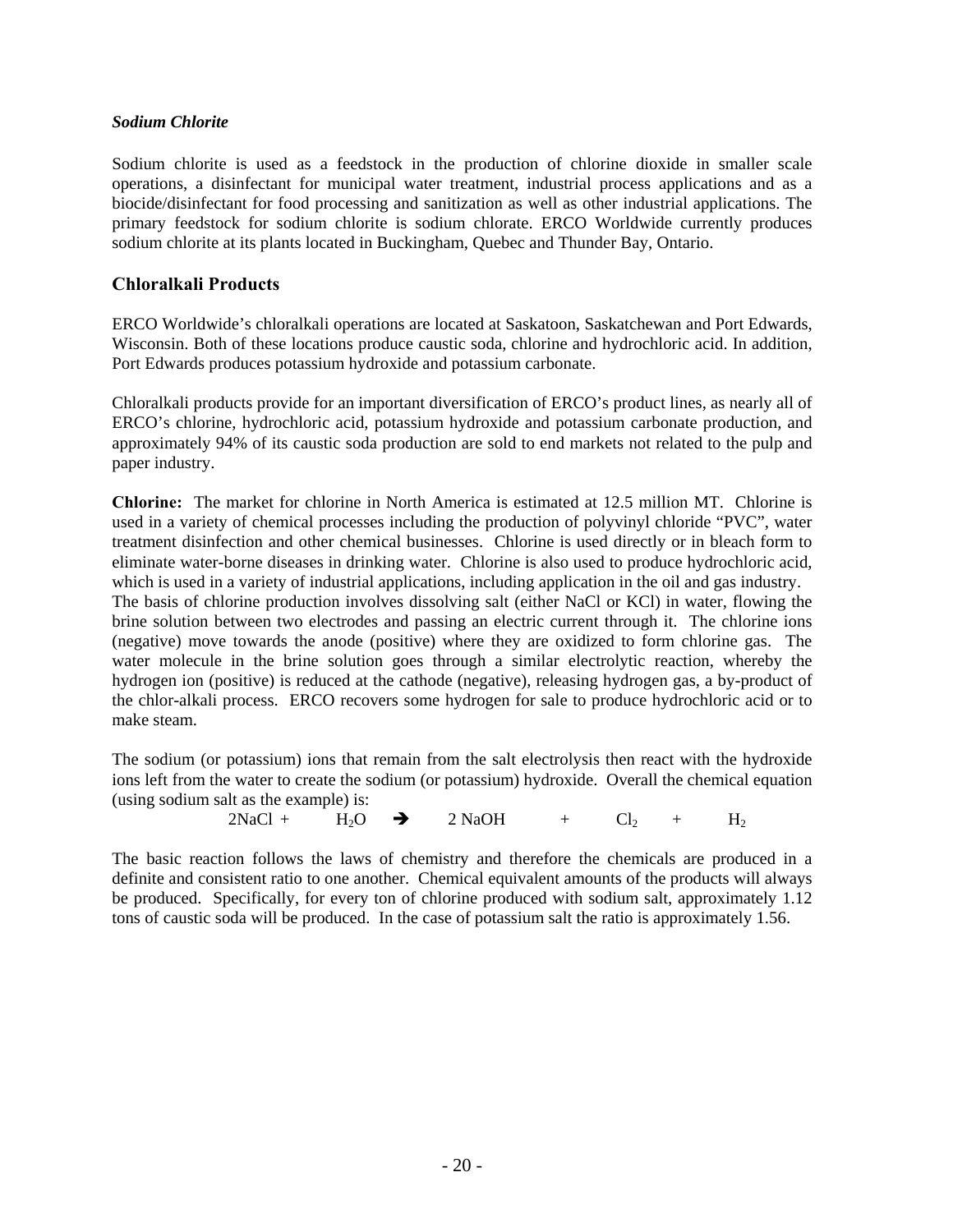<span id="page-25-0"></span>ERCO's Saskatoon plant runs exclusively on sodium salt and uses the membrane cell process to produce chlorine and caustic soda. The Port Edwards facility operates mercury cell technology and has the unusual advantage of being able to produce both sodium products and potassium products in varying amounts according to market demand. ERCO will install environmental control equipment to satisfy the federal MACT regulations no later than December 2007 and is evaluating a conversion to membrane cell technology at a future date.

 **Caustic Soda:** The market for caustic soda in North America is estimated at 13.3 million dry MTs. Caustic soda is used primarily in the pulp and paper, soaps and detergents, alumina, textile and petroleum industries as a chemical intermediate.

**Potassium Hydroxide:** The market for potassium hydroxide in North America is estimated at 550,000 tons. Potassium hydroxide is used primarily in the production of potassium carbonate, potassium phosphates, potassium soaps and other potassium chemicals such as potassium acetate. Generally, potassium hydroxide is used in applications where the potassium element or increased solubility is of value. Potassium acetate is gaining popularity as a deicing agent for airport runways due to environmental pressures to reduce use of glycol or urea based deicers.

### **Sales and Marketing**

ERCO Worldwide's chlorate sales are conducted by its business managers who also have technical expertise related to chlorine dioxide generation and pulp bleaching applications. They develop longterm relationships with clients through the provision of technical service and support. ERCO Worldwide sells sodium chlorate directly to pulp and paper mills typically under one to five year supply arrangements, most of which provide for a significant percentage of total mill requirements at market-based prices. Due to the highly technical nature of ERCO's chlorine dioxide generator operations, a coordinated selling approach between its product sales and marketing team and its technical service and engineering groups is employed.

Increasing portions of ERCO's sodium chlorate sales are to the growing South American and Asia/Pacific markets and ERCO has offices in Chile, Japan and China.

Chloralkali products are sold through a combination of dedicated sales people and distributors.

ERCO Worldwide's top ten customers account for approximately 43% of its revenues with its largest customer comprising approximately 6% of its revenues.

### **Supply Arrangements**

ERCO Worldwide uses four primary raw materials to produce its chemical products: electrical energy, sodium chloride, potassium chloride and water. The business has long-term contracts or contracts that renew automatically with power producers in each of the jurisdictions in which its plants are located with the exception of the plants in Grande Prairie, Alberta and Valdosta, Georgia where electricity is publicly traded. In Alberta, 100% of its power requirements are hedged through to 2017 under a power purchase agreement with TransCanada Energy Ltd. See Note 18(iii) to the 2006 Annual Consolidated Financial Statements of the Fund. In Georgia, ERCO Worldwide has power arrangements with Georgia Power based on a combination of a standard RTP (Real Time Pricing) and a firm tariff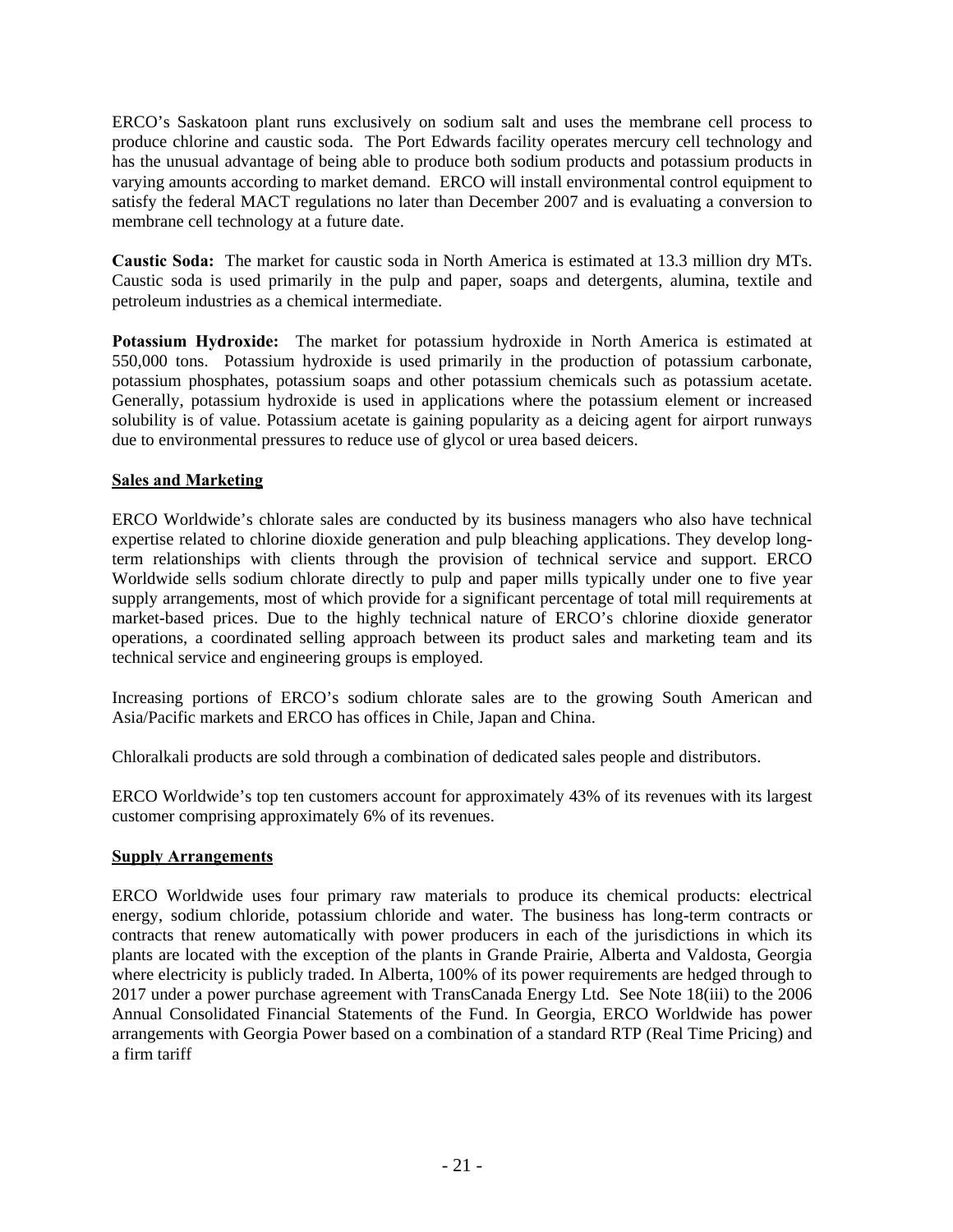<span id="page-26-0"></span>The electricity contracts generally provide ERCO Worldwide with some portion of firm power and a portion that may be interrupted by the producer based on the terms of the various agreements. ERCO Worldwide can quickly reduce its power consumption at minimal cost, which in some jurisdictions, allows ERCO to reduce its overall power costs by selling ancillary services back to the power producer or to the power grid.

ERCO Worldwide purchases sodium and potassium salts from five third-party suppliers to fulfill the requirements at six of its eight plants. The salt contracts are typically fixed-price contracts with terms of one or more years, often with automatic renewals. The Hargrave and Saskatoon facilities are selfsupplied through solution mining at the plant site.

### **Transportation**

Approximately 72% of ERCO Worldwide's product transportation requirements are provided by railcar, 16% by transport truck and the remaining 12% by pipeline and ocean vessel. ERCO Worldwide utilizes third party carriers to transport all of its products. Rail transportation requirements are provided by 1,199 railcars, of which 177 are owned and 1022 are leased with staggered expiration terms through to 2012. ERCO Worldwide generally extends leases in advance of the expiration date.

All of the plants are located close to major rail terminals and customer sites to facilitate delivery of ERCO Worldwide products to the relevant markets.

### **Employee and Labour Relations**

As at December 31, 2006, ERCO Worldwide had 474 fulltime employees of which approximately 122 were unionized. The three plants in Vancouver, Saskatoon and Buckingham are subject to collective bargaining agreements that expire between 2007 and 2009. Collective bargaining agreements are renegotiated in the normal course of business.

### **Environmental, Safety and Regulatory**

ERCO Worldwide's operations involve the handling, production, transportation, treatment and disposal of materials that are classified as hazardous and that are extensively regulated by environmental, health, safety and transportation laws and regulations. ERCO Worldwide is a founding member of Responsible Care®, an initiative of the Canadian Chemical Producers Association and the American Chemistry Council associations that promote the safe and environmentally sound management of chemicals. ERCO has been verified as complying with the Responsible Care® guidelines and ethics for a third time, which represents over 10 years of external compliance. ERCO Worldwide continually strives to achieve an environmental and safety record that is "best-in-class" in the chemical industry. It has not had a material environmental or safety incident and has received many awards for its safety and environmental records.

### **Trademarks, Trade Names and Service Marks**

ERCO Worldwide owns all the right, title and interest in the "ERCO Worldwide" ("ERCO Mondial" in French) trade name in Canada, the "ERCO" trademark and related design and certain other trademarks and patents registered or acquired at various times over the years relating to specific technology, products or services that it provides. ERCO Worldwide is also in the process of registering the "ERCO Worldwide" trademark in various other countries. ERCO Worldwide's trademarks are significant as they provide it with ownership of the names, designs and logos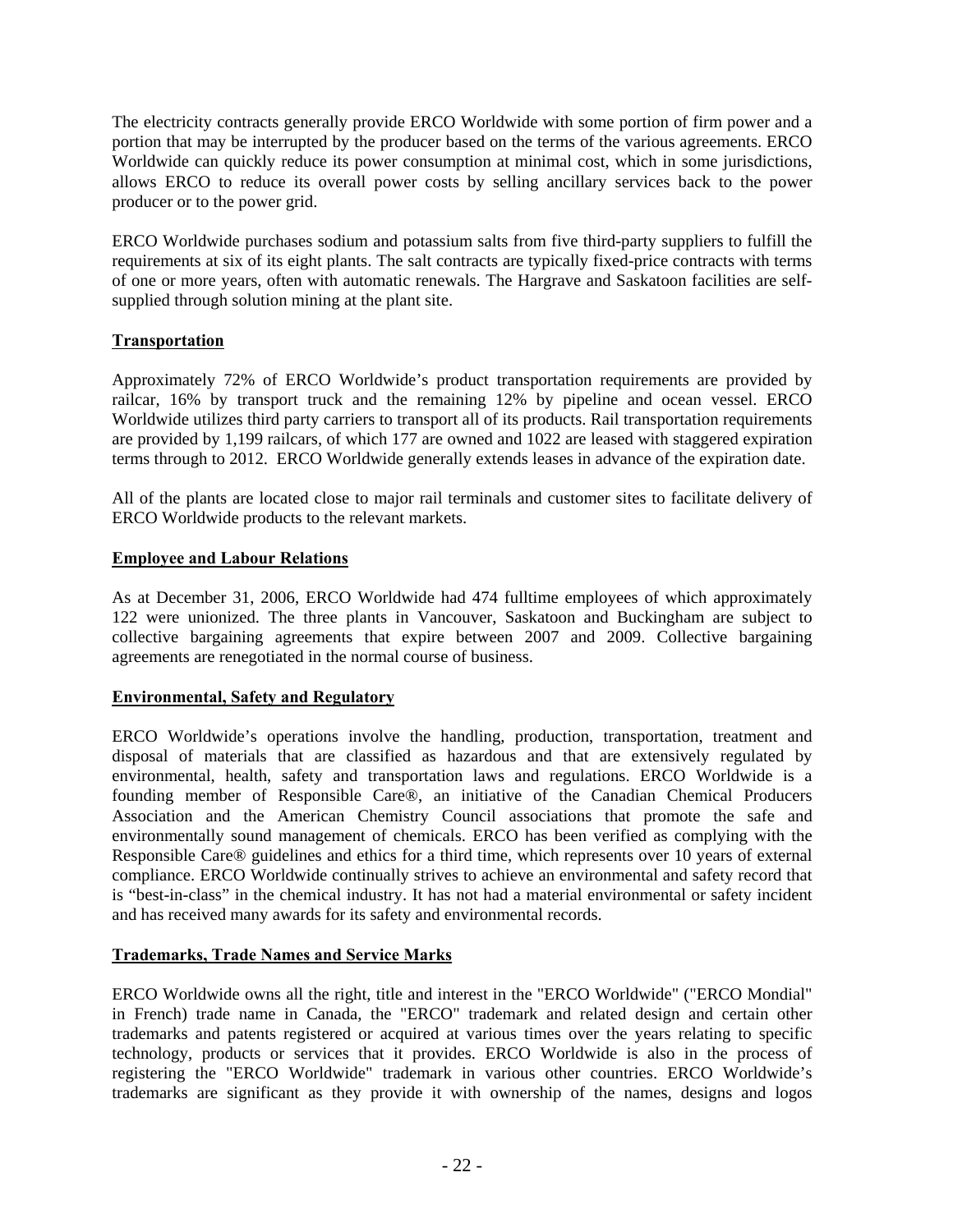<span id="page-27-0"></span>associated with its business and technology and are well recognized internationally in the pulp and paper and the water treatment industries. The duration of each of the trademarks is between 10 and 15 years from the date of the first registration, subject to renewals for further 10 to 15 year periods, depending on the country of registration.

Currently, ERCO has over 211 patents (172 patents granted and 39 applications pending) and patent applications worldwide protecting its proprietary chlorine dioxide, sodium chlorate and sodium chlorite technologies. The duration of each patent is between 15 and 20 years from the date the patent was first registered, depending on the country of registration.

### **Financial Information**

For selected historical financial information for ERCO Worldwide for the last five years, see "Selected Historical Information – ERCO Worldwide".

### *Capital Expenditures*

ERCO Worldwide has low and predictable maintenance capital expenditure requirements, averaging \$8.5 million annually representing an average 2% of its average revenue over the past five fiscal years.

Capital expenditures for ERCO Worldwide for the past five years were as follows:

|                                  | <b>Years ended December 31</b> |              |      |               |              |  |
|----------------------------------|--------------------------------|--------------|------|---------------|--------------|--|
| (millions of dollars)            | 2006                           | 2005         | 2004 | 2003          | $2002^{(4)}$ |  |
| Maintenance capital expenditures | 7.5                            |              | 7.6  | 6.4           | 12.7         |  |
| Growth capital expenditures      | $51.4^{(1)}$                   | $58.6^{(2)}$ | 57   | $130.1^{(3)}$ | 4.0          |  |
|                                  | 58.9                           | 66.7         |      | 136.5         | 16.6         |  |

Notes:<br>(1)  $\overline{C}$ 

Growth capital expenditures in 2006 totaling \$51.4 million were comprised of \$41.3 million for the facility in Chile, \$5.6 million for the cell replacement program, \$1.3 million for Hydrogen development, \$0.7 million for new membrane cells; \$0.7 million for Port Edwards acquisition capital and \$1.8 million for the dissolving facility in Thunder Bay. Improvements in cell design are yielding an approximate 7% increase in electrical efficiency.

(2) Growth capital expenditures in 2005 totaling \$58.6 million were comprised of \$27.5 million for the facility in Chile, \$22.4 million to acquire the Port Edwards chloralkali/potassium facility, \$7.9 million for the cell replacement program and \$0.8 million for a hydrogen utilization project at the Grande Prairie facility.

(3) Growth capital expenditures in 2003 include the acquisition of Albchem Holdings Ltd. for \$122.8 million which owned the Bruderheim, Alberta and Hargrave, Manitoba sodium chlorate facilities.

(4) ERCO Worldwide was acquired effective December 19, 2002. 2002 results are unaudited and provided for comparison purposes.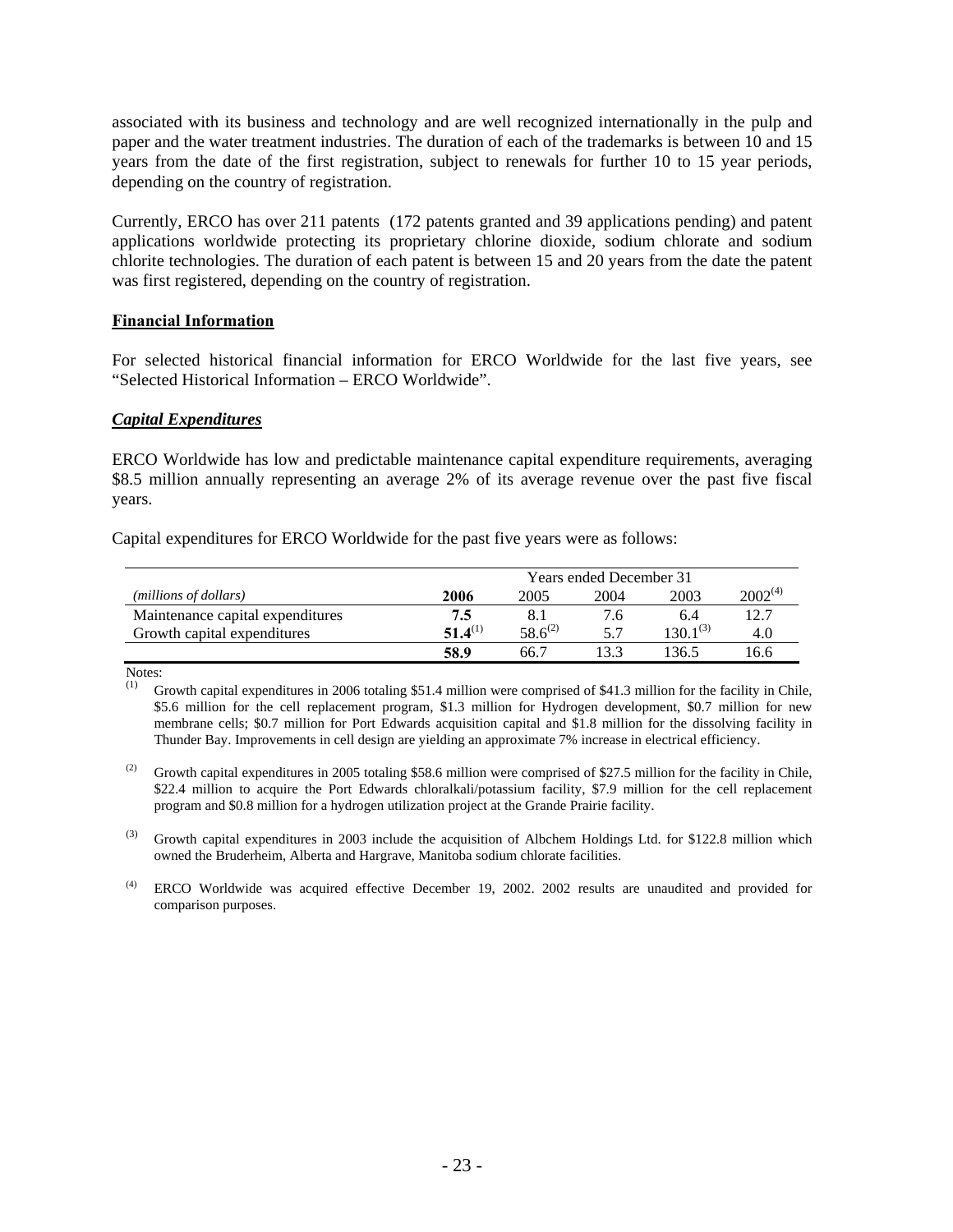<span id="page-28-0"></span>

Winroc is a distributor of specialty construction products to the walls and ceilings industry in North America. The business, which is headquartered in Calgary, Alberta, began operations in 1971.

### **Products**

Winroc distributes many different products used in the walls and ceiling construction industry. Sales can generally be grouped into the following product categories:

| <b>Product category</b>            | % of 2006 sales |
|------------------------------------|-----------------|
| Drywall and components             | 52%             |
| Insulation                         | 18%             |
| Steel framing                      | 10%             |
| Ceilings                           | 8%              |
| Stucco and plaster                 | 6%              |
| Tools, fasteners and miscellaneous | 6%              |

### **Competitive Conditions**

Winroc enjoys considerable geographic and customer diversification servicing over 7,300 customers from 39 distribution branches with 31 locations in Western Canada and Ontario, and 8 in the Western and Midwestern United States. Winroc's 10 largest customers represent approximately 15% of its annual distribution sales. Annual sales revenues for the North American walls and ceilings industry exceed \$22 billion. Winroc is estimated to be the largest specialty distributor in Canada and a leading specialty dealer in North America, with an estimated 2% market share. Specialty distributors, such as Winroc, service the builder/renovation contractor market, representing an estimated 50% to 60% of total industry revenues with the remainder sold through big-box home centres and independent lumber yards who service the builder/contractor market as well as the do-it-yourself market. The specialty distribution sector is highly fragmented with the top eight competitors representing an estimated 39% of overall North American industry revenues. The walls and ceilings specialty distribution business is a local, relationship based business in which distributors compete on the basis of price and service. Barriers to entry are relatively low. Winroc positions itself as a productivity partner with the installing contractor, providing value added "stock and scatter" job site service. Winroc's multi-location distribution network, strong local market position and Allroc purchasing operation provide it with purchasing scale, product line breadth and knowledge to support its customers, providing it with an advantage over smaller competitors.

### **Business Operations**

Winroc has been expanding its distribution network by adding Greenfield operating locations and through acquisitions. As an example, in January 2006, Winroc acquired the assets of Georgian Building Supplies Inc. in Collingwood, further penetrating the Ontario market.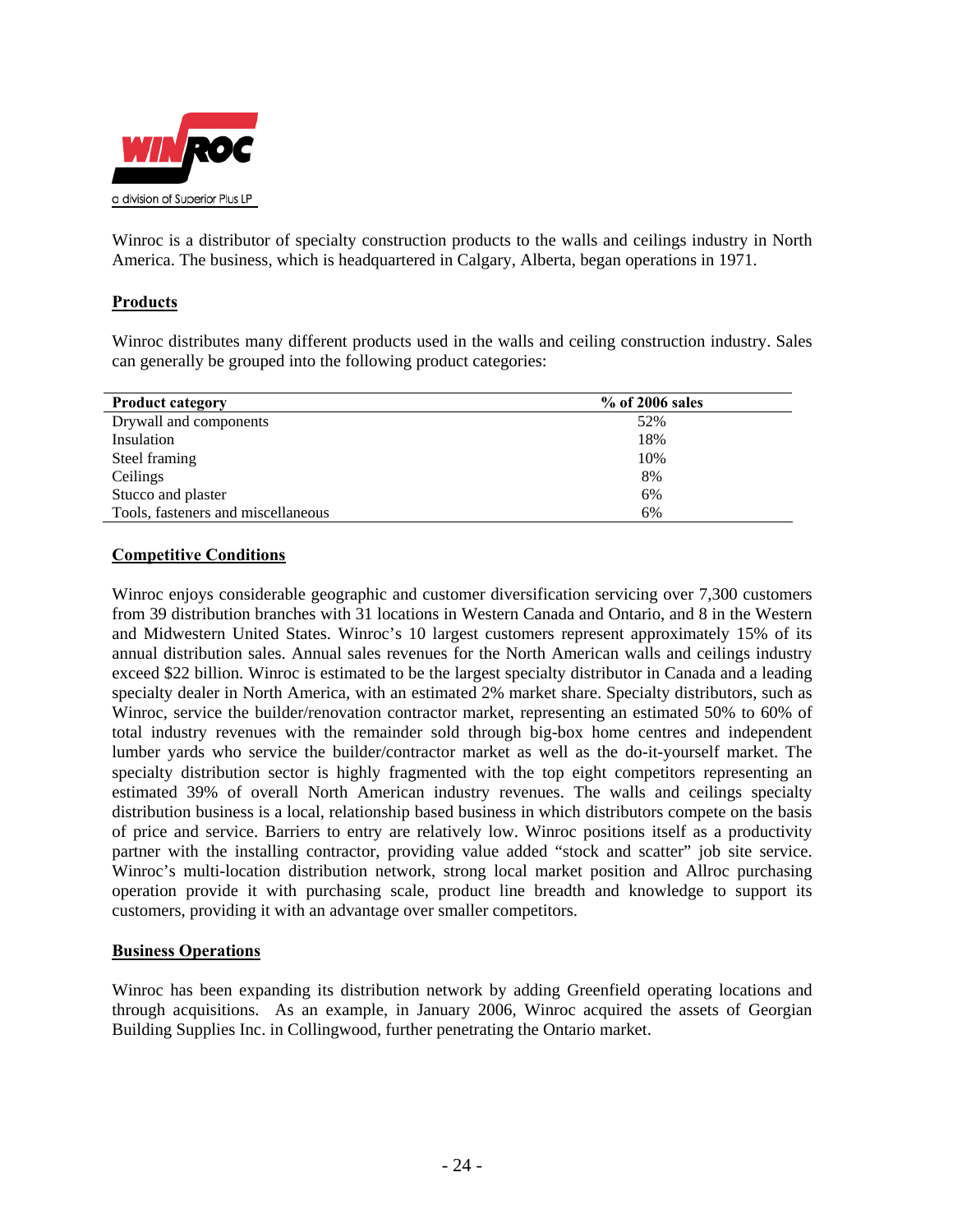<span id="page-29-0"></span>Winroc's 39 distribution branches are managed by branch general managers. The general managers have direct responsibility for branch operations, including responsibility for customer relationships, delivery and service, pricing, administration and the overall profitability of their geographic business units. Winroc's branches are typically located in an industrial or commercial setting. The branches range from smaller warehouse locations to operations on up to five acres of land, complete with office and showroom areas, covered and uncovered storage areas for the products, as well as receiving and shipping space. The operating area is usually limited to a radius of 100 kilometers around branch locations, depending on the nature of the customer base and local road infrastructure. Under Winroc's business structure, its market presence is through a market office with teams responsible for managing their local business and pursuing local opportunities.

Of Winroc's 39 operating locations, two are owned and the remaining 37 are leased from third parties under normal course operating leases. See Note 18(i) to the 2006 Annual Consolidated Financial Statements of the Fund.

### **Sales and Marketing**

A detailed analysis of sales volumes and gross profit is provided in the Annual Management's Discussion and Analysis contained in the Fund's 2006 Annual Report.

### *Demand Profile*

Demand for walls and ceilings building materials is affected by changes in general and local economic factors, including demographic trends, interest rates, employment levels, consumer confidence and overall economic growth. These factors impact the level of existing housing sales, new home construction, new non-residential construction and office/commercial space turnover.

Housing starts reflect the level of new residential construction activity. The level of new commercial construction activity has historically lagged new residential activity as commercial infrastructure is put in place to service residential development. Renovation activity trends have historically followed existing home re-sales and turnover of occupants in commercial building space. Approximately 50% of Winroc's sales are estimated to be to the new commercial construction and commercial renovation segments and 50% of sales are estimated to be to new residential construction and renovation segments. Winroc sells its full product line to commercial customers. Gypsum board and accessories, insulation and plaster products are the primary products sold to residential construction customers.

Winroc's sales are modestly seasonal, with approximately 52% of revenues typically generated during the second and third quarters. Geographically, 63% of revenue is derived from customers in Canada and 37% from the United States.

### **Product Pricing**

Pricing to customers is primarily based on a margin above product and delivery costs. There are delays from time to time that affect margins when price changes from manufacturers cannot be immediately passed through to customers. Under certain market conditions, when the wholesale price of products increases, gross margins tend to erode in the short term as it takes more time to pass the price increases through to the customers. Conversely, when wholesale prices decrease, gross margins and profitability tend to increase in the short-term.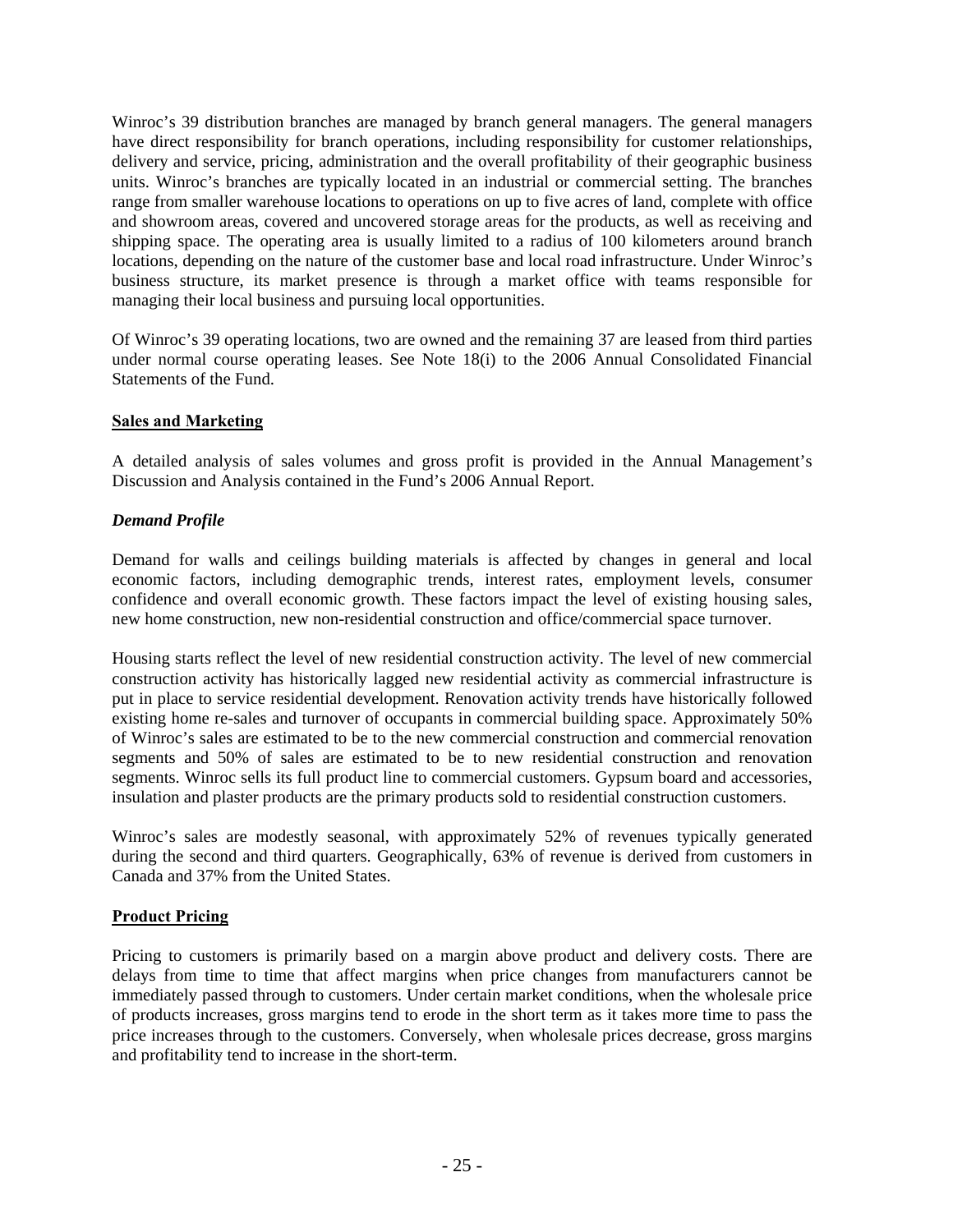<span id="page-30-0"></span>Product gross margins vary between products and geographic areas. Customer pricing is managed at both the regional and local market level and reflects local marketplace supply and demand conditions.

### **Supply Arrangements**

Product purchasing is a critical component of Winroc's business, as the cost of products, product knowledge and the ability to source products in periods of tight supply are key to Winroc's service position, profitability and ability to differentiate its service to its customers. Winroc's purchasing operations are conducted centrally through its Allroc division. Allroc also provides third party purchasing services for 10 other independent companies, allowing Winroc to further leverage its purchasing power. Winroc purchases products from over 111 different suppliers, of which the top ten provide 82% of Winroc's total supply requirements. Winroc is not reliant on any one supplier to source product within its principal product lines.

Winroc purchases its products pursuant to various purchasing programs and does not enter into longterm purchasing contracts.

### **Transportation**

Winroc's suppliers are typically responsible for arranging transportation of products from the manufacturing facility to Winroc's operating locations. Deliveries are primarily made through either common road carrier or by rail.

Winroc owns and operates a fleet of trucks and forklifts to transport the products it sells from its operating locations to customer job sites. Winroc employs full-time, part-time and seasonal drivers and stockers who deliver products. As at December 31, 2006, Winroc owned 268 trucks that vary in load capacity from 2,000 to 43,000 kg and 116 trailers that are all used as the primary delivery vehicles. In addition, Winroc operates 210 forklifts, which are used at its warehouse locations and customer job sites to load and unload product from delivery vehicles.

### **Employee and Labour Relations**

As at December 31, 2006, Winroc had 912 employees, of which 307 were salaried and 605 were hourly employees. Approximately 92 of its employees are unionized through collective bargaining agreements at four of its operating locations, with expiry dates ranging from March 2007 to May 2008. Collective bargaining agreements are renegotiated in the normal course of business.

### **Environmental, Safety and Regulatory**

Distribution of walls and ceilings construction products is a physically challenging job. Winroc is committed to a safe workplace and maintains safe working practices through proper procedures and direction and utilization of equipment such as forklift trucks, cranes and carts. Winroc handles and stores a variety of construction materials and maintains appropriate materials handling compliance programs.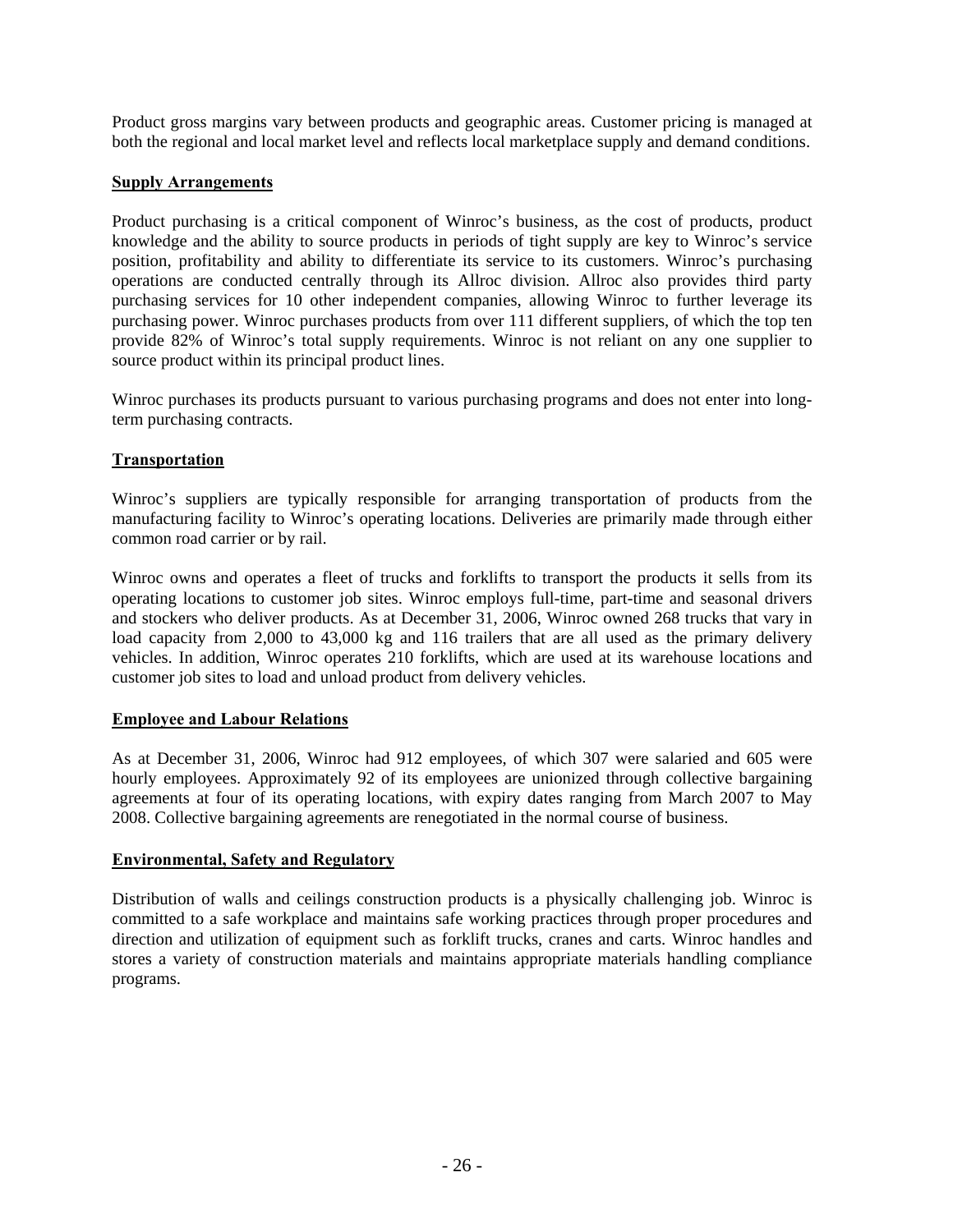### <span id="page-31-0"></span>**Trademarks, Trade Names and Service Marks**

Winroc owns all the right, title and interest in the "Winroc", "Allroc", "Interior Building Supplies" ("IBS") and "Leon's Insulation" trade names, related design and certain other trademarks, registered or acquired at various times over the years and relating to specific programs or services provided by Winroc.

Winroc's trademarks are significant as they provide it with ownership of the names, designs and logos associated with its business, which are recognizable to the public and useful in developing and maintaining brand loyalty. The duration of each of the trademarks is 15 years from the date they were first registered subject to renewals for further 15-year periods.

### **Financial Information**

For selected historical financial information for the past five years see "Selected Financial Information – Winroc".

### *Capital Expenditures*

Capital expenditures for Winroc for the past five years were as follows:

|                                       | <b>Years ended December 31</b> |              |              |              |              |  |  |
|---------------------------------------|--------------------------------|--------------|--------------|--------------|--------------|--|--|
| (millions of dollars)                 | 2006                           | 2005         | $2004^{(1)}$ | $2003^{(1)}$ | $2002^{(1)}$ |  |  |
| Maintenance capital                   | 6.7                            | 5.7          | 7.1          | 6.1          | 4.9          |  |  |
| Proceeds on dispositions              | (0.1)                          | (0.1)        | (0.2)        | (0.3)        | (0.2)        |  |  |
| Maintenance capital expenditures, net | 6.6                            | 5.6          | 6.9          | 5.8          | 4.7          |  |  |
| Other capital expenditures            | 1.6                            | $31.7^{(3)}$ | $12.2^{(2)}$ |              |              |  |  |
| Other capital proceeds                |                                | 0.2          |              | (1.1)        |              |  |  |
| Other capital expenditures, net       | 1.6                            | 31.9         | 12.2         | (1.1)        |              |  |  |
|                                       | 8.2                            | 37.5         | 19.1         | 4.7          | 4.7          |  |  |

Notes:

<sup>(1)</sup> Winroc was acquired effective June 11, 2004. Prior years results are unaudited and provided for comparison purposes.

(2) Acquisition of IBS on December 7, 2004.

(3) Acquisition of Leon's Insulation and four Greenfield branch expansions.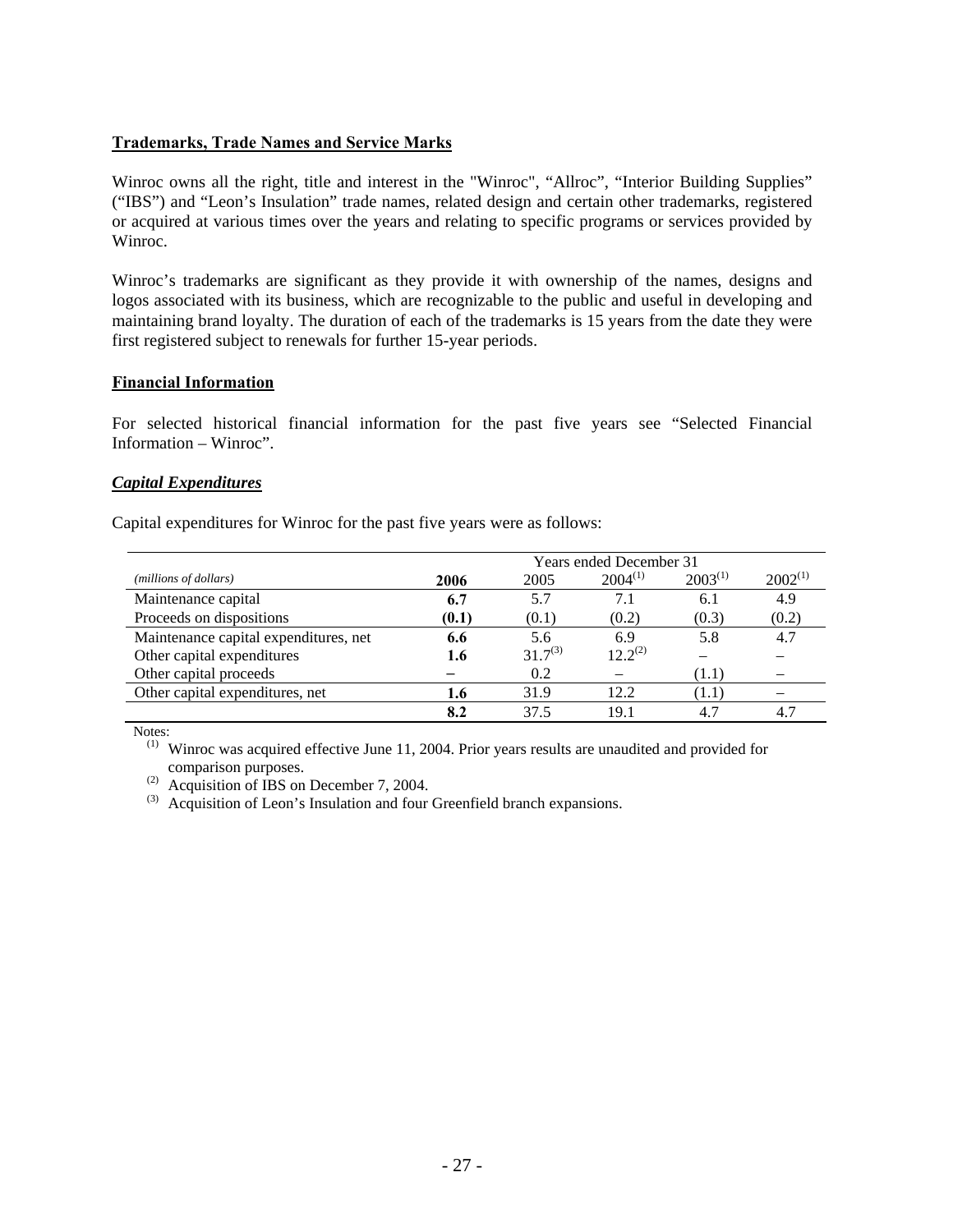<span id="page-32-0"></span>

Superior Energy Management ("SEM"), headquartered in Mississauga, Ontario, began operations in June of 2002. SEM provides natural gas retailing services under fixed-price, term contracts, predominantly to residential and to mid-sized commercial and industrial customers in Ontario. SEM also services the commercial and light industrial market in the Gaz Metropolitain franchise region in Quebec.

### **Competitive Conditions**

The natural gas market in Ontario has been deregulated since 1986 and since January 2004 in Quebec for commercial and light industrial customers who consume greater than 280 gigajoules per year. Consumers are able to choose their natural gas supplier and can elect between various prices and terms. The market of supplying gas to customers is competitive, with a number of companies supplying different market sectors. The residential sector in Ontario has approximately nine active market suppliers, while commercial and industrial consumers have approximately 13 active market suppliers in Ontario and four in Quebec. Each competitor offers different options relating to price, term and related services. Under deregulation, consumers also have the option of having their gas supply provided by their utility company at a variable price that is adjusted on a quarterly basis and is subject to retroactive adjustments. Approximately 60% of natural gas consumers in Ontario and 95% in Quebec are still supplied by utilities, providing SEM with opportunities for customer growth. As of December 31, 2006, the Quebec residential market was not open for natural gas retailing.

Natural gas competes favourably with other fuel sources, such as oil, electricity and propane. Natural gas enjoys both environmental and price advantages over other fuel options. However, since gas is delivered through pipeline systems, its availability is constrained by distribution system infrastructure.

### **Business Operations**

SEM provides fixed-price natural gas solutions for contract terms up to five years. In order to capture a fixed selling margin for the term of the customer contract, a fixed-price natural gas supply matching the volume and term of the customer obligation is contracted with various producers and financial counterparties. The local distribution companies (the "LDC's") are required to provide SEM with transportation, storage and distribution services to SEM's customers as well as billing and collection services.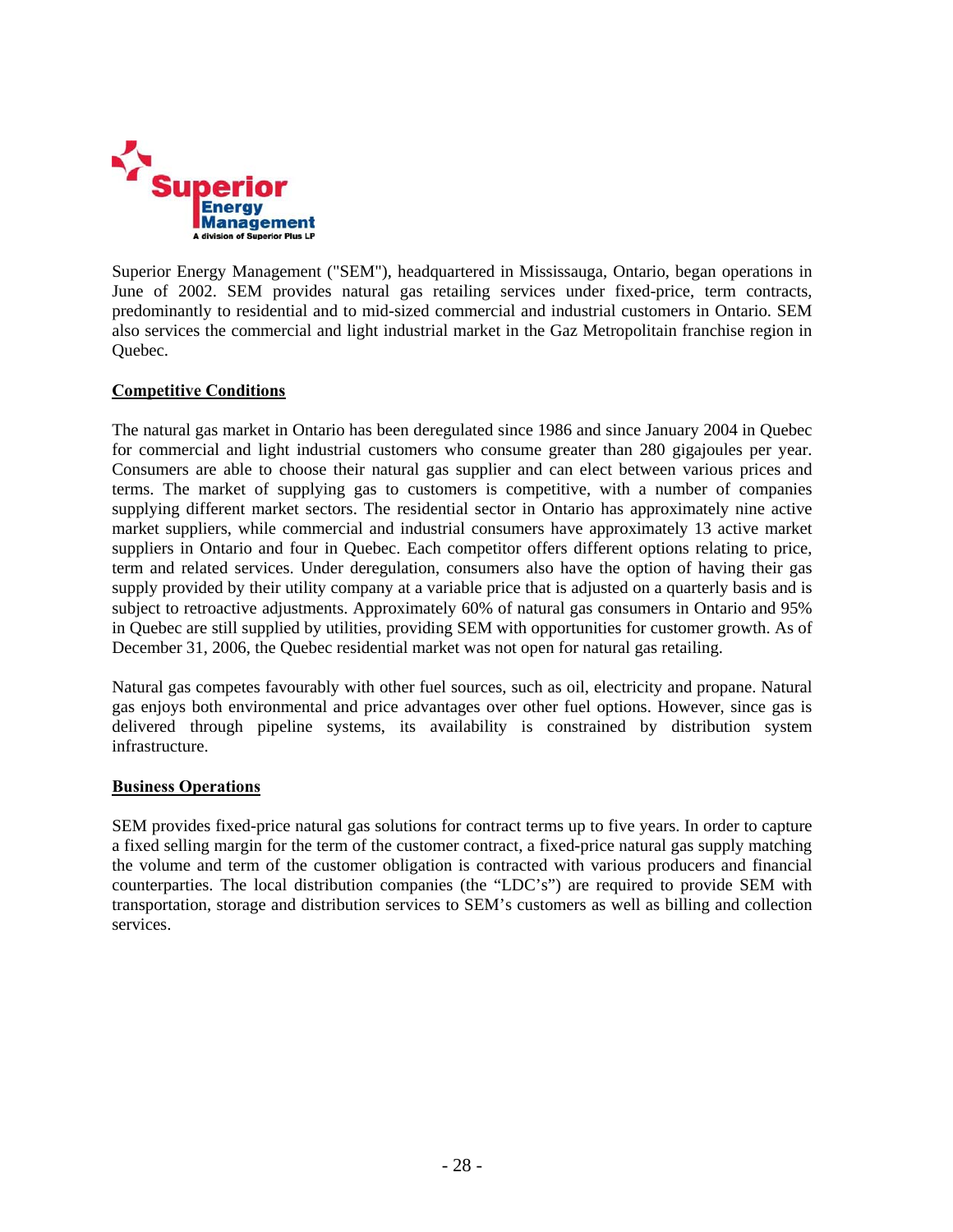<span id="page-33-0"></span>SEM is currently looking at opportunities to expand its footprint into the B.C. natural gas market as well as expanding its product line by entering the residential and small commercial electricity market in Ontario. The B.C. residential natural gas market will become deregulated in November 2007 and is estimated to have 800,000 customers. The Ontario electricity market is estimated to have approximately 4.0 million residential electricity customers and a much lower market penetration relative to the residential natural gas market in Ontario. These markets, should SEM determine to expand into them, represent significant growth opportunities for SEM.

### **Sales and Marketing**

A detailed analysis of sales volumes and gross profit is provided in the Management's Discussion and Analysis contained in the Fund's 2006 Annual Report.

For the year-ended December 31, 2006, SEM supplied approximately 40 million Gigajoules of natural gas to approximately 85,900 residential and 6,700 commercial flowing customers under term, fixed-price contracts, the largest of which represented approximately 3% of SEM's 2006 gross profit. SEM markets its gas supply service to consumers throughout Ontario and Quebec through an internal sales force and through independent sales agencies, primarily on a door-to-door basis. Customer contracts are registered with and administered by the LDC and, as a result, are protected from competitive sales initiatives for the term of the customer contract. The gas supply contracts have terms typically ranging from one to five years and are at a fixed price. At December 31, 2006, the weighted average remaining customer contract life was 42 months.

### **Supply and Transportation**

SEM currently has 15 financial and physical natural gas suppliers and contracts for gas for fixed term and price to match contractual customer requirements. SEM uses each of these suppliers to achieve diversification of its gas portfolio and to manage its volume and counter party exposure. SEM's largest supplier represented 32% of its supply commitments at December 31, 2006. SEM's supply commitments for the next five years as at December 31, 2006, are detailed in Note 18(ii) of the Fund's 2006 Annual Consolidated Financial Statements. The financial condition of each counter party is evaluated and credit limits are established to reduce SEM's exposure to the credit risk of nonperformance. SEM continues to work to expand its natural gas supply counterparties.

Although customers purchase their gas supply through SEM, LDC's such as Union Energy, Enbridge Consumers Gas and Gaz Metropolitan are required on a regulated basis to distribute the gas to SEM's customers. LDC's are also required to assign SEM pipeline transportation and storage capability sufficient to service its customers under contract.

### **Employee and Labour Relations**

As at December 31, 2006, SEM had 31 full time and 2 part-time employees. Approximately 11 independent contract sales agencies were engaged at December 31, 2006 in the door-to-door marketing of natural gas contracts.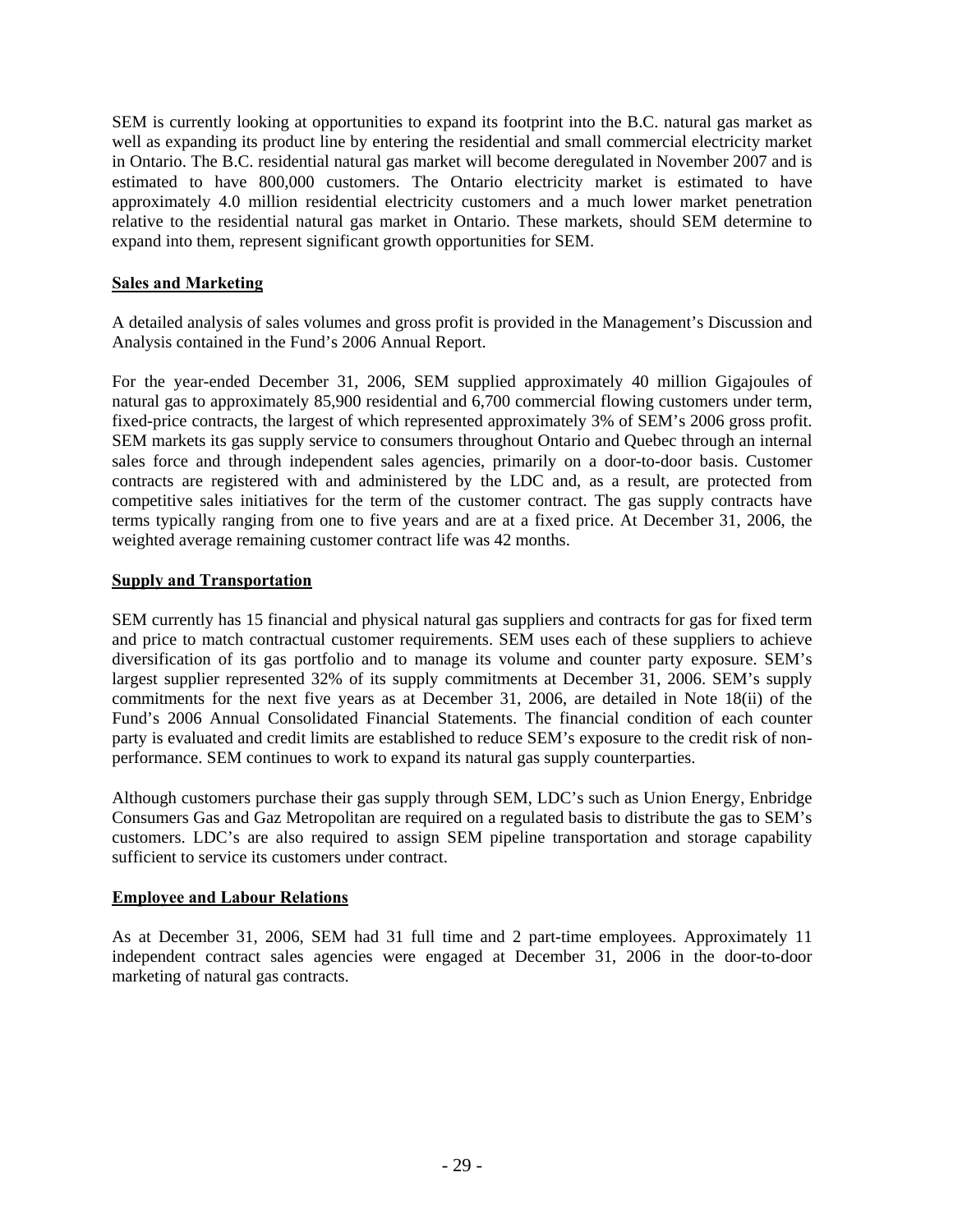### <span id="page-34-0"></span>**Environmental, Safety and Regulatory**

SEM supplies natural gas to end-use customers. The natural gas is transported through pipeline systems by pipeline and utility companies. These pipeline and utility companies are regulated by the National Energy Board, the Ontario Energy Board, and the Régie du Batiment and are required to maintain environmental and safety standards.

The Ontario Energy Board has approved new regulations governing some processes involving gas marketers like SEM. The new regulations are known as GDAR (Gas Distribution Access Rules) and will become effective June 2007. Included in the new rules will be a provision that will allow utilities to enroll customers with a gas marketer even if they are already on contract with a different gas marketer. However, the utility will be required to advise the existing marketer of this "contest". The SEM gas marketers will then have 30 days to resolve the contest. SEM has dedicated resources during 2006 and 2007 to ensure that its processes are reviewed and fully compliant with the new rules.

### **Trademarks, Trade Names and Service Marks**

SEM owns all the right, title and interest in the "Superior Energy Management" trade name and related design. SEM's trademarks are significant as they provide it with ownership of the names, designs and logos associated with its business which are recognizable to the public and useful in developing and maintaining brand loyalty. The duration of each of the trademarks is 15 years from the date they were first registered subject to renewals for further 15-year periods.

### **Financial Information**

For selected historical financial information since the commencement of SEM's operations in October 2002, see "Selected Financial Information – Superior Energy Management".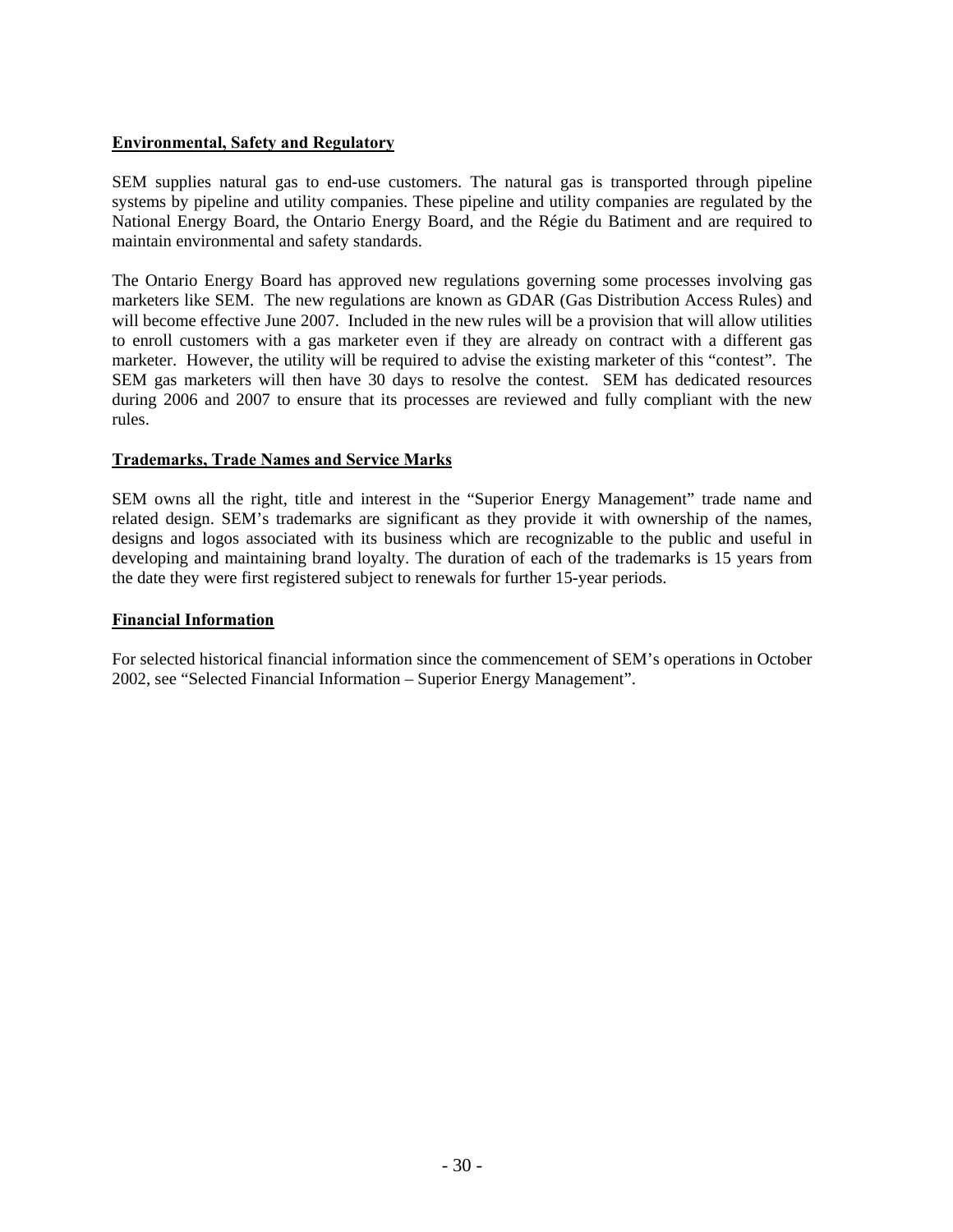# <span id="page-35-0"></span>**SELECTED HISTORICAL INFORMATION**

### **SUPERIOR PROPANE**

|                                                                      | Year Ended December 31 |       |       |       |       |  |  |
|----------------------------------------------------------------------|------------------------|-------|-------|-------|-------|--|--|
| (millions of dollars except litres of propane and per litre amounts) | 2006                   | 2005  | 2004  | 2003  | 2002  |  |  |
| Litres of propane sold (millions)                                    | 1.386                  | 1,468 | 1,546 | 1,625 | 1,688 |  |  |
| Propane sales margin (cents per litre)                               | 15.1                   | 15.8  | 15.7  | 15.5  | 14.8  |  |  |
| Revenues                                                             | 985.4                  | 856.2 | 720.2 | 727.1 | 619.0 |  |  |
| Cost of products sold                                                | 712.5                  | 571.8 | 433.5 | 436.5 | 328.8 |  |  |
| Gross profit $(1)$                                                   | 272.9                  | 284.4 | 286.7 | 290.6 | 290.2 |  |  |
| Cash operating, administrative and tax costs                         | 182.6                  | 187.4 | 175.1 | 178.4 | 174.5 |  |  |
| Cash generated from operations before changes in net                 |                        |       |       |       |       |  |  |
| working capital                                                      | 90.3                   | 97.0  | 111.6 | 112.2 | 115.7 |  |  |
|                                                                      |                        |       |       |       |       |  |  |

(1) Includes gross profit from other service revenues.

#### **ERCO WORLDWIDE**

|                                                                                       | Year Ended December 31 |       |       |       |              |  |
|---------------------------------------------------------------------------------------|------------------------|-------|-------|-------|--------------|--|
| (millions of dollars except thousands of metric tonnes)<br>("MT") and per MT amounts) | 2006                   | 2005  | 2004  | 2003  | $2002^{(1)}$ |  |
| Total chemical sales $(MT)^{(2)}$                                                     | 756                    | 742   | 649   | 574   | 544          |  |
| Average chemical selling price (dollars per MT)                                       | 540                    | 550   | 571   | 573   | 611          |  |
| Revenues                                                                              | 437.2                  | 431.6 | 396.0 | 356.3 | 361.9        |  |
| Cost of products sold                                                                 | 233.1                  | 224.7 | 202.8 | 183.3 | 181.4        |  |
| Gross profit                                                                          | 204.1                  | 206.9 | 193.2 | 173.0 | 180.5        |  |
| Cash operating, administrative and tax costs                                          | 120.9                  | 105.7 | 94.3  | 89.2  | 86.6         |  |
| Cash generated from operations before changes in net                                  |                        |       |       |       |              |  |
| working capital<br>(1)                                                                | 83.2                   | 101.2 | 98.9  | 83.8  | 94.0         |  |

(1) ERCO Worldwide was acquired effective December 19, 2002. 2002 results are unaudited and provided for comparison purposes.

<sup>(2)</sup> Hydrochloric acid volumes have been restated to reflect a dry basis of measurement as compared to a wet basis to reflect industry practice.

### **WINROC**

|                                                                                                             | <b>Year Ended December 31</b> |       |              |              |              |  |
|-------------------------------------------------------------------------------------------------------------|-------------------------------|-------|--------------|--------------|--------------|--|
| (millions of dollars)                                                                                       | 2006                          | 2005  | $2004^{(1)}$ | $2003^{(1)}$ | $2002^{(1)}$ |  |
| Revenues                                                                                                    | 518.7                         | 486.6 | 384.3        | 310.9        | 282.2        |  |
| Cost of products sold                                                                                       | 386.5                         | 368.8 | 300.0        | 245.6        | 220.6        |  |
| Gross profit                                                                                                | 132.2                         | 117.8 | 84.3         | 65.3         | 61.6         |  |
| Cash operating, administrative and tax costs                                                                | 91.0                          | 82.0  | 56.4         | 47.4         | 44.6         |  |
| Cash generated from operations before changes in net                                                        |                               |       |              |              |              |  |
| working capital                                                                                             | 41.2                          | 35.8  | 27.9         | 17.9         | 17.0         |  |
| (1)<br>Winner was agained offective June 11, 2004. Driver weavenly are unaudited and provided for componion |                               |       |              |              |              |  |

 (1) Winroc was acquired effective June 11, 2004. Prior year results are unaudited and provided for comparison purposes.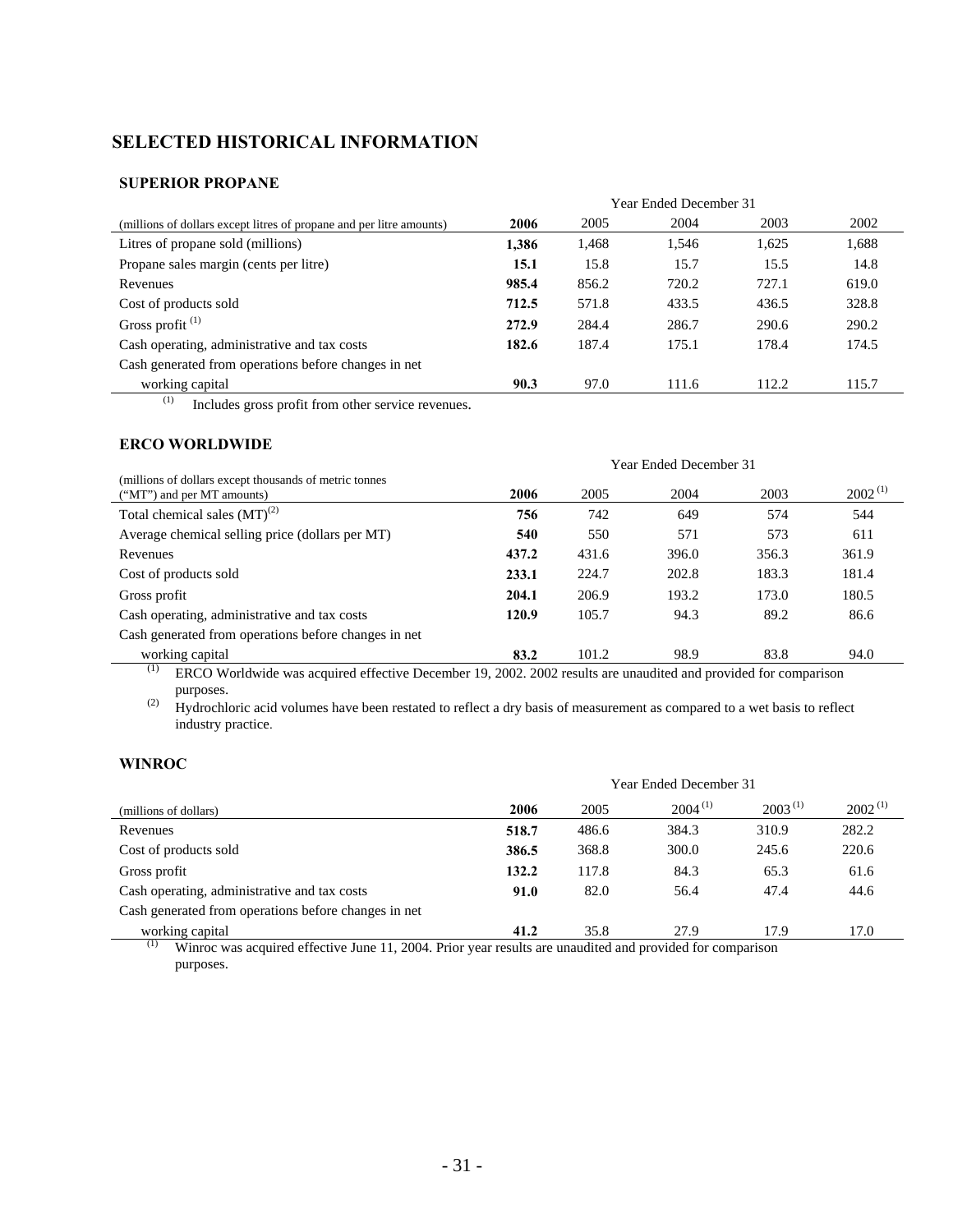### <span id="page-36-0"></span>**SUPERIOR ENERGY MANAGEMENT**

|                                                                         | r ear Ended December 31 |       |       |       |              |  |
|-------------------------------------------------------------------------|-------------------------|-------|-------|-------|--------------|--|
| (millions of dollars except per gigajoule ("GJ")<br>and per GJ amounts) | 2006                    | 2005  | 2004  | 2003  | $2002^{(1)}$ |  |
| Natural gas sold (millions of GJs)                                      | 40                      | 37    | 28    | 21    | റ            |  |
| Natural gas sales margin (cents per GJ)                                 | 54.3                    | 39.2  | 47.7  | 38.8  | 22.5         |  |
| Revenues                                                                | 325.6                   | 288.4 | 211.3 | 152.2 | 11.4         |  |
| Cost of products sold                                                   | 303.9                   | 273.9 | 197.9 | 144.1 | 10.9         |  |
| Gross profit                                                            | 21.7                    | 14.5  | 13.4  | 8.1   | 0.5          |  |
| Cash operating, administrative and selling costs                        | 11.4                    | 9.2   | 5.7   | 3.6   | 0.6          |  |
| Cash generated from operations before changes in net                    |                         |       |       |       |              |  |
| working capital                                                         | 10.3                    | 5.3   | 7.7   | 4.5   | (0.1)        |  |

Year Ended December 31

Year Ended December 31

Superior Energy Management commenced business operations in June 2002. Accordingly, results are for the period from June 2002 until December, 2002.

#### **CONSOLIDATED FINANCIALS**

| (millions of dollars except average number of trust)  |         |                 | Tear Ended Becompon 51 |                 |                 |
|-------------------------------------------------------|---------|-----------------|------------------------|-----------------|-----------------|
| units and per trust unit amounts)                     | 2006    | 2005            | 2004                   | 2003            | 2002            |
| Revenues                                              | 2.264.3 | $2,059.2^{(1)}$ | 1,552.8                | 1,234.3         | 640.9           |
| Gross profit                                          | 630.9   | $623.6^{(1)}$   | 542.8                  | 471.7           | 295.8           |
| Operating distributable cash flow <sup>(2)</sup>      | 250.1   | 231.4           | 219.4                  | 190.6           | 115.7           |
| Distributable cash flow (before strategic plan costs) | 180.4   | 187.0           | 184.4                  | 146.5           | 90.7            |
| Distributable cash flow (after strategic plan costs)  | 160.7   | 187.0           | 184.4                  | 146.5           | 90.7            |
| Per trust unit (before strategic plan costs)          | \$2.11  | \$2.35          | \$2.54                 | \$2.47          | \$1.93          |
| Per trust unit (after strategic plan costs)           | \$1.88  | \$2.35          | \$2.54                 | \$2.47          | \$1.93          |
| Average number of trust units outstanding (millions)  | 85.5    | 79.7            | 72.7                   | 59.4            | 46.9            |
| Growth capital                                        | 53.0    | $509.5^{(1)}$   | 126.3                  | 129.8           | 579.4           |
| Total assets                                          | 1,536.9 | 2,373.6         | 1,579.7                | $1,475.3^{(4)}$ | $1,425.8^{(4)}$ |
| Current and long-term debt $^{(3)}$                   | 441.7   | 744.7           | 546.2                  | 417.8           | 512.0           |

(1) Adjusted for discontinued operations.

 $^{(2)}$  Before strategic plan costs.

(3) Includes accounts receivable securitization program.<br>  $(4)$  Restated for the impact of the Superior Propane defined pension asset. See Note 12 to the Fund's 2006 Annual Consolidated Financial Statements.

# **CAPITAL STRUCTURE**

The following is a summary of the material attributes and characteristics of the securities of the Fund, including the trust units, special voting rights, Debentures and warrants.

#### **Trust Units and Declaration of Trust**

The authorized capital of the Fund includes an unlimited number of trust units which may be issued pursuant to the Declaration of Trust. As at the date hereof, approximately 85.7 million trust units are issued and outstanding. The holders of trust units are entitled to vote at all meetings of Unitholders on the basis of one vote per trust unit. Holders of trust units are entitled to elect the directors of the General Partner and the Administrator and appoint the auditors of the Fund and the General Partner at each annual meeting of the Fund. Each trust unit is transferable and represents an equal fractional undivided beneficial interest in any distributions from the Fund whether of net income, net realized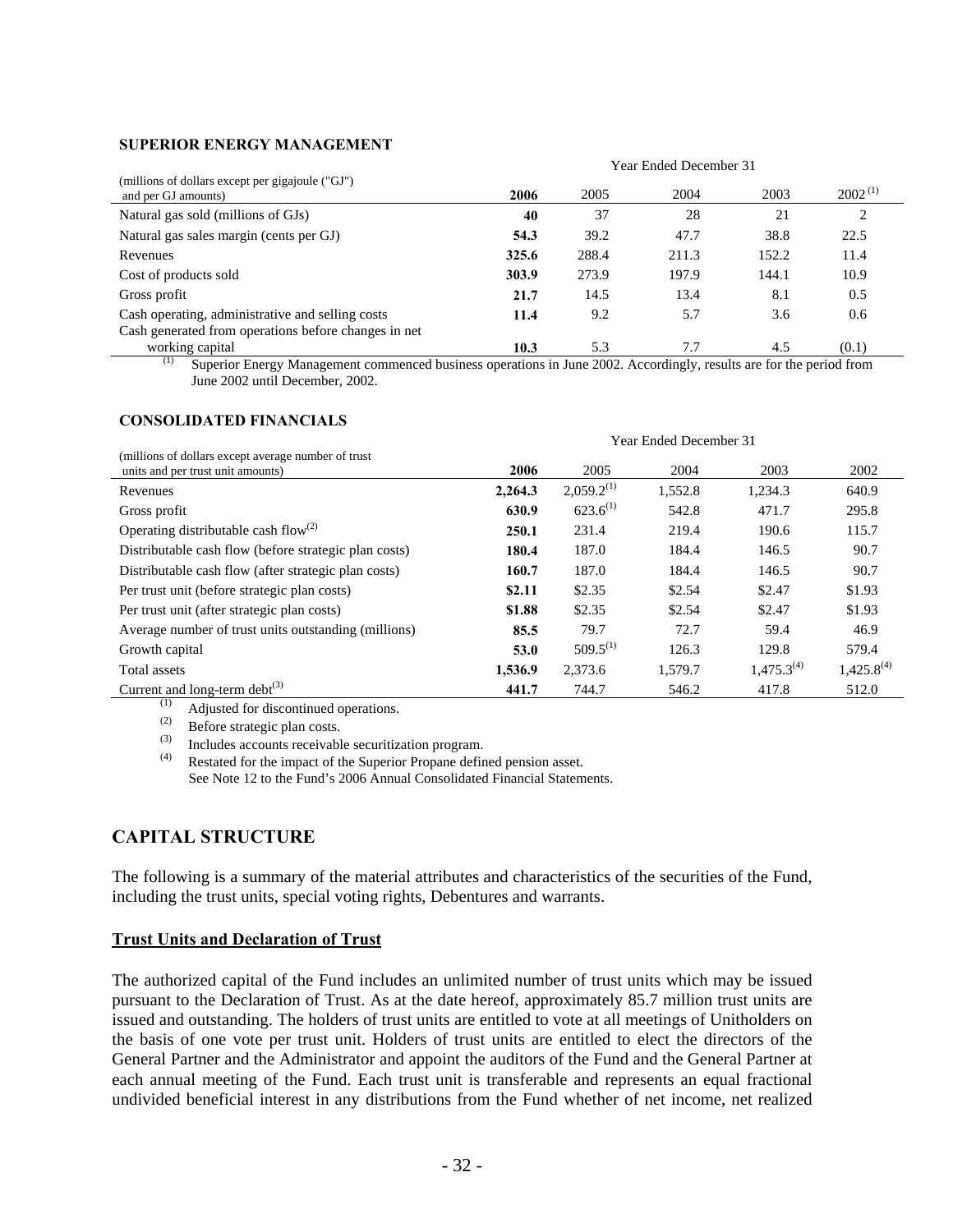capital gains or other amounts, and in the net assets of the Fund in the event of termination or winding-up of the Fund. Currently, the Fund makes monthly cash distributions to its Unitholders. All trust units are of the same class with equal rights and privileges. Trust units are not subject to future calls or assessments. The Fund may create and issue additional trust units, rights, warrants, options or other securities to purchase, convert into or exchange into trust units, including without limitation, installment receipts or similar securities, debentures, notes or other evidences of indebtedness from time to time on terms and conditions acceptable to the board of directors of the Administrator.

Trust units are redeemable at any time at the option of the holder upon delivery to the Fund of the certificate or certificates representing such trust units accompanied by a duly completed and properly executed notice requesting redemption. Upon receipt of the redemption request, the holder is entitled to receive a price per trust unit (the "Redemption Price") equal to the lesser of: i) 90% of the "market price" of the trust units on the principal market on which the trust units are quoted for trading during the 10 trading day period commencing immediately after the date on which the trust units are surrendered for redemption; and ii) the "closing market price" on the principal market on which the trust units are quoted for trading on the date the trust units are surrendered for redemption. For the purposes of the Declaration of Trust "market price" generally means the amount equal to the simple average of closing prices of the trust units on the Toronto Stock Exchange for each of the trading days on which there was a closing price and "closing market price" generally means the closing price of the trust units on the Toronto Stock Exchange if there was a trade on that date.

The aggregate redemption price payable by the Fund in respect of any trust units surrendered for redemption in any calendar month shall be satisfied by way of cash payment on the last day of the following month. Holders of trust units are not entitled to cash on redemption if the total amount payable in the month by the Fund pursuant to redemptions exceeds \$100,000, provided that Superior may waive such limitation in respect of a particular month. If the value of redemptions exceeds \$100,000 the Fund shall satisfy its obligation to pay the Redemption Price by issuing unsecured promissory notes to the Holders having a maturity date to be determined by the board of directors of the Administrator (not to be longer than five years from the date of issue) bearing interest at the prime rate of interest of a Canadian Chartered bank determined at the time of issuance by the board of directors of the Administrator, payable for each month during the term on the  $15<sup>th</sup>$  day of each subsequent month with all principal due on maturity.

Although the redemption right described above is available to Unitholders, the primary mechanism for Unitholders to dispose of their investment in the Fund is the sale of trust units. The promissory notes which may be distributed to Unitholders in connection with a redemption will not be listed on any stock exchange and such promissory notes may be subject to resale restrictions under applicable securities law.

The Declaration of Trust restricts the Trustee from implementing any of the following fundamental changes without first obtaining approval of 66 2/3% of the Unitholders that vote on a resolution approving such action: i) a sale, lease or disposition of all or substantially all of the assets of the Fund (other than in conjunction with an internal reorganization or certain security arrangements), ii) the winding-up, liquidation or dissolution of the General Partner, Superior LP or the Administrator prior to the end of the term of the Fund (other than in conjunction with an internal reorganization) iii) any amendment to the Partnership Agreement, the constating documents of the General Partner or the Administrator which may materially prejudice the rights of Unitholders, iv) the sale, lease or disposition of any securities of the General Partner, Superior LP or the Administrator (other than in conjunction with an internal reorganization or certain security arrangements) or v) termination of the Administration Agreement.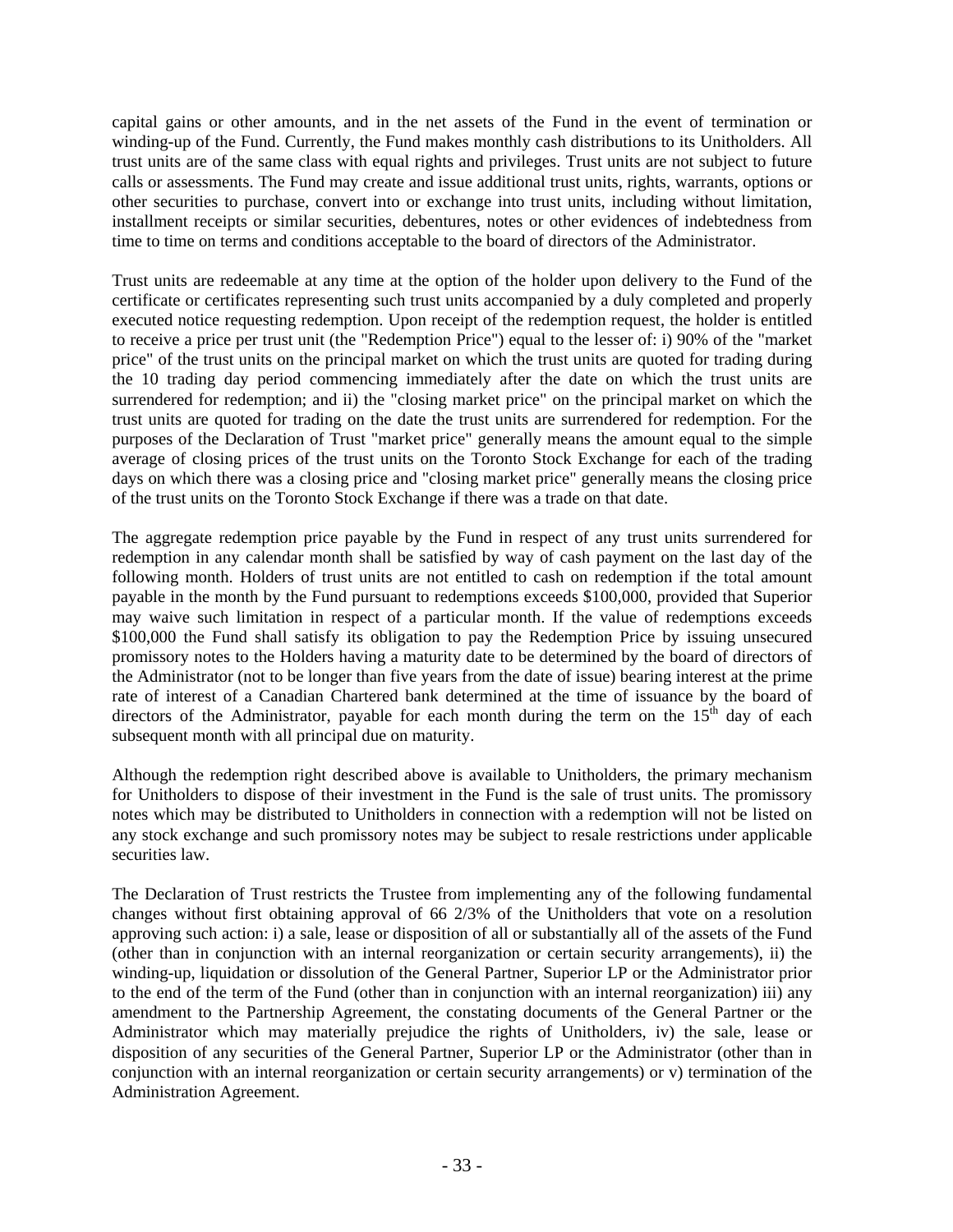The Declaration of Trust further restricts the trustee from voting the Fund's interests in Superior LP or the Administrator, without first obtaining approval of 66 2/3% of the Unitholders that vote on a resolution approving such action, to authorize any merger, amalgamation, arrangement, reorganization, recapitalization, business combination or similar transaction involving the General Partner, Superior LP or the Administrator (other than in conjunction with an internal reorganization).

The Declaration of Trust restricts the trustee from voting the Fund's interest in the securities of the Administrator, without first obtaining approval of a majority of the Unitholders that vote on a resolution approving such action, to elect or remove directors of the Administrator. It also restricts the Administrator from voting the securities of the General Partner, without first obtaining approval of a majority of the Unitholders that vote on a resolution approving such action, to elect or remove directors of the General Partner. It also provides that the Trustee and the Administrator will vote the securities of the Administrator held by the Fund and the securities of the General Partner held by the Administrator with regard to the appointment of the auditors of such entities to ensure they are the same auditors selected by the Unitholders to be the auditors of the Fund.

Finally, the Trustee cannot, without the approval of the board of directors of the Administrator: i) sell, transfer or otherwise dispose of securities issued by the General Partner, Superior LP or the Administrator ii) issue any securities of the Fund; iii) acquire or invest in securities of other entities, including bodies corporate, partnerships or trusts; iv) borrow funds or incur other indebtedness; or v) dispose of any of the assets of the Fund.

The Declaration of Trust provides that at no time may more than one half of the outstanding trust units be held by non-residents of Canada or Non-Canadian Partnerships (collectively "nonresidents"), each within the meaning of the Tax Act nor shall the Fund be maintained primarily for the benefit of non-residents. To monitor compliance with this requirement, the Administrator may at any time and from time to time, in its sole discretion, require the Trustee to obtain declarations as to beneficial ownership, perform residency searches and take such other steps to determine or estimate as best as possible the residence of the beneficial holders of trust units.

The Fund takes certain steps annually to estimate its level of foreign ownership. The Fund's current foreign ownership levels are estimated to be significantly lower than 49%. Should the Administrator become aware that the beneficial owners of 49% or more of the trust units are or may be nonresidents or that such a situation is imminent and the board of directors of the Administrator determines, in its sole discretion, acting upon the advice of counsel, that such steps are necessary for the Fund to maintain its status as a "mutual fund trust" under the Tax Act, or that it is otherwise in the interest of the Fund, the Administrator may require the Trustee to refuse to accept a subscription for trust units or register a transfer of trust units unless the person to receive such trust units provides a declaration that they are not a non-resident or take such other action as the board of directors of the Administrator determines is appropriate in the circumstances. If the Administrator determines that a majority of trust units are beneficially owned by non-residents and the board of directors of the Administrator determines, in its sole discretion, acting upon the advice of counsel, that such steps are necessary for the Fund to maintain its status as a mutual fund trust under the Tax Act, or that it is otherwise in the interest of the Fund, the Administrator may require the Trustee to send a notice to registered holders of trust units which are beneficially owned by non-residents, chosen in inverse order to the order of acquisition or registration (or in such other manner as the Administrator may consider equitable and practicable), requiring them to sell their trust units or a portion thereof within a period of not less than 60 days. If such Unitholders do not sell the indicated trust units or do not provide satisfactory evidence that trust units are not beneficially owned by non-residents, the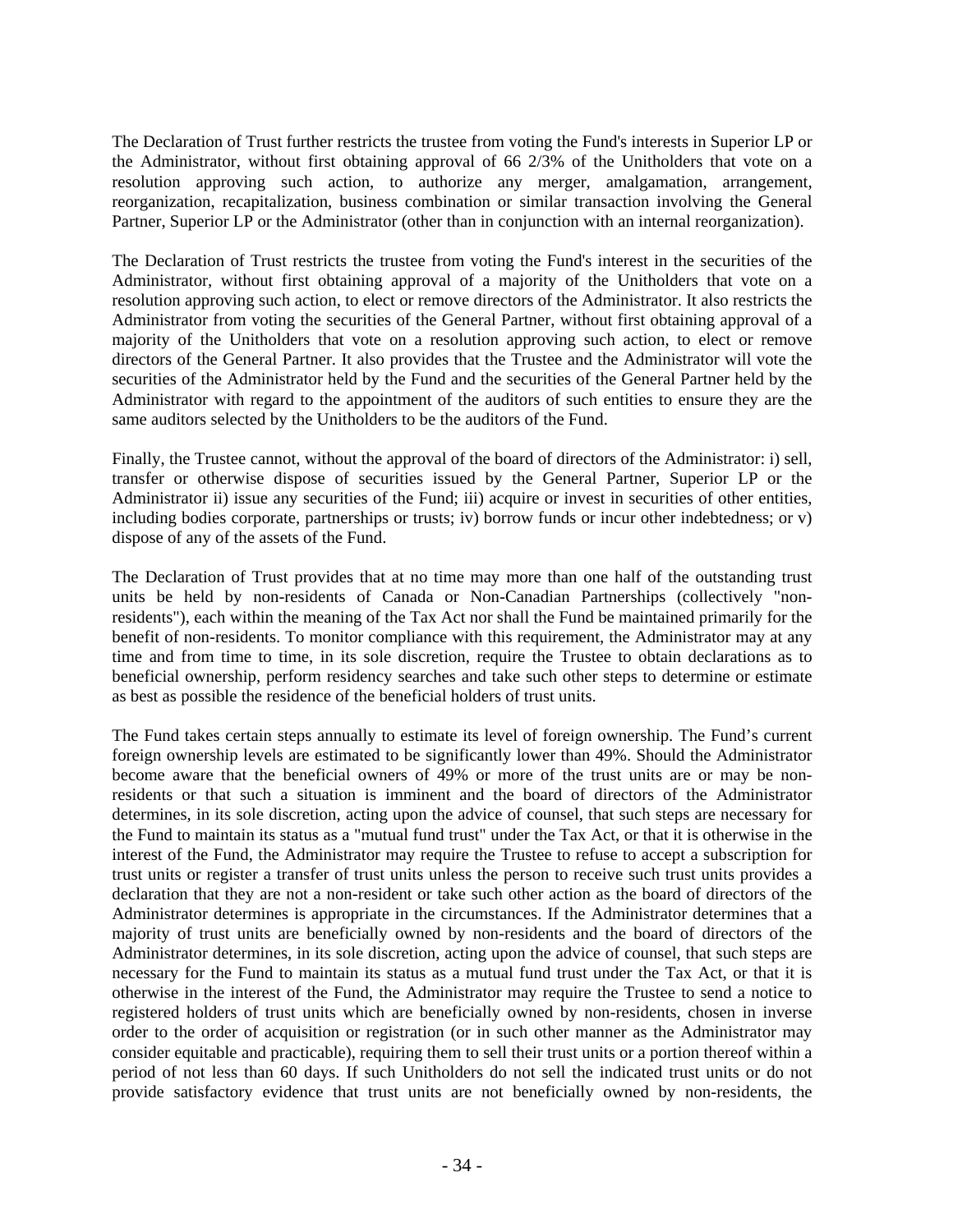<span id="page-39-0"></span>Administrator may require the Trustee, on behalf of such registered holder(s) to sell such trust units, and in the interim, suspend the voting and distribution rights attached to such trust units. Nonresidents are not entitled to vote on any resolution to amend these restrictions contained in the Declaration of Trust.

The Declaration of Trust also provides that if an offer is made for trust units which is a take-over bid for trust units within the meaning of the *Securities Act* (Alberta) and not less than 90% of the trust units (other than trust units held at the date of the take-over bid by or on behalf of the offeror or associates or affiliates of the offeror) are taken up and paid for by the offeror, the offeror will be entitled to acquire the trust units held by the holders of trust units who did not accept the offer on the terms offered by the offeror.

The Declaration of Trust also provides for, among other things, the calling of meetings of Unitholders, the conduct of business thereat, notice provisions, the appointment and removal of the Trustee of the Fund and the form of trust unit certificates. **The Declaration of Trust provides that no Unitholder shall be personally liable to any person in connection with the Fund and the activities of the Fund and all claims against the Fund shall be satisfied out of the assets of the Fund**. See "Material Contracts"

### **Debentures**

The Fund has four separate series of Debentures issued pursuant to a trust indenture between the Fund and Computershare, as trustee (the "Debenture Trustee") dated March 7, 2001, which was amended by a supplemental indenture dated December 17, 2002 (collectively, the "First Indenture") and pursuant to a trust indenture between the Fund and the Debenture Trustee dated June 14, 2005 which was amended by a supplemental indenture dated October 19, 2005 (collectively, the "Second Indenture"). The Series 1 Debentures and Series 2 Debentures were issued pursuant to the First Indenture and the 5.75% Debentures and the 5.85% Debentures were issued pursuant to the Second Indenture. The First Indenture and the Second Indenture are collectively referred to herein as the "Indentures". The Fund can issue additional Debentures under the Indentures from time to time.

### *Series 1 Debentures*

Currently there are approximately \$8.1 million aggregate principal amount of Series 1 Debentures issued and outstanding. The Series 1 Debentures are fully registered, issuable in denominations of \$1,000 principal amount and bear interest at a rate of 8% per annum, which is payable semi-annually in arrears on January 31 and July 31 in each year. The Series 1 Debentures mature on July 31, 2007. The Series 1 Debentures are convertible at the holder's option into fully paid and non-assessable trust units of the Fund at any time prior to the close of business on July 31, 2007 and the business day immediately prior to a date specified by the Fund for redemption of the Series 1 Debentures at a conversion price of \$16.00 per trust unit.

After February 1, 2006, the Series 1 Debentures are redeemable prior to maturity in whole or in part from time to time at the option of the Fund on not more than 60 days and not less than 30 days prior notice at a price equal to the principal amount thereof plus accrued and unpaid interest.

### *Series 2 Debentures*

Currently there are approximately \$59.2 million aggregate principal amount of Series 2 Debentures issued and outstanding. The Series 2 Debentures are issuable in denominations of \$1,000 principal amount and bear interest at a rate of 8% per annum, which is payable semi-annually in arrears on May 1 and November 1 in each year. The Series 2 Debentures mature on November 1, 2008. The Series 2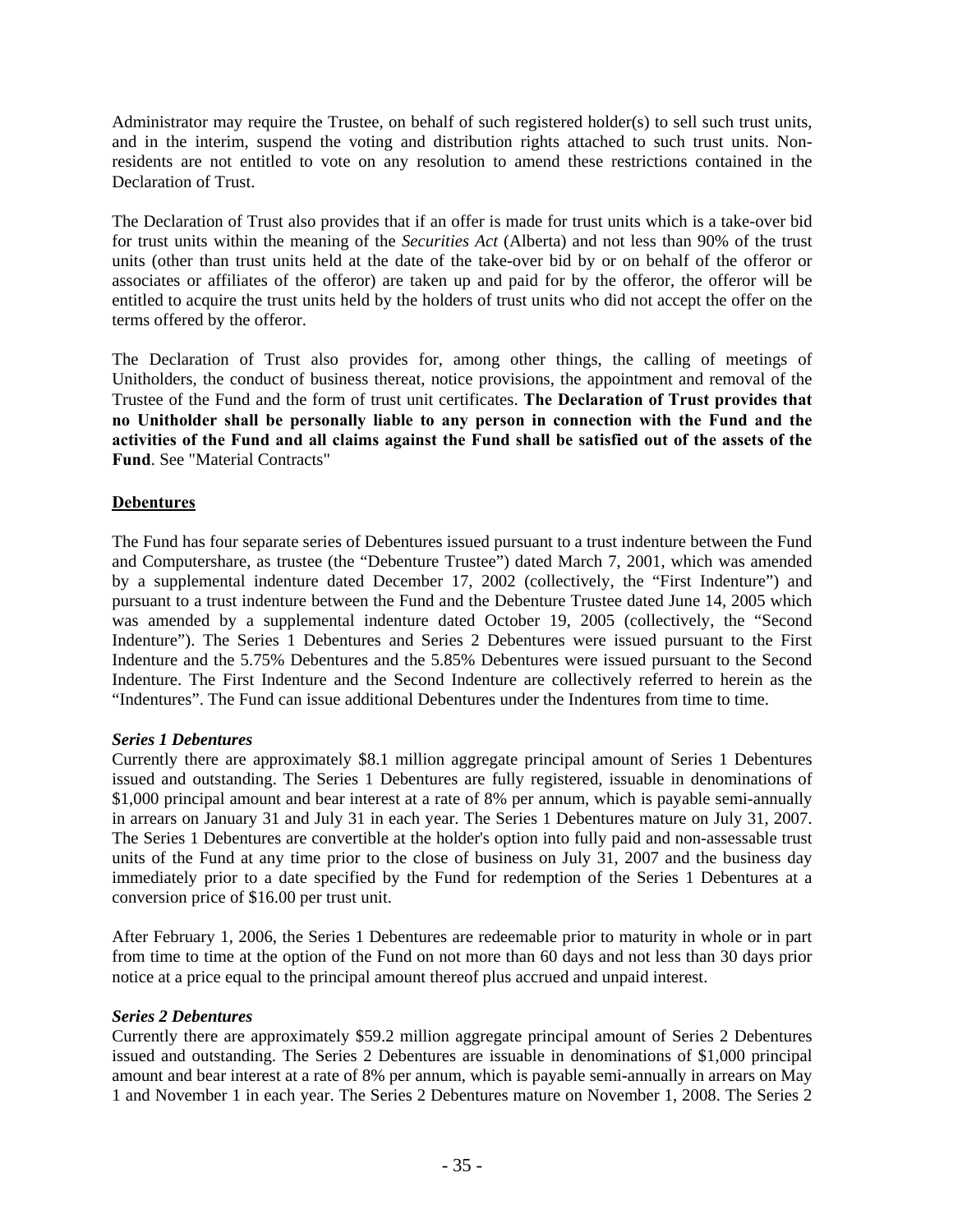Debentures are convertible at the holder's option into fully paid and non-assessable trust units of the Fund at any time prior to the close of business on November 1, 2008 and the business day immediately prior to a date specified by the Fund for redemption of the Series 2 Debentures at a conversion price of \$20.00 per trust unit.

The Series 2 Debentures are redeemable prior to February 1, 2007 in whole or in part from time to time at the option of the Fund on not more than 60 days and not less than 30 days notice at a price equal to the principal amount thereof plus accrued and unpaid interest provided the current market price on the day preceding the notice of redemption is at least 125% of the conversion price. On or after November 1, 2007, the Series 2 Debentures are redeemable prior to maturity in whole or in part from time to time at the option of the Fund on not more than 60 days and not less than 30 days prior notice at a price equal to the principal amount thereof plus accrued and unpaid interest.

### *5.75% Debentures*

Currently there are approximately \$174.9 million aggregate principal amount of 5.75% Debentures issued and outstanding. The 5.75% Debentures are issuable in denominations of \$1,000 principal amount and bear interest at a rate of 5.75% per annum, which is payable semi-annually in arrears on June 30 and December 31 of each year. The 5.75% Debentures are convertible at the holder's option into fully paid and non-assessable trust units of the Fund at any time prior to the close of business on December 31, 2012 and the business day immediately prior to a date specified by the Fund for redemption of the 5.75% Debentures at a conversion price of \$36.00 per trust unit.

The 5.75% Debentures are not redeemable by the Fund before July 1, 2008. On or after July 1, 2008 and prior to July 1, 2010, the 5.75% Debentures are redeemable in whole or in part from time to time at the option of the Fund on not more than 60 days and not less than 30 days notice at a price equal to the principal amount thereof plus accrued and unpaid interest provided the current market price on the day preceding the notice of redemption is at least 125% of the conversion price. On or after July 1, 2010, the 5.75% Debentures are redeemable prior to maturity in whole or in part from time to time at the option of the Fund on not more than 60 days and not less than 30 days prior notice at a price equal to the principal amount thereof plus accrued and unpaid interest.

### *5.85% Debentures*

Currently there are approximately \$75.0 million aggregate principal amount of 5.85% Debentures issued and outstanding. The 5.85% Debentures are issuable in denominations of \$1,000 principal amount and bear interest at a rate of 5.85% per annum, which is payable semi-annually in arrears on April 30 and October 31 of each year. The 5.85% Debentures are convertible at the holder's option into fully paid and non-assessable trust units of the Fund at any time prior to the close of business on October 31, 2015 and the business day immediately prior to a date specified by the Fund for redemption of the 5.85% Debentures at a conversion price of \$31.25 per trust unit.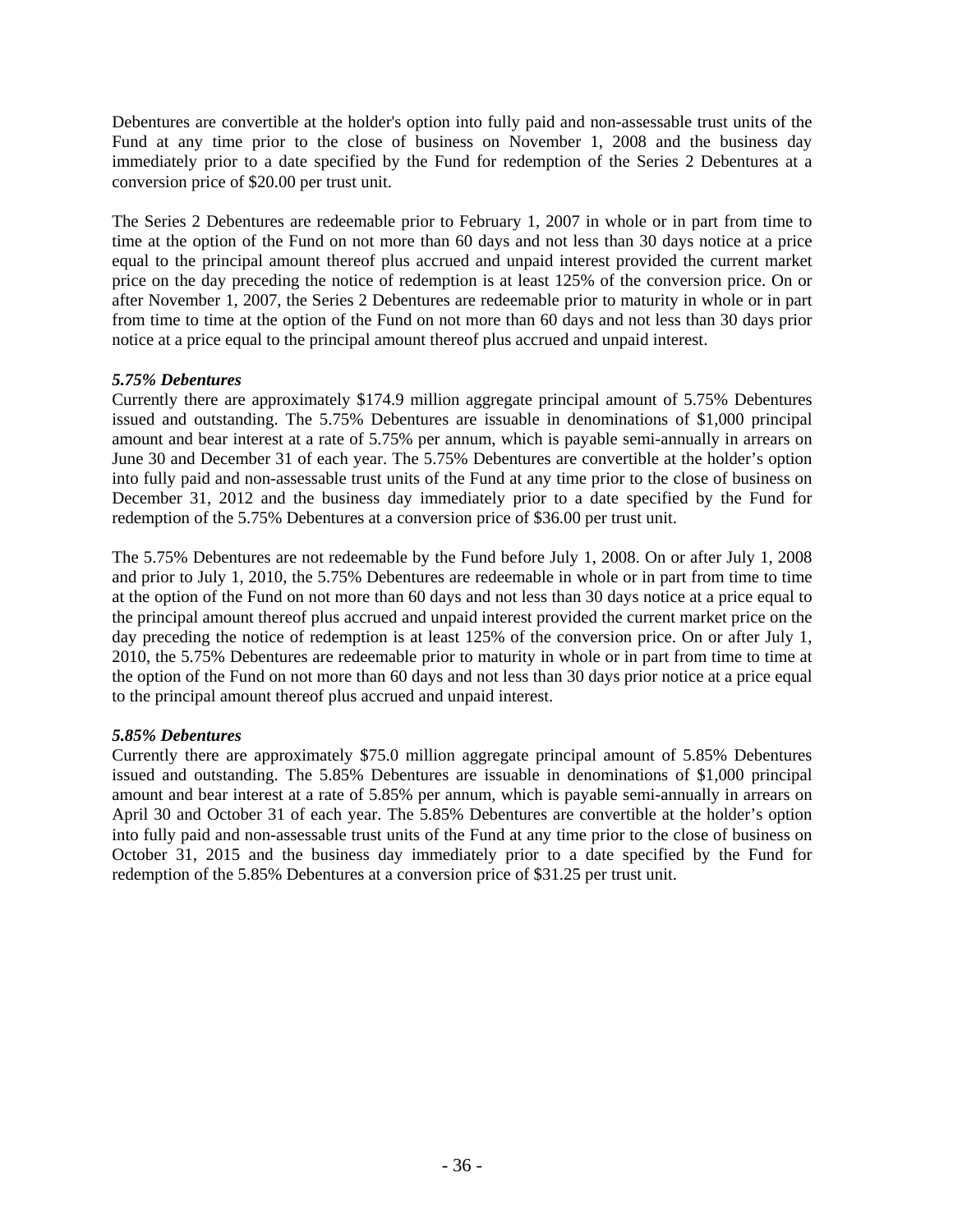The 5.85% Debentures are not redeemable by the Fund on or before October 31, 2008. On or after November 1, 2008 and on or before October 31, 2010, the 5.85% Debentures are redeemable in whole or in part from time to time at the option of the Fund on not more than 60 days and not less than 30 days notice at a price equal to the principal amount thereof plus accrued and unpaid interest provided the current market price on the day preceding the notice of redemption is at least 125% of the conversion price. On or after November 1, 2010, the 5.85% Debentures are redeemable prior to maturity in whole or in part from time to time at the option of the Fund on not more than 60 days and not less than 30 days prior notice at a price equal to the principal amount thereof plus accrued and unpaid interest.

### *General Terms*

Each series of Debentures has the following general terms:

The Fund will, on redemption or maturity of the Debentures, repay the indebtedness represented by the Debentures by paying the Debenture Trustee an amount equal to the principal amount of the outstanding Debentures, together with accrued and unpaid interest thereon. The Fund has the option, on not more than 60 and not less than 30 days prior notice and subject to regulatory approval, to satisfy its obligation to repay the principal amount and/or accrued interest thereon of the Debentures which are to be redeemed or have matured, by issuing trust units to holders thereof. The number of trust units to be issued will be determined by dividing the aggregate principal amount to be redeemed or which have matured by 95% of the current market price of the particular series of Debentures on the date fixed for redemption or maturity, as the case may be.

The payment of the principal of, and interest on, the Debentures is subordinated in right of payment to the prior payment in full of all Senior Indebtedness and indebtedness to trade creditors of the Fund. "Senior Indebtedness" in this context generally means the principal of and premium, if any, and interest on and other amounts in respect of all indebtedness of the Fund, other than indebtedness evidenced by the Debentures and all other existing or future indebtedness or other instruments of the Fund which, by the terms of the instrument creating or evidencing the indebtedness, is expressed to be *pari passu* with, or subordinate in right of payment to the Debentures.

The Indentures provide that an event of default ("Event of Default") in respect of Debentures issued under a particular Indenture, will occur if any one or more of the following described events has occurred and is continuing with respect to such Debentures: (i) failure for 15 days to pay interest on such Debentures when due; (ii) failure to pay principal or premium, if any, on such Debentures, whether at maturity, upon redemption, by declaration or otherwise; or (iii) certain events of bankruptcy, insolvency or reorganization of the Fund under bankruptcy or insolvency laws. If an Event of Default has occurred and is continuing, the Debenture Trustee may, in its discretion, and shall, upon request of holders of not less than 25% in principal amount of such Debentures, declare the principal of and interest on all outstanding Debentures issued under that Indenture, to be immediately due and payable.

Upon the occurrence of a change of control of the Fund involving the acquisition of voting control or direction over 66 2/3% or more of the trust units of the Fund (a "Change of Control"), each Debentureholder may require the Fund to purchase, on the date which is 30 days following the giving of notice of the Change of Control (the "Put Date"), the whole or any part of such holder's Debentures at a price equal to 101% of the principal amount thereof (the "Put Price") plus accrued and unpaid interest to the Put Date. If 90% or more in aggregate principal amount of the Debentures issued and outstanding under a particular Indenture on the date of the giving of notice of the Change of Control have been tendered for purchase on the Put Date, the Fund will have the right to redeem all the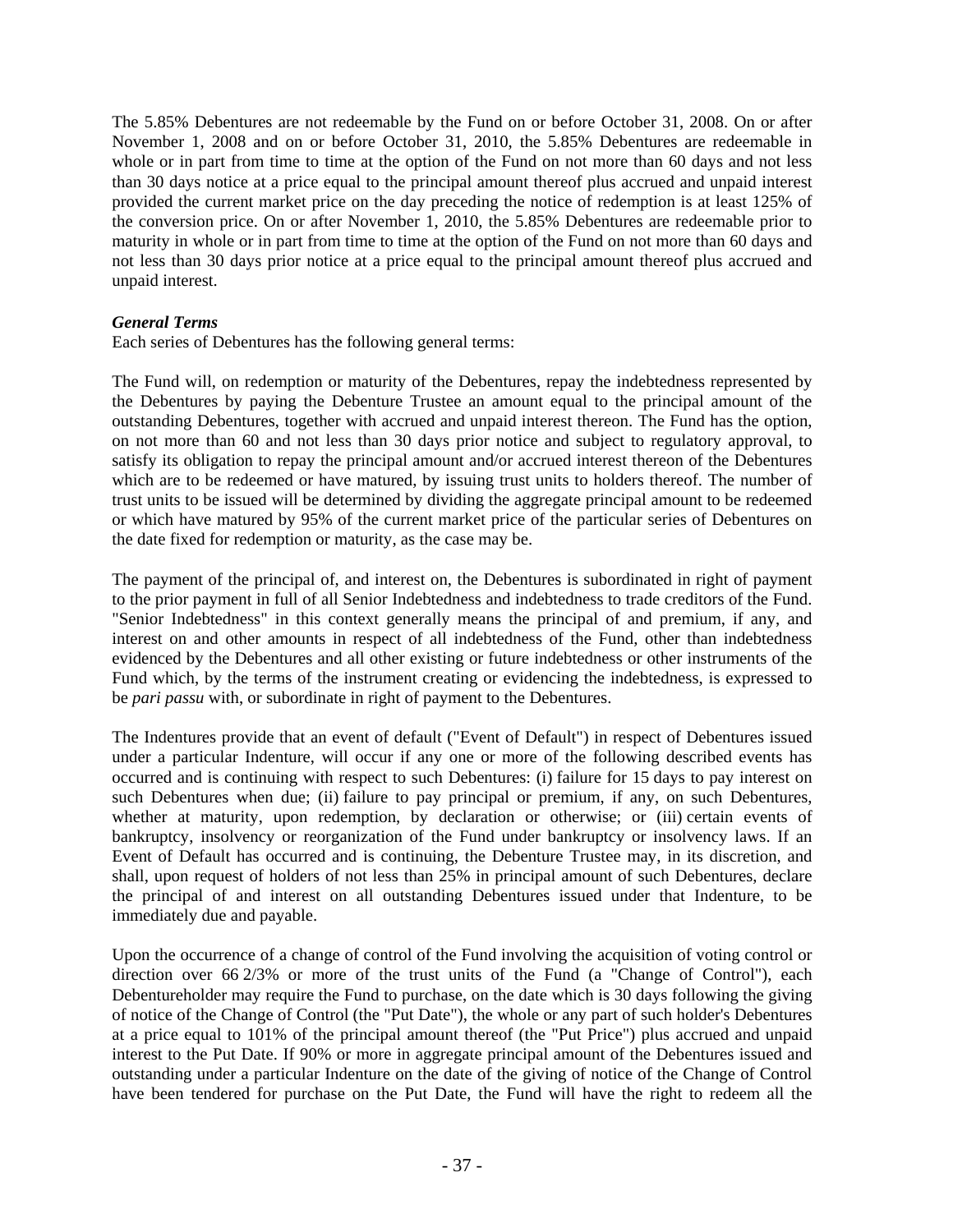remaining Debentures issued under such Indenture on such date at the Put Price, together with accrued and unpaid interest to such date. Notice of such redemption must be given to the Debenture Trustee prior to the Put Date and as soon as possible thereafter, by the Debenture Trustee, to the holders of the Debentures not tendered for purchase.

The Indentures provide that if an offer is made for Debentures issued under a particular Indenture, which is a take-over bid for Debentures within the meaning of the *Securities Act* (Alberta) and not less than 90% of such Debentures (other than Debentures held at the date of the take-over bid by or on behalf of the offeror or associates or affiliates of the offeror) are taken up and paid for by the offeror, the offeror will be entitled to acquire such Debentures held by the holders of such Debentures who did not accept the offer on the terms offered by the offeror.

The rights of the holders of the Debentures as well as any other series of debentures that may be issued under the Indentures may be modified in accordance with the terms of the Indentures. For that purpose, among others, the Indentures contain certain provisions which make binding on all Debentureholders resolutions passed at meetings of holders of Debentures issued under a particular Indenture by the holders of not less than 66 2/3% of the principal amount of the Debentures issued under such Indenture which are voted at the meeting, or rendered by instruments in writing signed by the holders of not less than 66 2/3% of the principal amount of the Debentures issued under that Indenture. In certain cases, the modification will, instead or in addition, require assent by the holders of the required percentage of Debentures of each particularly affected series issued under that Indenture.

The First Indenture provides that if the Debenture Trustee becomes aware that the beneficial owners of 49% of the trust units then outstanding are or may be non-residents, it can make a public announcement thereof and shall not register a transfer of Debentures issued under the First Indenture to a person unless the person provides a declaration that they are not a non-resident. If the Debenture Trustee determines that a majority of the trust units are held by non-residents, the Debenture Trustee may send a notice to non-resident Debentureholders chosen in inverse order to the order of acquisition or registration or in such other manner the Debenture Trustee may consider equitable and practicable, requiring them to sell their Debentures or a portion thereof within a specified period of not less than 60 days and if such Debentureholders do not comply within the specified time period, the Debenture Trustee may sell such Debentures and in the interim shall suspend the rights attached to such Debentures.

The Second Indenture provides that if the Administrator becomes aware that the beneficial owners of 49% of the Debentures issued under that Indenture then outstanding are or may be non-residents and the Board determines that such steps are required in order for the Fund to maintain its status as a mutual fund trust under the Trust Act, or is otherwise in the interest of the Fund, the Administrator may require the Debenture Trustee to refuse to: i) issue or register a transfer of Debentures issued under the Second Indenture to a person unless the person provides a declaration that the Debentures to be issued or transferred are not beneficially owned by a non-resident; and ii) send a notice to registered holders of Debentures issued under the Second Indenture which are beneficially owned by non-residents chosen in inverse order to the order of acquisition or registration or in such other manner the Administrator may consider equitable and practicable, requiring them to sell such Debentures or a portion thereof within a specified period of not less than 60 days. If such Debentureholders do not comply within the specified time period, the Administrator may require the Debenture Trustee to sell such Debentures and in the interim suspend the rights attached to such Debentures.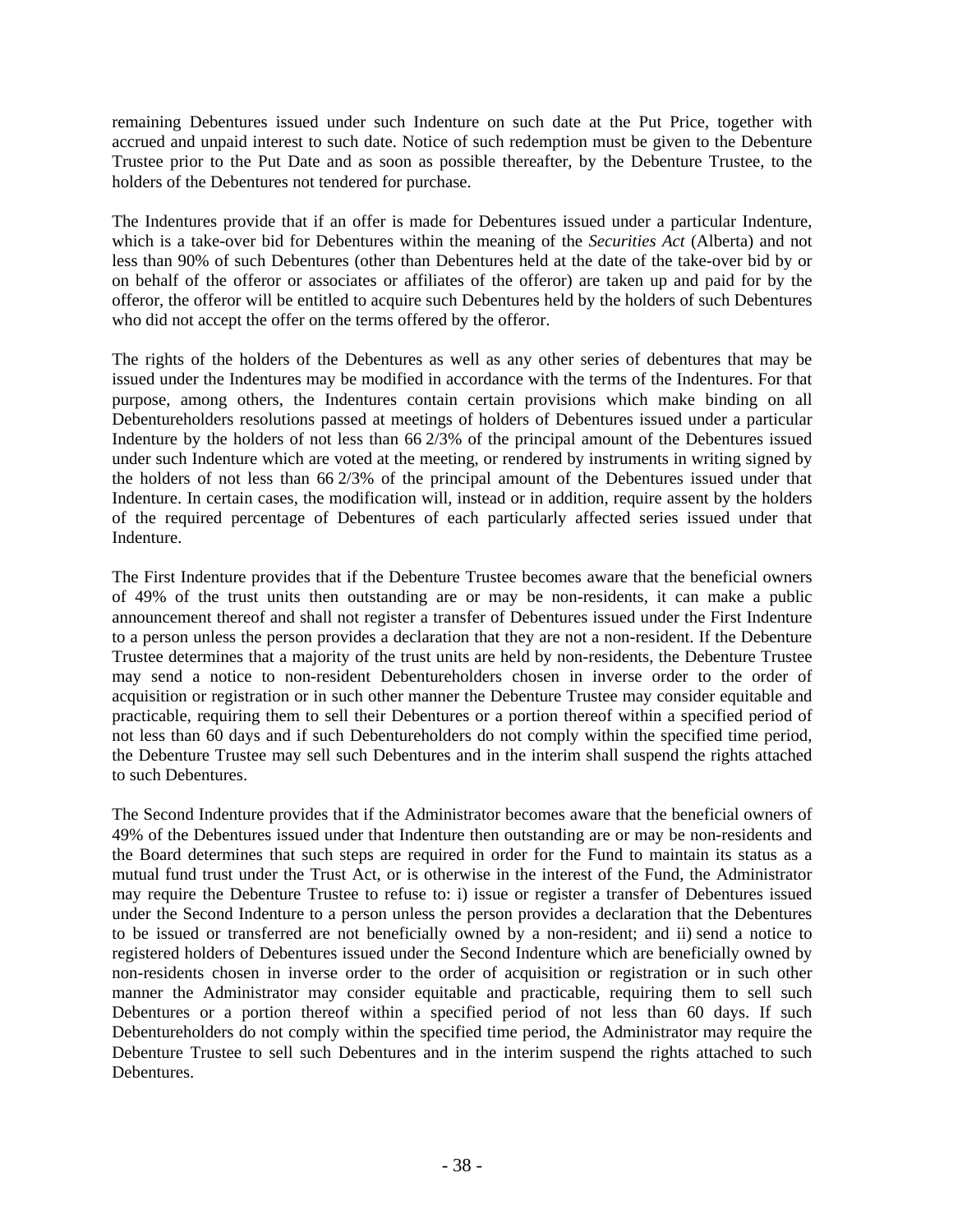### <span id="page-43-0"></span>**Special Voting Rights**

The Declaration of Trust provides that the Fund is authorized to issue an unlimited number of special voting rights ("Special Voting Rights") in connection with or in relation to an issuance of securities that carry a right to convert or exchange into trust units of the Fund for no additional consideration ("Exchangeable Securities"). The Special Voting Rights shall not be entitled to any interest or share in the distributions or net assets of the Fund. Special Voting Rights may be issued in series and shall only be issued in connection with Exchangeable Securities on such terms as may be determined by the board of directors of the Administrator. Each Special Voting Right entitles the holder thereof to the number of votes at meetings of Unitholders equal to the number of trust units into which the associated Exchangeable Securities are exchangeable or convertible. Holders of Special Voting Rights are not entitled to distributions of the Fund and do not have any beneficial interest in the assets of the Fund on termination or winding up of the Fund. There are no Special Voting Rights outstanding.

### **Warrants**

The Fund entered into a warrant indenture with CIBC Mellon Trust Company dated May 8, 2003 (the "Warrant Indenture") in connection with the Internalization. Pursuant to the terms of the Warrant Indenture, the Fund issued 3.5 million trust unit purchase warrants (the "Warrants") and, as of the date hereof, there are 2.3 million Warrants issued and outstanding. Each Warrant entitles the holder thereof to acquire one trust unit upon exercise thereof and payment of \$20.00 (the "Exercise Price"), subject to adjustment as contemplated below, for a period of five years from the date of issuance. The Warrants are not listed on any stock exchange. Holders of Warrants do not have any rights as Unitholders of the Fund, including the right to vote at meetings of Unitholders of the Fund or receive distributions of the Fund. The Warrant Indenture contains customary anti-dilution provisions which will provide adjustments to the number of trust units issuable upon exercise of the Warrants and the Exercise Price in certain circumstances, including where the Fund has made certain changes to its issued capital.

### **Ratings**

### *Credit Ratings*

Credit ratings are intended to provide banks and capital market participants with a framework for comparing the credit quality of securities and are not a recommendation to buy, sell or hold securities. Disruptions in the banking and capital markets not specifically related to Superior LP may affect its ability to access these funding sources or cause an increase in the return required by investors. Credit rating agencies consider quantitative and qualitative factors when assigning a rating to an individual company. Outlooks fall into one of four categories: positive, negative, stable, or developing and should not be seen as a prescursor to a rating change or future action. Superior LP provides the Rating Agencies with confidential, in-depth information in support of the rating process. Credit ratings should be evaluated independently and are subject to revision or withdrawal at any time by the assigning rating agency. Superior LP's credit ratings at the date hereof were as follows: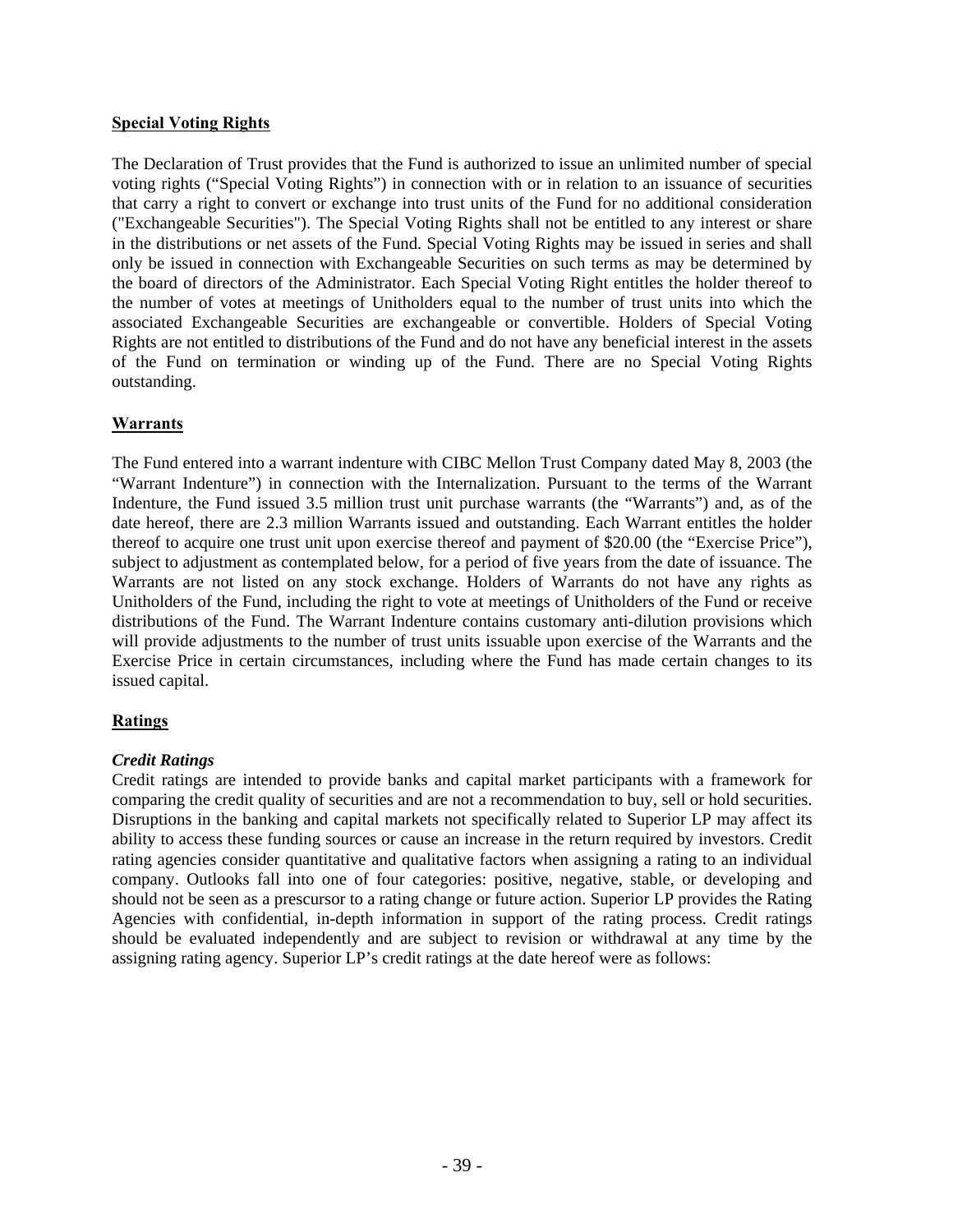|                                | <b>Dominion Bond Rating</b>                 |                              |
|--------------------------------|---------------------------------------------|------------------------------|
|                                | <b>Service Limited ("DBRS")</b>             | Standard & Poor's ("S&P")    |
| Senior secured credit rating   | BBB $(low) \setminus$ under review negative | $BBB - \n\$ negative outlook |
| Senior unsecured credit rating | N/A                                         | $BB+ \nvert$ negative        |

### *DBRS Ratings*

DBRS' credit ratings for long-term debt instruments range from AAA to D. A rating of BB is defined to be speculative, where the degree of protection afforded interest and principal is uncertain, particularly during periods of economic recession. Entities in the BB area typically have limited access to capital markets and additional liquidity support. A rating of B is defined to be highly speculative, and there is a reasonably high level of uncertainty as to the ability of the entity to pay interest and principal on a continuing basis in the future, especially in periods of economic recession or industry adversity.

DBRS' uses the "high" and "low" grades to indicate the relative standing of a credit within a particular rating category. The lack of one of these designations indicates a rating that is essentially in the middle of the category.

#### *S&P's Ratings*

S&P's credit ratings for long-term debt instruments range from AAA to D. A rating of BB is defined as less vulnerable to non-payment than other speculative issues. However, it faces major ongoing uncertainties or exposure to adverse business, financial, or economic conditions that could lead to the obligor's inadequate capacity to meet its financial commitment on the obligation. A rating of B is defined as more vulnerable to non-payment than obligations rated BB, but the obligor currently has the capacity to meet its financial commitment on the obligation. Adverse business, financial, or economic conditions will likely impair the obligor's capacity or willingness to meet its financial commitment on the obligation.

A plus (+) or minus (-) on an S&P credit rating is used to show the relative standing of an issue within the major rating categories.

### *Stability Rating*

A stability rating is an opinion of an independent rating agency about the relative stability and sustainability of an income trust's cash distribution stream. It reflects the rating agency's assessment of an income trust's underlying business model, and the sustainability and variability in cash flow generation in the medium to long-term. The stability rating on the Fund's trust units assigned by DBRS is currently STA-3 (low)  $\langle$  under review $\langle$ negative. DBRS's stability ratings are designed to measure the volatility and sustainability of distributions per trust unit, in a scale ranging from STA-1 to STA-7, with STA-1 representing the highest possible. Each rating category is refined into further subcategories of high, middle, and low. Stability ratings are not directly related to debt ratings, as stability and sustainability are only two factors in a debt rating. DBRS's stability rating encompasses seven main factors: operating characteristics, asset quality, financial flexibility, diversification, size and market position, sponsorship/governance and growth. DBRS stability ratings do not take such factors as pricing or stock market risk into consideration. A stability rating is not a recommendation to buy, sell or hold trust units and may be subject to revision or withdrawal at any time by the rating organization.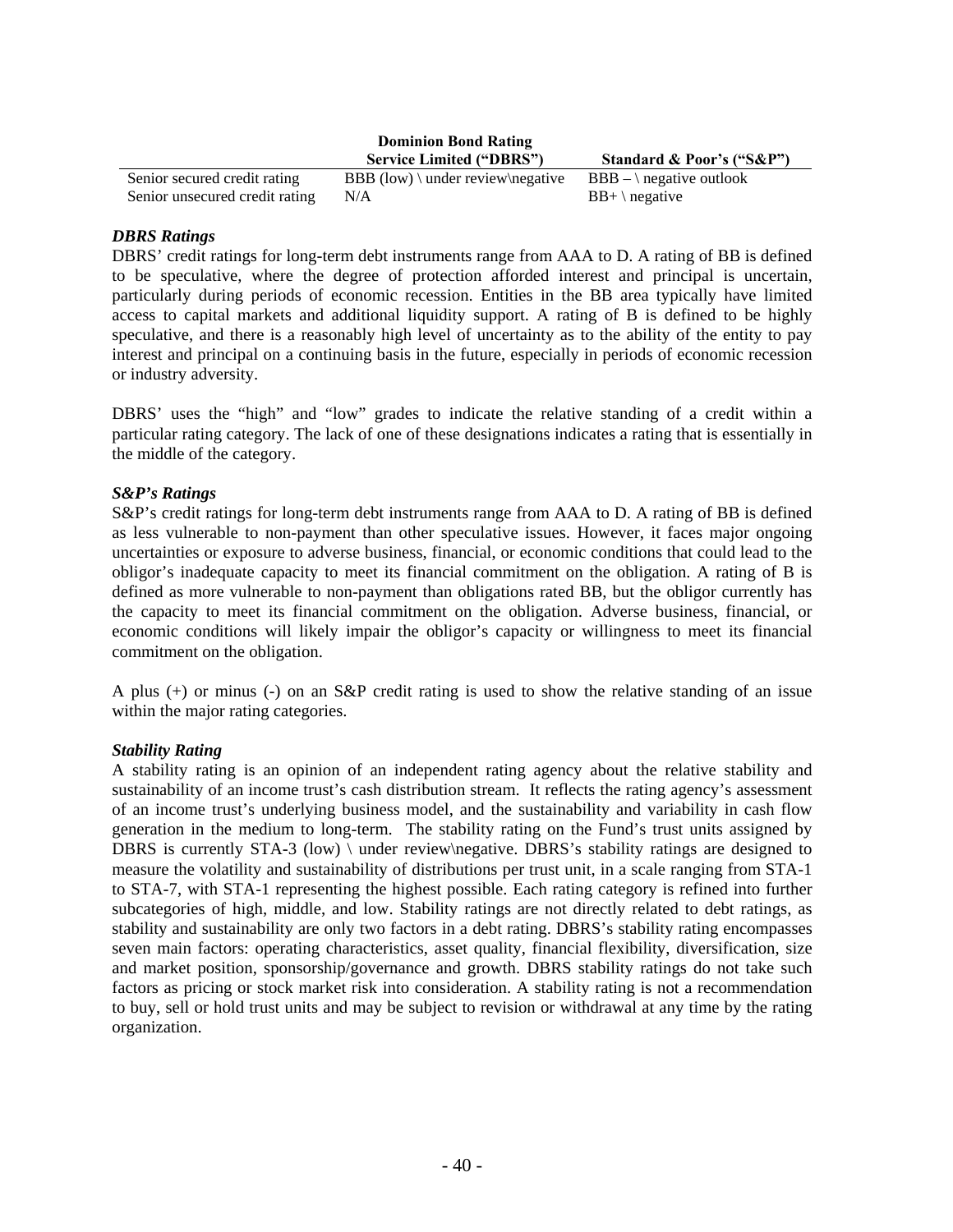# <span id="page-45-0"></span>**DIVIDENDS/CASH DISTRIBUTIONS**

### **Distribution Policies**

Under the terms of the Declaration of Trust, the Administrator has the sole discretion, subject to limitations imposed by any agreements entered into with lenders to the Fund, Superior LP or any affiliate of the Fund, to determine the amount of the distribution payable to Unitholders of the Fund for the applicable distribution period. The proportionate share for each trust unit of the amount of such distribution shall be determined by dividing such amount by the number of issued and outstanding trust units on the applicable distribution record date. The Declaration of Trust also provides that, subject to any limitations imposed by any agreements entered into with lenders of the Fund or affiliates of the Fund and also subject to any decision to the contrary as evidenced by a resolution of the board of directors of the Administrator, the Fund will distribute an additional amount to Unitholders on December 31 of each year so that the Fund is not liable for ordinary income taxes for such year.

The board of directors of the Administrator has adopted a policy to make monthly distributions designed to achieve a target payout ratio of approximately 85-90% of the Fund's annual distributable cash flow over time. Such distributions are paid monthly to Unitholders of record on the last business day of each calendar month with actual payment to be made to such Unitholders on or about the 15th day of the following month, subject to any contractual restrictions on such distributions including any agreements entered into with lenders of the Fund or its affiliates. The board of directors of the Administrator can, subject to the terms of the Declaration of Trust, modify the distribution policy from time to time in its discretion.

The board of directors of the General Partner, in its capacity as general partner of Superior LP, have discretion, subject to the limits prescribed in the Partnership Agreement, to determine the amount and frequency of Superior LP's distributions to the Fund. The board of directors of the General Partner have implemented a distribution policy that enables the Fund to maintain its current distribution policy, subject to any contractual restrictions on such distributions including any agreements entered into with lenders of Superior LP or its affiliates. However, the board of directors of the General Partner can, subject to the terms of the Partnership Agreement, modify the distribution policy from time to time in its discretion.

Superior LP's senior secured debt covenants include a restriction which would prohibit all distributions to the Fund if Superior LP's senior indebtedness (including amounts raised from the accounts receivable sales program) exceeds three times EBITDA for the last twelve month period as adjusted for the pro forma effect of acquisitions and divestitures. As at December 31, 2006, this ratio when calculated in accordance with Superior's senior banking agreements was 2.1 to 1.0.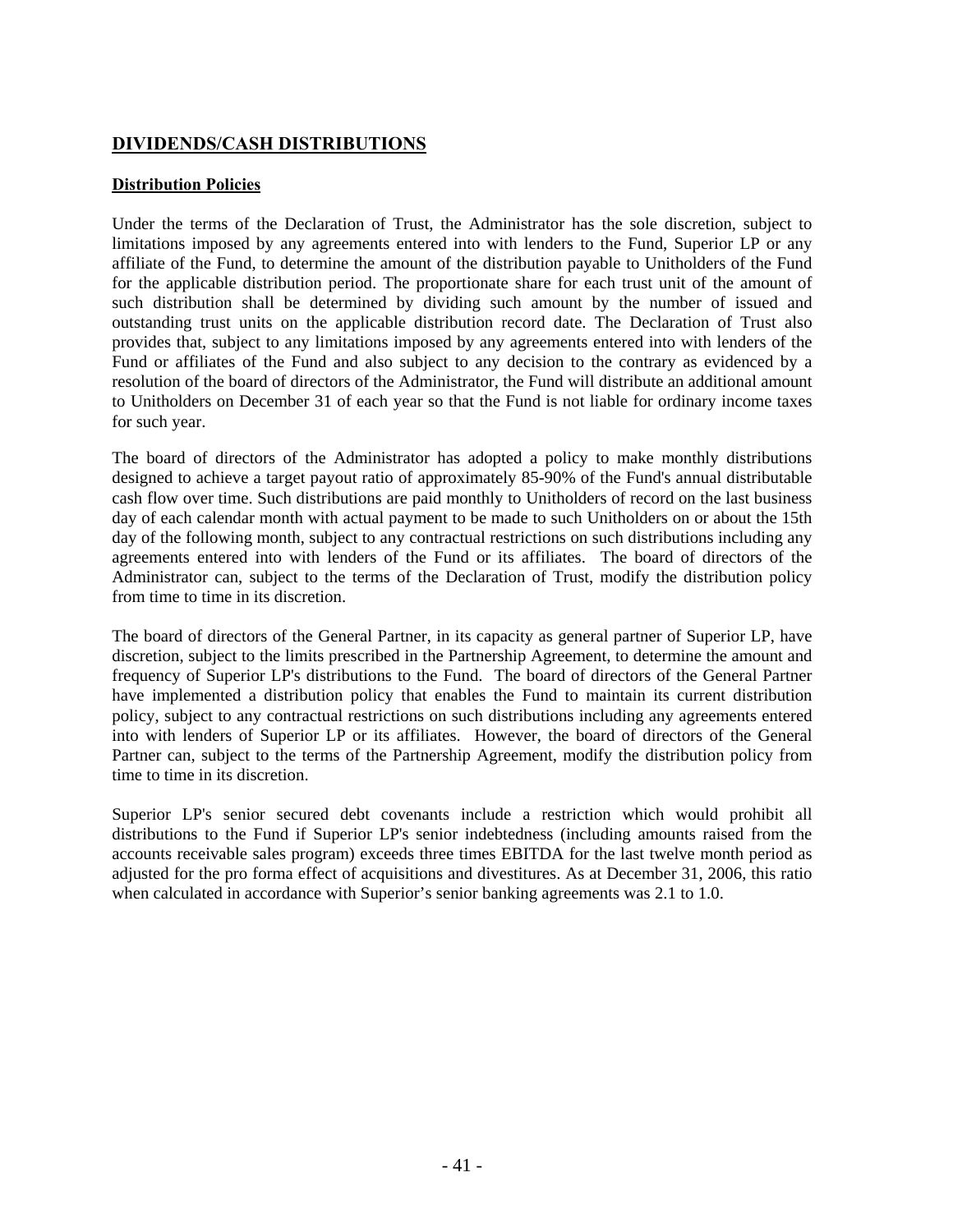## <span id="page-46-0"></span>**Cash Distributions**

| The following table sets forth the amount of cash distributions the Fund has paid on the trust |  |  |
|------------------------------------------------------------------------------------------------|--|--|
| units for the three most recently completed financial years.                                   |  |  |

| <b>Record Date</b> | <b>Payment Date</b> | <b>Distribution Per Trust Unit</b> | <b>Annual Distribution Tax Year</b> |
|--------------------|---------------------|------------------------------------|-------------------------------------|
| Dec 31, 2006       | Jan 13, 2007        | 0.13                               | 2006: \$1.82                        |
| Nov 30, 2006       | Dec 15, 2006        | 0.13                               |                                     |
| Oct 31, 2006       | Nov 15, 2006        | 0.13                               |                                     |
| Sep 30, 2006       | Oct 14, 2006        | 0.13                               |                                     |
| Aug 31, 2006       | Sep 15, 2006        | 0.13                               |                                     |
| Jul 31, 2006       | Aug 15, 2006        | 0.13                               |                                     |
| Jun 30, 2006       | Jul 15, 2006        | 0.13                               |                                     |
| May 31, 2006       | Jun 15, 2006        | 0.13                               |                                     |
| Apr 30, 2006       | May 13, 2006        | 0.185                              |                                     |
| Mar 31, 2006       | Apr 15, 2006        | 0.185                              |                                     |
| Feb 28, 2006       | Mar 15, 2006        | 0.205                              |                                     |
| Jan 31, 2006       | Feb 15, 2006        | 0.205                              |                                     |
| Dec 31, 2005       | Jan 13, 2006        | 0.205                              | 2005: \$2.41                        |
| Nov 30, 2005       | Dec 15, 2005        | 0.205                              |                                     |
| Oct 31, 2005       | Nov 15, 2005        | 0.20                               |                                     |
| Sep 30, 2005       | Oct 14, 2005        | 0.20                               |                                     |
| Aug 31, 2005       | Sep 15, 2005        | 0.20                               |                                     |
| Jul 31, 2005       | Aug 15, 2005        | 0.20                               |                                     |
| Jun 30, 2005       | Jul 15, 2005        | 0.20                               |                                     |
| May 31, 2005       | Jun 15, 2005        | 0.20                               |                                     |
| Apr 30, 2005       | May 13, 2005        | 0.20                               |                                     |
| Mar 31, 2005       | Apr 15, 2005        | 0.20                               |                                     |
| Feb 28, 2005       | Mar 15, 2005        | 0.20                               |                                     |
| Jan 31, 2005       | Feb 15, 2005        | 0.20                               |                                     |
| Dec 31, 2004       | Jan 14, 2005        | 0.20                               | 2004: \$2.465                       |
| Nov 30, 2004       | Dec 15, 2004        | 0.20                               |                                     |
| Oct 31, 2004       | Nov 15, 2004        | 0.20                               |                                     |
| Sep 30, 2004       | Oct 15, 2004        | 0.20                               |                                     |
| Aug 31, 2004       | Sep 15, 2004        | 0.20                               |                                     |
| Jul 31, 2004       | Aug 13, 2004        | 0.19                               |                                     |
| Jun 30, 2004       | Jul 15, 2004        | 0.185                              |                                     |
| May 31, 2004       | Jun 15, 2004        | 0.185                              |                                     |
| Apr 30, 2004       | May 14, 2004        | 0.185                              |                                     |
| Mar 31, 2004       | Apr 15, 2004        | 0.37                               |                                     |
| Feb 29, 2004       | Mar 15, 2004        | 0.175                              |                                     |
| Jan 31, 2004       | Feb 13, 2004        | 0.175                              |                                     |

### **The Distribution Reinvestment Plan ("DRIP")**

The DRIP provides participating Unitholders with the ability to reinvest their distributions and to invest additional funds on a monthly basis without payment of brokerage commissions or service charges. Units acquired under the DRIP through the reinvestment of distributions are issued at a 5% discount to an average market price, so long as the Units are issued from treasury. Eligible participants can also elect to make optional Unit purchases under the DRIP at the average market price. Only Unitholders who are resident in Canada or in jurisdictions that permit participation may participate in the DRIP. The average market price applicable under the DRIP is the arithmetic average of the daily average trading prices of the Units on the TSX for the five trading days ending immediately prior to the relevant distribution payment date.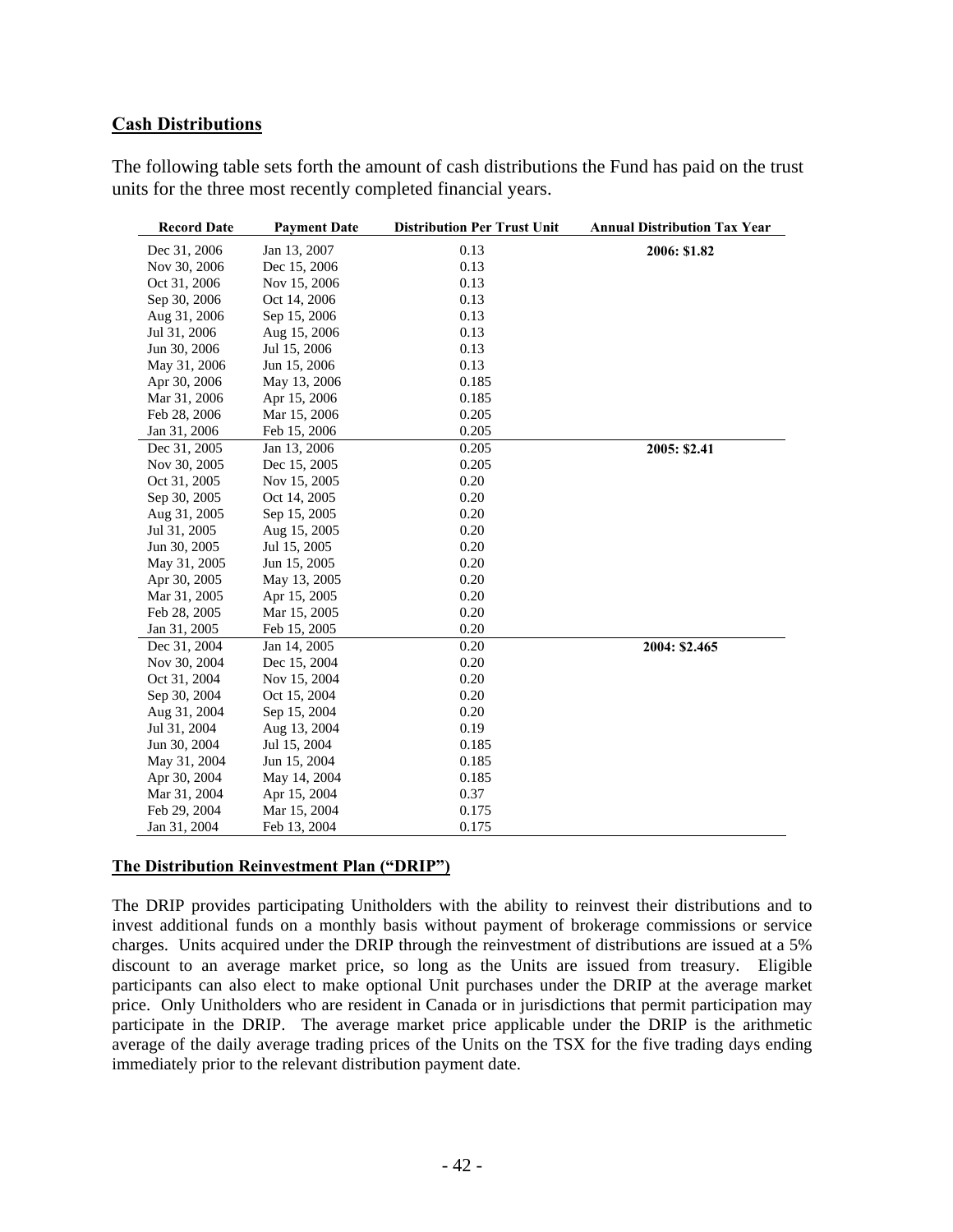<span id="page-47-0"></span>Unitholders are not required to participate in the DRIP and participation in the DRIP must be initiated by an Unitholder. A Unitholder who does not elect to participate will continue to receive cash distributions from the Fund in the normal manner.

### **Taxation**

The Fund is a unit trust and a mutual fund trust for income tax purposes if the proposals made by the Federal Minister of Finance on October 31, 2006 (the "October 31 Proposals") as reflected in the draft legislation released on December 31, 2006 become law, the Fund is only taxable on any taxable income not allocated to Unitholders. Pursuant to the October 31 Proposals, commencing January 1, 2011 (provided the Fund only experiences "normal growth" and no "undue expansion" before then) certain distributions from the Fund which would otherwise have been taxed as ordinary income generally will be characterized as dividends in addition to being subject to tax at corporate rates at the Fund level. Returns of capital generally are (and under the October 31, 2006 Proposal will continue to be) tax-deferred for Unitholders who are resident in Canada for purposes of the Tax Act (and reduce such Unitholder's adjusted cost base in the Trust Unit for purposes of the Tax Act). Distributions, whether of income or capital to a Unitholder who is not resident in Canada for purposes of the Tax Act, or that is a partnership that is not a "Canadian partnership" for purposes of the Tax Act, generally will be subject to Canadian withholding tax.

### **MARKET FOR SECURITIES**

The Fund's trust units and convertible debentures trade on the Toronto Stock Exchange (the "TSX") under the following symbols:

| <b>Trading Symbol</b> | <b>Security</b>         |
|-----------------------|-------------------------|
| SPF.un                | <b>Trust Units</b>      |
| SPF.db                | 8% Debentures, Series 1 |
| SPF.db.a              | 8% Debentures, Series 2 |
| SPF.db.b              | 5.75% Debentures        |
| SPF.db.c              | 5.85% Debentures        |

The following table summarizes the trading activity of the Fund's securities on the TSX for the year ended December 31, 2006:

| <b>Trust units: SPF.un</b> | High  | Low   | Volume      |
|----------------------------|-------|-------|-------------|
| January                    | 24.40 | 23.20 | 4,775,107   |
| February                   | 23.88 | 20.79 | 7,274,442   |
| March                      | 21.98 | 17.11 | 12,816,726  |
| April                      | 17.65 | 10.75 | 22,982,768  |
| May                        | 12.30 | 9.85  | 23,792,570  |
| June                       | 12.20 | 10.65 | 6,190,660   |
| July                       | 11.45 | 10.60 | 7,535,146   |
| August                     | 11.70 | 10.66 | 6,025,645   |
| September                  | 12.98 | 11.75 | 6,739,802   |
| October                    | 13.95 | 12.35 | 5,591,651   |
| November                   | 11.92 | 9.26  | 10,971,875  |
| December                   | 11.09 | 10.65 | 6,037,494   |
| 2006                       | 24.40 | 9.26  | 120,733,886 |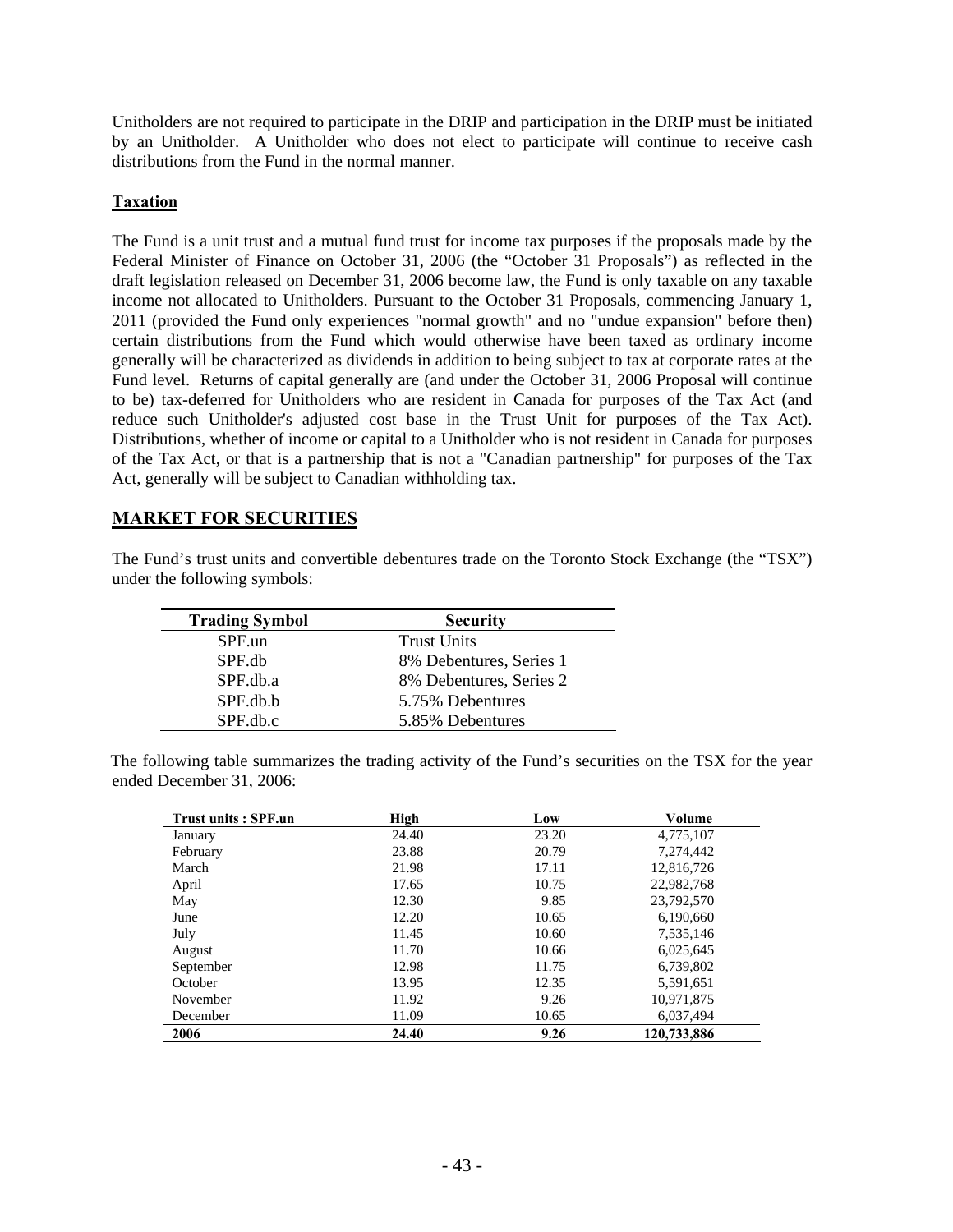#### **Debentures, Series 1:**

| SPF.db    | High   | Low    | Volume |
|-----------|--------|--------|--------|
| January   | 150.00 | 145.00 | 2,800  |
| February  | 135.01 | 133.00 | 1,360  |
| March     | 149.00 | 109.00 | 2,300  |
| April     | 111.50 | 99.00  | 9,410  |
| May       | 110.00 | 100.01 | 3,050  |
| June      | 108.00 | 101.50 | 1,770  |
| July      | 104.90 | 102.20 | 1,170  |
| August    | 103.99 | 102.00 | 570    |
| September | 112.50 | 102.00 | 620    |
| October   | 107.50 | 102.01 | 530    |
| November  | 104.00 | 100.01 | 1,390  |
| December  | 101.25 | 99.81  | 1.040  |
| 2006      | 150.00 | 99.00  | 26,010 |

#### **Debentures, Series 2:**

| SPF.db.a  | High   | Low    | Volume  |
|-----------|--------|--------|---------|
| January   | 120.00 | 114.75 | 6.190   |
| February  | 118.00 | 109.50 | 11,480  |
| March     | 115.34 | 106.10 | 22,880  |
| April     | 108.00 | 99.00  | 70.250  |
| May       | 103.00 | 100.25 | 44,530  |
| June      | 105.00 | 101.75 | 7,520   |
| July      | 105.00 | 103.00 | 4,920   |
| August    | 106.35 | 102.75 | 5,540   |
| September | 106.34 | 103.06 | 1,990   |
| October   | 104.76 | 101.31 | 10,310  |
| November  | 104.50 | 100.21 | 12,064  |
| December  | 104.99 | 101.50 | 6,140   |
| 2006      | 120.00 | 99.00  | 203,814 |

#### **5.75% Debentures:**

| SPF.db.b  | High   | Low    | Volume  |
|-----------|--------|--------|---------|
| January   | 104.50 | 101.00 | 17,480  |
| February  | 104.75 | 100.00 | 17,640  |
| March     | 103.75 | 97.00  | 56,950  |
| April     | 100.00 | 79.00  | 93,110  |
| May       | 92.00  | 82.02  | 86,810  |
| June      | 94.70  | 88.00  | 28,970  |
| July      | 97.00  | 87.01  | 25,860  |
| August    | 97.00  | 90.00  | 28,250  |
| September | 98.00  | 94.70  | 38,570  |
| October   | 98.00  | 94.50  | 23,400  |
| November  | 96.00  | 87.52  | 43,300  |
| December  | 94.25  | 89.00  | 21,460  |
| 2006      | 104.75 | 79.00  | 481,800 |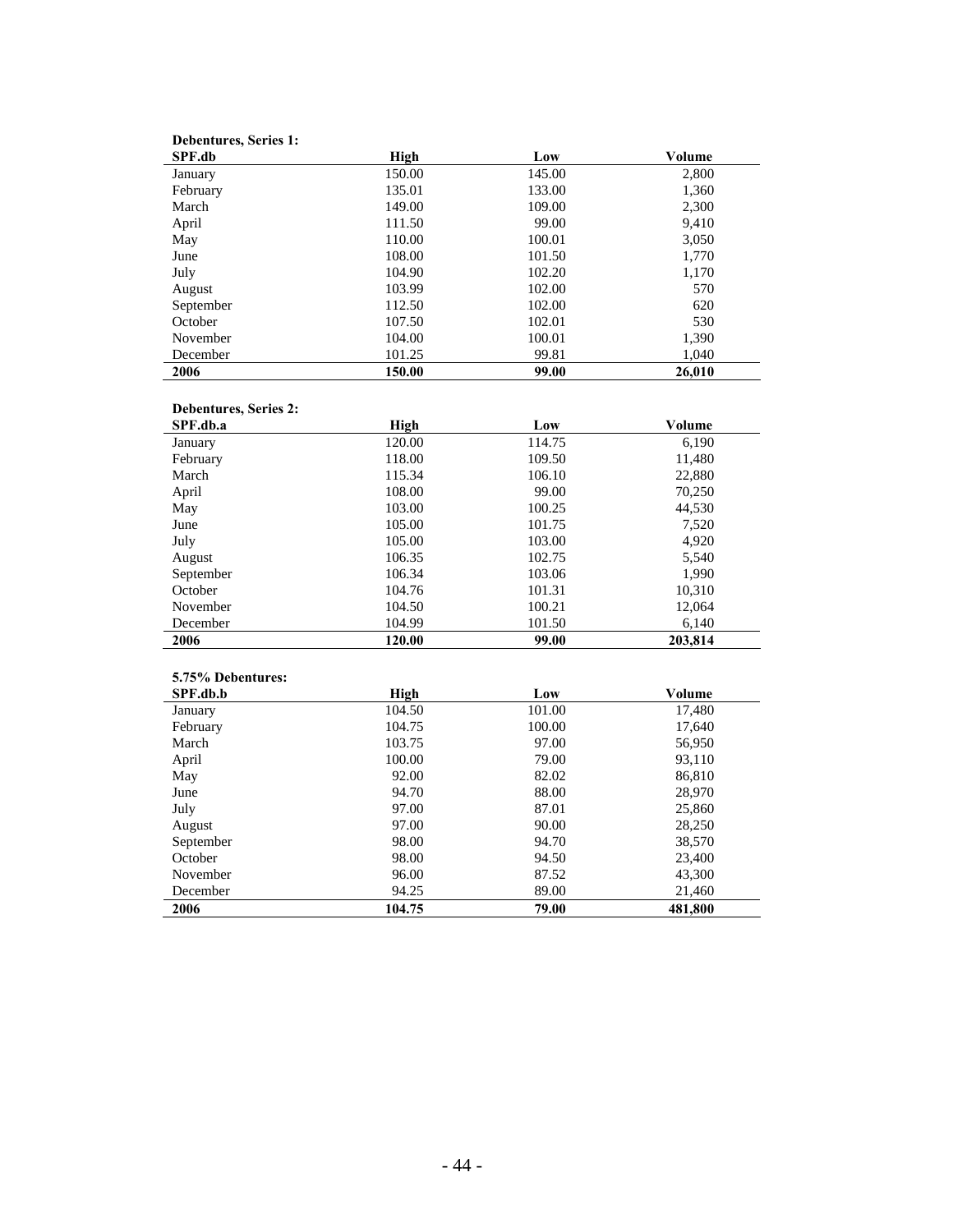| 9.09 / 0 D C D C H t G L C 3 . |        |        |         |
|--------------------------------|--------|--------|---------|
| SPF.db.c                       | High   | Low    | Volume  |
| January                        | 104.00 | 100.00 | 17,740  |
| February                       | 102.90 | 100.05 | 21,020  |
| March                          | 102.50 | 97.75  | 29,540  |
| April                          | 99.99  | 75.50  | 26,310  |
| May                            | 89.98  | 80.00  | 30,500  |
| June                           | 89.00  | 85.00  | 11,310  |
| July                           | 90.00  | 85.26  | 14,860  |
| August                         | 92.00  | 88.75  | 7,680   |
| September                      | 97.00  | 90.50  | 9,540   |
| October                        | 97.00  | 92.75  | 8,580   |
| November                       | 93.25  | 87.00  | 18,410  |
| December                       | 90.99  | 85.25  | 81,080  |
| 2006                           | 104.00 | 75.50  | 276,570 |

### **ESCROWED SECURITIES**

<span id="page-49-0"></span>**5.85% Debentures:** 

The number of securities of each class of the Fund held, to the best of the Fund's knowledge, in escrow, and the percentage that number represents of the outstanding securities of that class, are as follows:

| <b>Designation</b> | <b>Number of Securities</b> | Percentage |
|--------------------|-----------------------------|------------|
| of Class           | <b>Held in Escrow</b>       | of Class   |
| <b>Trust Units</b> | $130,067^{(1)}$             | 0.15%      |

**Note:** 

The trust units in escrow were distributed to senior executives of Superior pursuant to the Internalization on May 8, 2003. The escrow agent under the related escrow agreements is CIBC Mellon Trust Company of Canada. The escrow agreements are for a term of four years and provide that the trust units will be released from escrow at a rate of 25% of the original amount per year on the anniversary date of the Internalization.

### **DIRECTORS AND OFFICERS OF THE ADMINISTRATOR**

Each of the Administrator and the General Partner is, directly or indirectly, a wholly-owned subsidiary of the Fund. The directors of the Administrator and the General Partner are, pursuant to the terms of the Declaration of Trust elected annually by the Unitholders of the Fund. The board of directors of the Administrator and the LP General Partner are currently comprised of the same individuals.

The names, municipalities of residence, principal occupations for the five most recently completed financial years and committee membership of the directors of the Administrator and the General Partner as of the date hereof are set out below.

As at March 6, 2007, the directors and officers as a group owned, directly or indirectly 1,815,489 trust units of the Fund, representing approximately 2.1% of the Fund's outstanding trust units. The number of trust units of the Fund that each director beneficially owns, directly or indirectly, or exercises control or direction over, as at March 6, 2007, is included in the following table. The information as to the ownership or control or direction of trust units, not being within the knowledge of the Fund, has been furnished by the directors individually.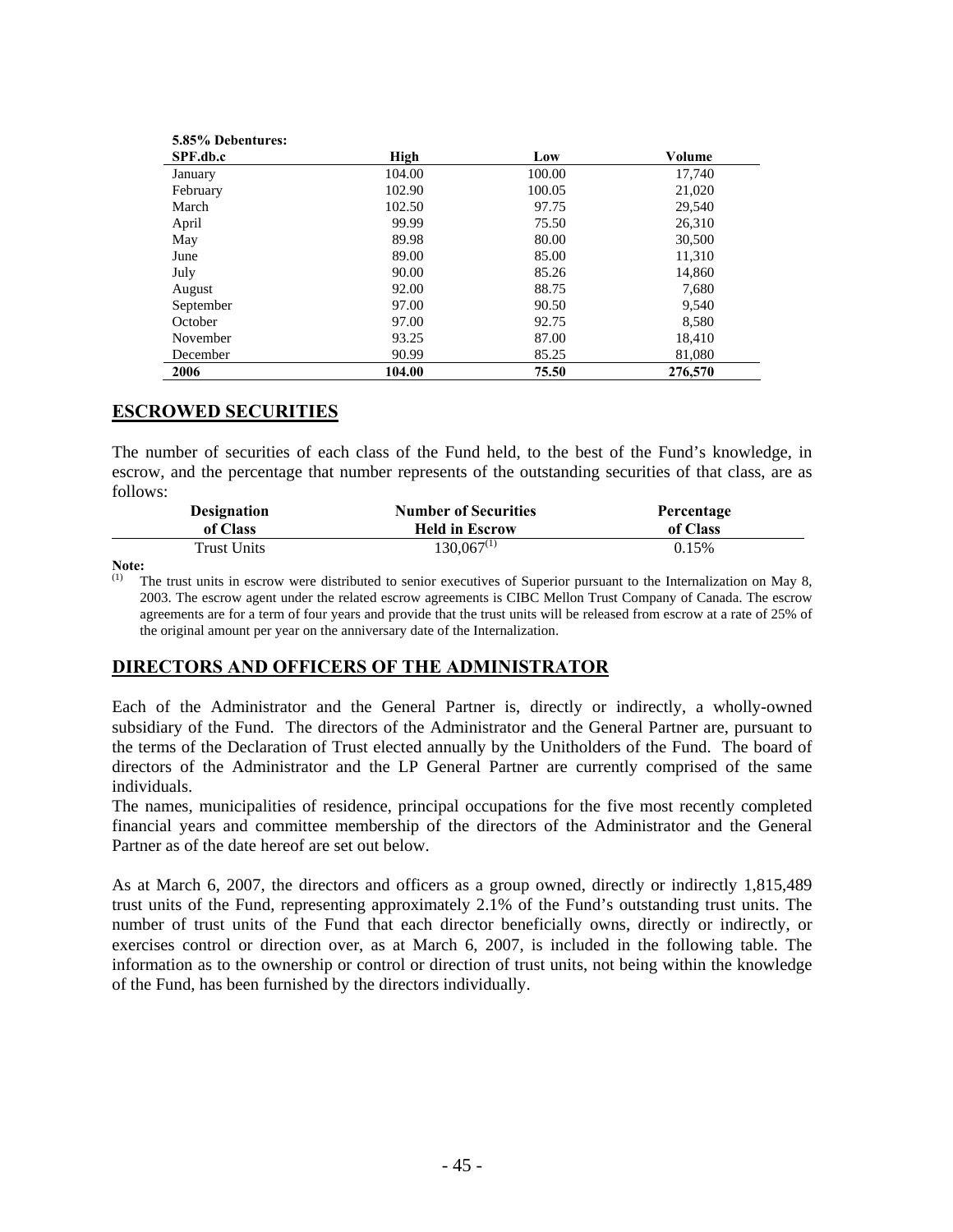| Name, Province and<br><b>Country of Residence</b>          | <b>Director</b><br><b>Since</b>               | Number of<br><b>Trust Units</b> | <b>Principal Occupation</b>                                                                                                                     |
|------------------------------------------------------------|-----------------------------------------------|---------------------------------|-------------------------------------------------------------------------------------------------------------------------------------------------|
| Grant D. Billing<br>Alberta, Canada                        | 1994                                          | $1,559,767$ <sup>(4)</sup>      | Executive Chairman and Chief Executive<br>Officer of the Administrator and the General<br>Partner                                               |
| Robert J. Engbloom, Q.C. <sup>(2)</sup><br>Alberta, Canada | 1996                                          | 17,010                          | Partner, Macleod Dixon LLP (law firm).                                                                                                          |
| Randall J. Findlay<br>DeWinton, Alberta                    | March 6, 2007                                 |                                 | From 2001 until 2006, Mr. Findlay was<br>President of Provident Energy Ltd. (a<br>diversified energy business).                                 |
| Norman R. $\text{Gish}^{(3)}$<br>Alberta, Canada           | $2003^{(5)}$                                  | $26,078^{(4)}$                  | Corporate Director.                                                                                                                             |
| Peter A.W. Green <sup>(1)(2)(6)</sup><br>Ontario, Canada   | 1996                                          | 8,684                           | Chairman of The Frog Hollow Group Inc.<br>(international business advisors) and<br>Chairman of Patheon Inc. (global<br>pharmaceutical company). |
| Allan G. Lennox $(3)(11)$<br>Alberta, Canada               | 1996                                          | 18,736                          | Principal of AG Lennox & Associates<br>(human resource consulting firm).                                                                        |
| James S.A. MacDonald <sup>(2)(3)</sup><br>Ontario, Canada  | $2000^{(7)}$ (also, May<br>28/98 - Dec 11/98) | 132,278 <sup>(8)</sup>          | Chairman and Managing Partner of<br>Enterprise Capital Management Inc.<br>("ECMI")(investment management<br>company).                           |
| Walentin (Val) Mirosh<br>Calgary, Alberta                  | March 6, 2007                                 |                                 | Vice President, NOVA Chemicals; President,<br>Olefins and Feedstock. From 2001 to 2003,<br>he was a Partner, Macleod Dixon LLP (law<br>firm).   |
| David P. Smith <sup>(1)</sup><br>Ontario, Canada           | 1998                                          | $29,502^{(8)}$                  | Managing Partner of ECMI.                                                                                                                       |
| Peter Valentine <sup>(1)</sup><br>Alberta, Canada          | 2004                                          | 1,600                           | Senior Advisor to the CEO, Calgary Health<br>Region (healthcare institution)                                                                    |

Notes:<br>(1)  $\mathbf{N}$ 

(1) Member of Audit Committee of the Administrator<br>(2) Member of Covernance and Nominating Committe

(2) Member of Governance and Nominating Committee of the Administrator<br>(3) Momber of Comparation Committee of Congrel Derther

(3) Member of Compensation Committee of General Partner

Messrs. Billing and Gish also own \$1,000,000 and \$93,000 principal amount of Convertible Debentures of the Fund, respectively

(5) Mr. Gish served as a trustee of the Fund from September 2000 to October 2003 and as Chairman of ICG from December 1998 to September 2000.

<sup>(6)</sup> Mr. Green was appointed Lead Director of Superior on August 11, 2003. Mr. Green has been appointed as a director and officer of companies that have financial difficulties to assist such companies with financial restructuring, proposals or compromise arrangements. In this capacity, Mr. Green was appointed a director of Phillip Services Corp. which made a proposal under chapter 11 of the U.S. Bankruptcy Code and the *Companies Creditors' Arrangement Act* (Canada) in 1999 and briefly became the Chairman and C.E.O. of Norigen Inc. which went into receivership in

August, 2001.<br> $\frac{(7)}{(7)}$  Director of

(7) Director of ICG Propane Inc. ("ICG") for the duration of the Hold-Separate Order of the Competition Bureau which required Superior to keep ICG's operations separate from its own. ICG was amalgamated with Superior effective September 30, 2000.

<sup>(8)</sup> Messrs. MacDonald and Smith also own 54,382 and 3,298 warrants, respectively, to acquire trust units of the Fund at an exercise price of \$20.00 expiring on May 8, 2008.

(9) The Corporation does not have an Executive Committee.

(10) The directors of Superior hold an aggregate of 463,334 options to acquire trust units.<br>(11) Mr. Lennox will not be standing for re-election at the May 8, 2007 Annual Meeting c

Mr. Lennox will not be standing for re-election at the May 8, 2007 Annual Meeting of the Fund.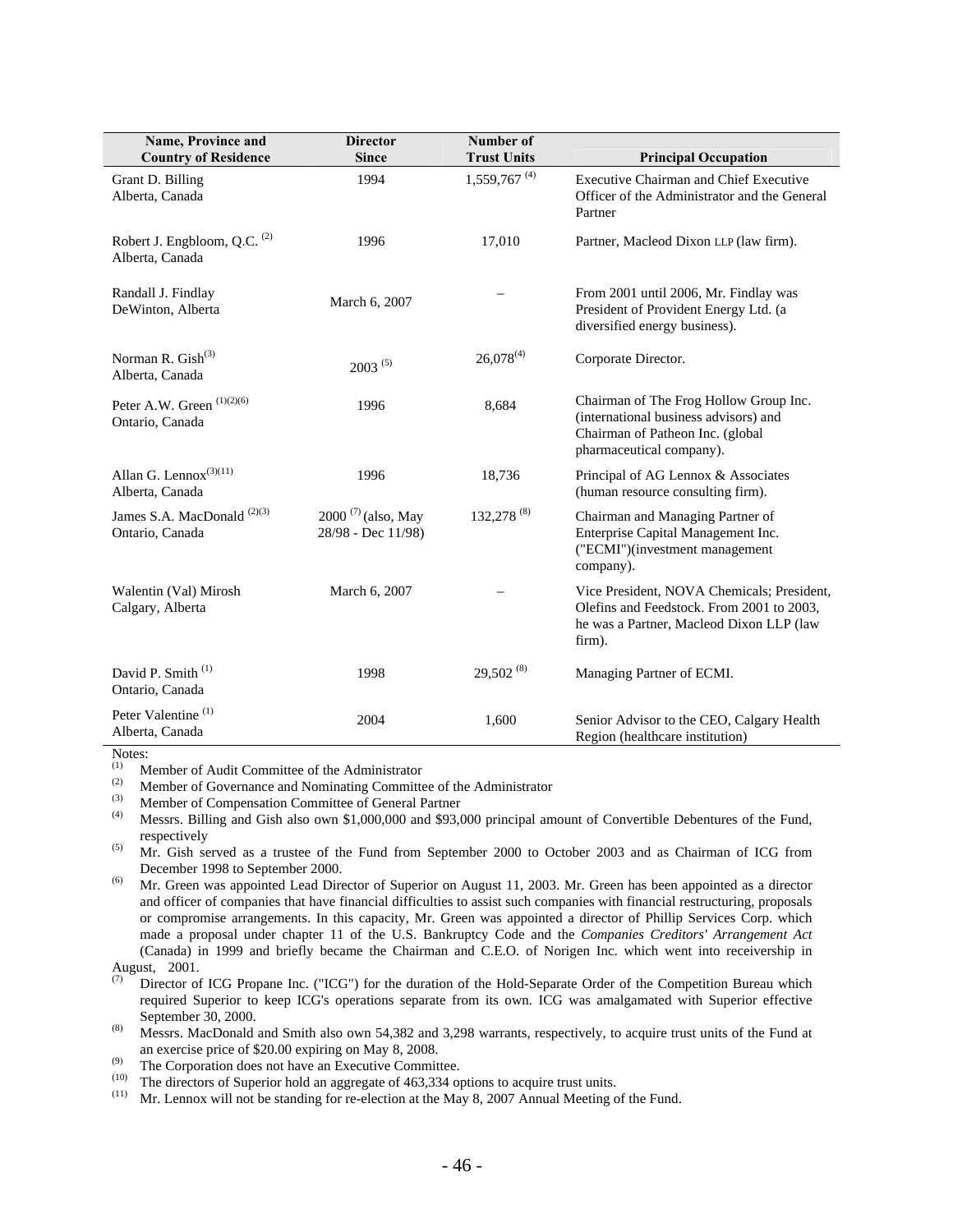| Name and Municipality<br>of Residence | Principal Occupation                                                                                                                                                                                                                                                                                                                                                    |
|---------------------------------------|-------------------------------------------------------------------------------------------------------------------------------------------------------------------------------------------------------------------------------------------------------------------------------------------------------------------------------------------------------------------------|
| Wayne M. Bingham<br>Calgary, Canada   | Executive Vice-President and Chief Financial Officer since November 1, 2006 and<br>from May 1, 2003 to January 31, 2006 Executive Vice-President and Chief Financial<br>Officer of Finning International Inc., (a heavy equipment distribution business) and<br>from 1999 to 2003, Executive Vice-President and Chief Financial Officer of Ontario<br>Power Generation. |
| Craig S. Flint<br>Calgary, Canada     | Vice-President, Business Process and Compliance since November of 2006 and prior<br>thereto various senior financial positions with Superior and divisions.                                                                                                                                                                                                             |
| Leanne E. Likness<br>Calgary, Canada  | Corporate Secretary since May 6, 2007 and Assistant Corporate Secretary since<br>September 2006. From 2004 to November 2006, Corporate Paralegal and Board<br>Liaison at Shell Canada Limited (an integrated oil and gas company) and prior thereto<br>various corporate positions.                                                                                     |

### <span id="page-51-0"></span>**Officers of the Administrator who are not Directors**

### **AUDIT COMMITTEE**

Information with respect to the Audit Committee of the Administrator, including its terms of reference, composition, education and experience of its members and the external auditor service fees are disclosed in the Information Circular of the Fund dated March 6, 2007, under the headings "Audit Committee" and "Audit Fees", which information is incorporated by reference herein.

### **RISK FACTORS**

### **Cash Distributions to Unitholders are Dependent on the Performance of the Superior LP**

Distributable cash generally refers to the net cash received by the Fund that is available for payment to Unitholders on a monthly basis. The Fund is entirely dependent upon the operations and assets of Superior LP. The Fund's ability to make cash distributions to Unitholders is dependent upon the ability of Superior LP to make distributions on its outstanding limited partnership units as well as the operations and business of Superior LP.

Although the Fund intends to distribute the cash received from Superior LP, less the amount of its expenses, indebtedness and other obligations and less amounts, if any, the Fund pays in connection with the redemption of trust units, there is no assurance regarding the amounts of cash to be distributed by Superior LP or generated by Superior LP, and therefore, funds available for distribution to Unitholders. The actual amount distributed in respect of the limited partnership units will depend on a variety of factors, including without limitation, the performance of Superior LP's operating businesses, the effect of acquisitions or dispositions on Superior LP, and other factors that may be beyond the control of Superior LP or the Fund. In the event significant sustaining capital expenditures are required by Superior LP or the profitability of Superior LP declines, there would be a decrease in the amount of cash available for distribution to Unitholders and such decrease could be material.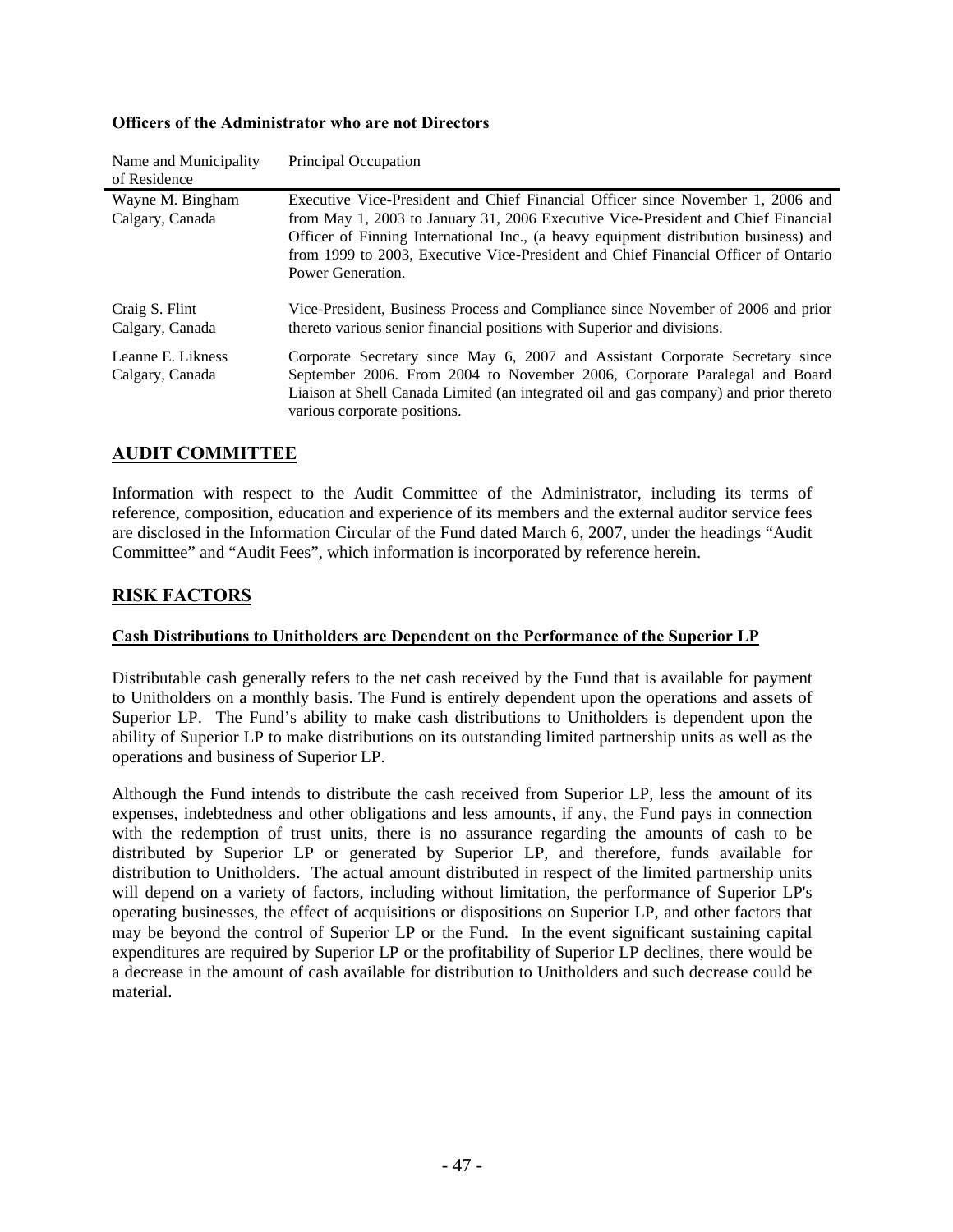The Fund's distribution policy and that of Superior LP is subject to change at the discretion of the board of directors of the Administrator or the board of directors of the General Partner, as applicable. The Fund's distribution policy and that of Superior LP are also limited by contractual agreements including agreements with lenders to the Fund and its affiliates. The recourse of Unitholders who disagree with any change in such distribution policy is limited.

### **Superior LP May Not Be Successful in Making Acquisitions**

Superior LP and its predecessors have historically expanded their business through organic growth and acquisitions. Superior LP intends to consider and evaluate opportunities for growth acquisitions. There can be no assurance that Superior LP will find attractive acquisition candidates in the future, or that Superior LP will be able to acquire such candidates on economically acceptable terms.

### **Income Tax**

There is no assurance that Canadian federal income tax laws, including the treatment of mutual fund trusts thereunder, will not be changed in a manner that affects Unitholders in a material adverse way. If the Fund ceases to qualify as a "mutual fund trust" under the Tax Act, the Units would cease to be qualified investments for registered retirement savings plans, registered retirement income funds, deferred profit sharing plans and registered education savings plans. Furthermore, as the Units would then constitute "taxable Canadian property" for purposes of the Tax Act, Unitholders that are Non-Residents would be subject to tax under the Tax Act (in the absence of relief under an applicable tax treaty or convention) on any capital gains realized on the disposition (or deemed disposition) of such Units.

The Declaration of Trust provides that, subject to the Administrator determining otherwise, in the event that the aggregate income of the Fund for a taxation year, including net taxable capital gains, if any, and the non-taxable portion of the capital gains, if any, exceeds distributions in that year or amounts otherwise made payable in the year, the amount of such excess may become payable to the Unitholders of record on the last day of that year and be paid to the Unitholders in the following year. This may result in income distributable to Unitholders exceeding cash available for distribution. In such case, the Declaration of Trust provides that additional Units may be distributed to Unitholders in lieu of cash distributions and Unitholders will generally be required to include an amount equal to the fair market value of those Units in their Canadian federal taxable income.

On December 21, 2006 the Minister of Finance (Canada) released draft legislation to implement the October 31 Proposals relating to the taxation of certain distributions from certain "specified investment flow-through" ("SIFT") trusts and SIFT partnerships. The October 31 Proposals would impose a tax at the entity level on distributions of certain income from SIFT trusts (which could include the Fund) and partnerships at a rate of tax comparable to the combined federal and provincial corporate tax and to treat such distributions as dividends to the Unitholder. Existing SIFT trusts will have a four-year transition period, and subject to the qualifications below, will not be subject to the October 31 Proposals until January 1, 2011. Assuming the October 31 Proposals are enacted in their current form, the implementation of such legislation would be expected to result in adverse tax consequences to the Fund and certain Unitholders (including most particularly Unitholders that are tax exempt trusts (such as registered retirement savings plans, registered retirement income funds, deferred profit sharing plans and registered education savings plans and non-residents of Canada) and may impact cash distributions from the Fund.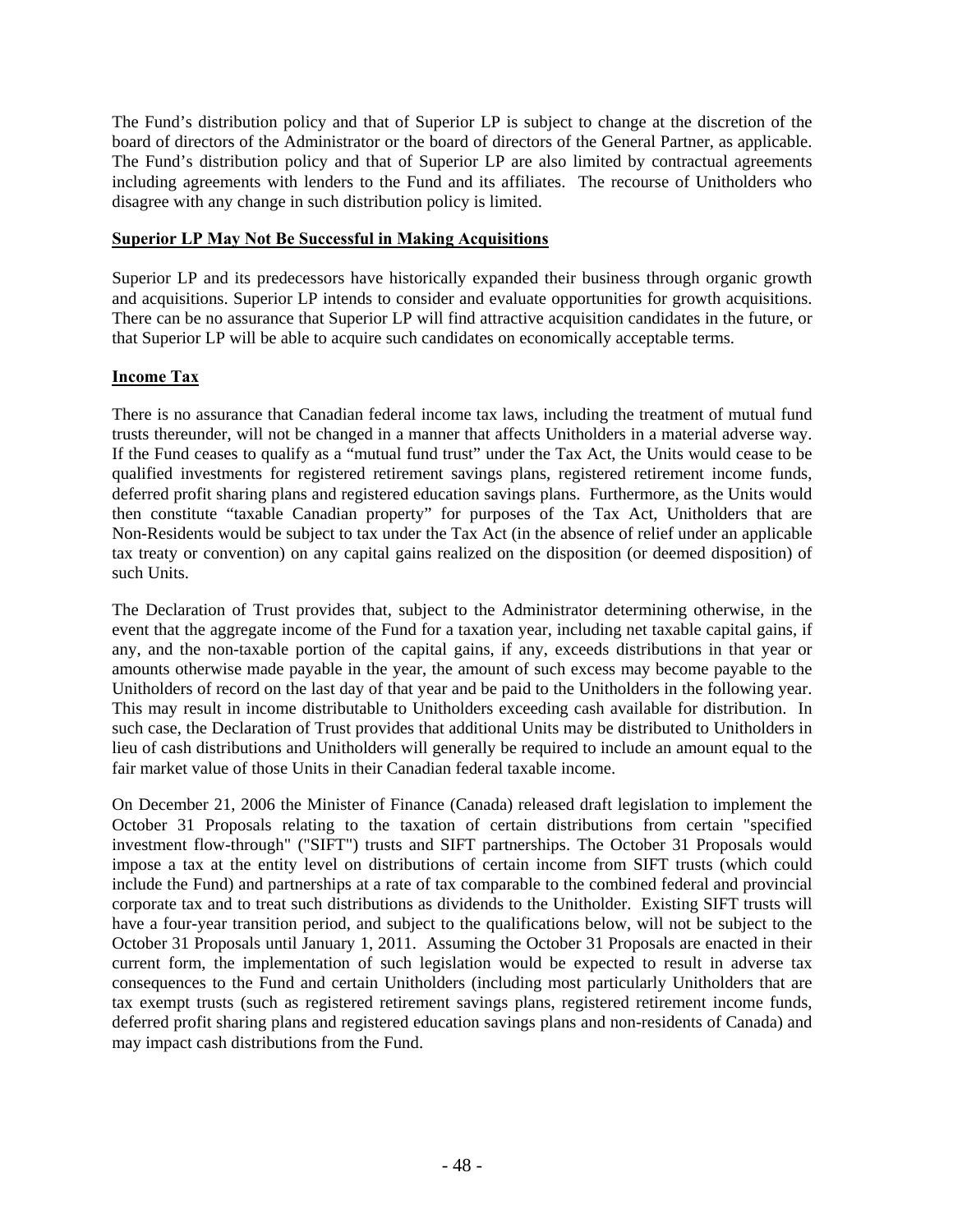Pursuant to the October 31 Proposals, commencing January 1, 2011 (provided the Fund only experiences "normal growth" and no "undue expansion" before then) certain distributions from the Fund which would have otherwise have been taxed as ordinary income generally will be characterized as dividends in addition to being subject to tax at corporate rates at the Fund level. Returns of capital generally are (and under the October 31, 2006 Proposal will continue to be) taxdeferred for Unitholders who are resident in Canada for purposes of the Tax Act (and reduce such Unitholder's adjusted cost base in the Trust Unit for purposes of the Tax Act). Distributions, whether of income or capital to a Unitholder who is not resident in Canada for purposes of the Tax Act, or that is a partnership that is not a "Canadian partnership" for purposes of the Tax Act, generally will be subject to Canadian withholding tax.

Management believes that the October 31 Proposals may reduce the value of the Units, which would be expected to increase the cost to the Fund of raising capital in the public capital markets. In addition, management believes that the October 31 Proposals are expected to: (a) substantially eliminate the competitive advantage that the Fund and other Canadian trusts enjoy relative to their corporate peers in raising capital in a tax-efficient manner, and (b) place the Fund and other Canadian trusts at a competitive disadvantage relative to industry competitors. The October 31 Proposals are expected to make the Units less attractive as an acquisition currency. As a result, it may become more difficult for the Fund to compete effectively for acquisition opportunities. There can be no assurance that the Fund will be able to reorganize its legal and tax structure to substantially mitigate the expected impact of the October 31 Proposals.

The proposals provide that there is no intention to inhibit "normal growth" of a SIFT during the transition period, but "undue expansion" could result in the transition period being "revisited" presumably with the loss of the benefit to the SIFT of that transitional period. As a result, the adverse tax consequences associated with the October 31 Proposals could be realized by the Fund sooner than January 1, 2011. On December 15, 2006, the Department of Finance (Canada) issued guidelines on the meaning of "normal growth" in this context. Specifically, the Department of Finance stated that "normal growth" would include equity growth within certain "safe harbour" limits, measured by reference to a SIFT trust's market capitalization as of the end of trading on October 31, 2006 (which would include the SIFT's issued and outstanding publicly traded trust units and not any convertible debt, options or other interests convertible into or exchangeable for trust units). Those safe harbour limits are 40% for the period from November 1, 2006 to December 31, 2007, and 20% for each calendar 2008, 2009 and 2010. Moreover, these limits are cumulative, so that any unused limit for a period carries over into the subsequent period. Additional details of the Department of Finance's guidelines include the following:

- (a) new equity for these purposes includes units and debt that is convertible into units (and may include other substitutes for equity if attempts are made to develop such substitutes); and
- (b) replacing debt that was outstanding as of October 31, 2006 with new equity, whether by a conversion into trust units of convertible debentures or otherwise, will not be considered growth for these purposes and will therefore not affect the safe harbour limits;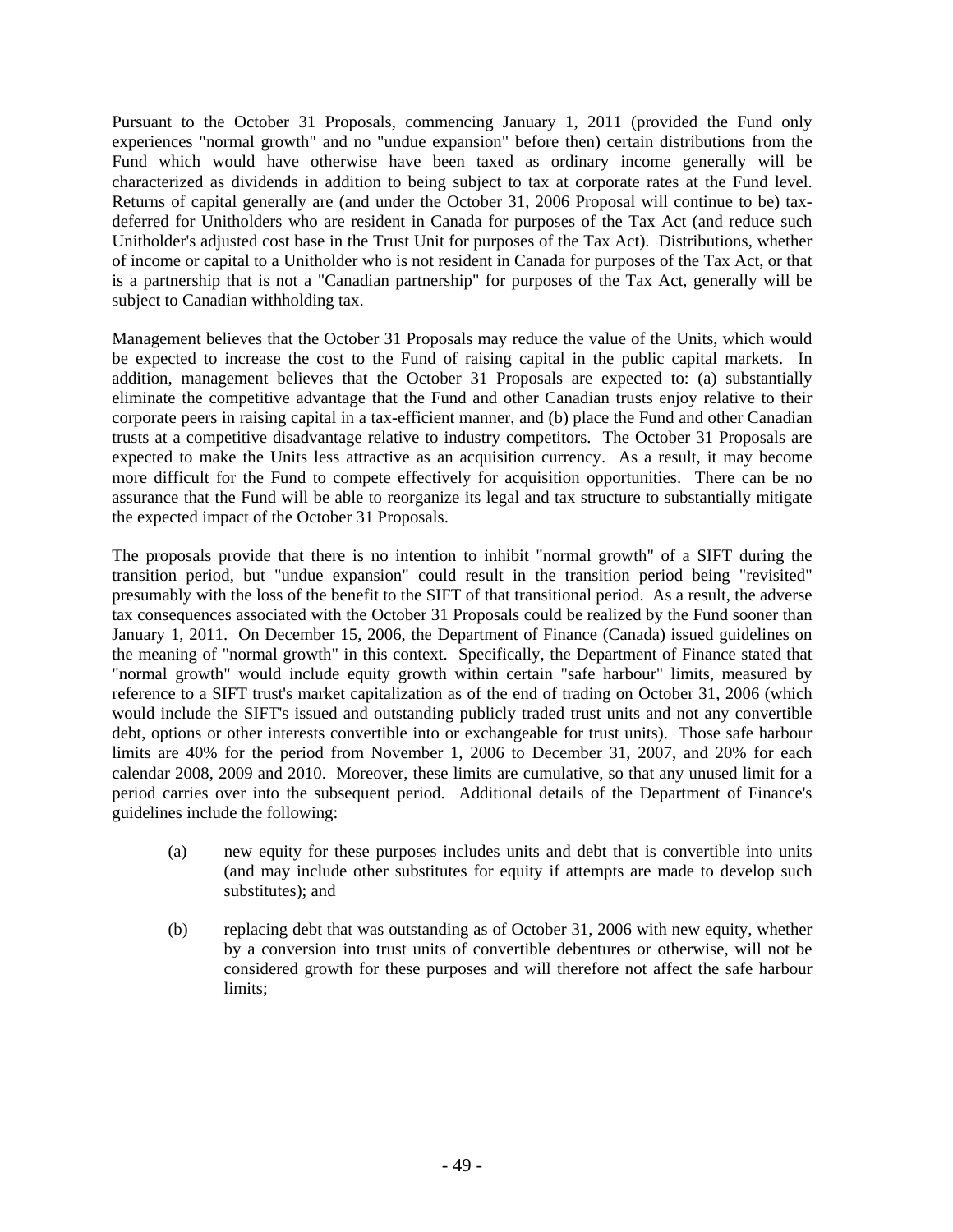The Fund's market capitalization as of the close of trading on October 31, 2006, having regard only to its issued and outstanding publicly-traded Units, was approximately \$1,117 million, which means the Trust's "safe harbour" equity growth amount for the period ending December 31, 2007 is approximately \$447 million and for each of calendar 2008, 2009 and 2010 is an additional approximately \$223 million (in any case, not including equity, including convertible debentures, issued to replace debt that was outstanding on October 31, 2006).

While these guidelines are such that it is unlikely they would affect the Fund's ability to raise the capital required to maintain and grow its existing operations in the ordinary course during the transition period, they could adversely affect the cost of raising capital.

It is not known at this time when the October 31 Proposals will be enacted by Parliament, if at all, or whether the October 31 Proposals will be enacted in the form currently proposed.

### **Credit Facilities**

The credit facilities of Superior LP contain covenants that require Superior LP to meet certain financial tests and that restrict, among other things, the ability of Superior LP to incur additional debt, dispose of assets or pay distributions in certain circumstances. These restrictions may preclude Superior LP from returning capital or making distributions on the limited partnership units.

### **Restrictions on Potential Growth**

The payout by Superior LP of substantially all of its available cash means that capital expenditures to fund growth opportunities can only be made in the event that other sources of financing are available. Lack of access to such additional financing could limit the future growth of the business of the Superior LP and, over time, have a material adverse effect on the amount of cash available for distribution to Unitholders.

### **Capital Investment**

The timing and amount of capital expenditures incurred by Superior LP or by its subsidiaries will directly affect the amount of cash available to the Fund for distribution to Unitholders. Distributions may be reduced, or even eliminated, at times when significant capital expenditures are incurred or other unusual expenditures are made.

### **Unfunded Liabilities**

Superior LP will have a number of unfunded liabilities, including pension, other post retirement benefit and asset retirement obligations. Funding of these obligations in the future may have a significant negative impact on cash available for distribution to Unitholders.

### **Additional Financing**

To the extent that external sources of capital, including public and private markets, become limited or unavailable, the Fund's and Superior LP's ability to make the necessary capital investments to maintain or expand its current business and to make necessary principal payments under its term credit facilities may be impaired.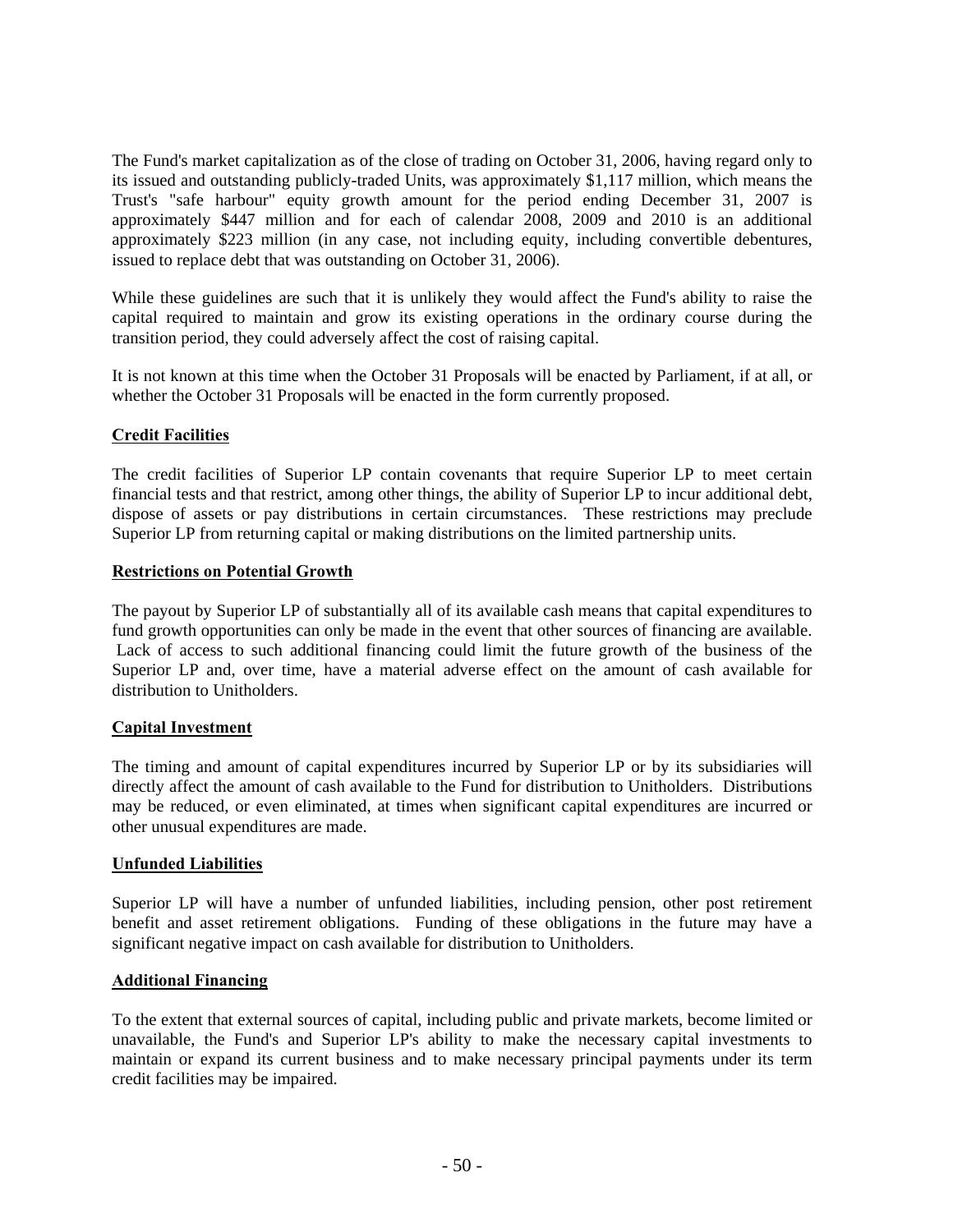### **Nature of Units**

The trust units do not represent a traditional investment. The trust units represent a fractional interest in the Fund. The trust units do not represent a direct investment in Superior LP's business. Holders of trust units will not have the statutory rights normally associated with ownership of shares of a corporation including, for example, the right to bring "oppression" or "derivative" actions.

The trust units are not "deposits" within the meaning of the *Canada Deposit Insurance Corporation Act (Canada)* and are not insured under the provisions of that Act or any other legislation. Furthermore, the Fund is not a trust company and, accordingly, is not registered under any trust and loan company legislation as it does not carry on or intend to carry on the business of a trust company.

### **Unitholder Limited Liability**

The Declaration of Trust provides that no Unitholder will be subject to any liability in connection with the Fund or its obligations or affairs and, in the event that a court determines Unitholders are subject to such liability, such liability will only be enforceable against and satisfied out of the assets of the Fund. The Declaration of Trust also provides that all written instruments signed by or on behalf of the Fund must contain a provision to the effect that such obligation will not be binding on Unitholders personally. Personal liability may also arise in respect of claims against the Fund that do not arise under contracts. The possibility of any such personal liability of this nature arising, especially given legislation in certain provinces of Canada providing that beneficiaries of an income trust are not liable for actions of trustee of an income trust, is considered remote by the Fund.

### **Limited Liability**

The Fund holds a 99.9% limited partnership interest in Superior LP. As a limited partner of a limited partnership existing under the laws of the Province of Ontario, the Fund's liability for indebtedness, claims and other liabilities of Superior LP is limited to its investment in such partnership. However, there are certain circumstances in which the Fund could lose its limited liability in connection with its investment in Superior LP. For example, if the Fund were to directly assume active management of Superior LP, its limited liability would be jeopardized.

### **Redemption Right**

Registered Unitholders are entitled to require the Fund to redeem their Units in accordance with the terms of the Declaration of Trust, which may be at a value less than their market price. It is anticipated that the redemption right will not be the primary mechanism for Unitholders to liquidate their investment in the Units. Cash redemptions are subject to limitations set out in the Declaration of Trust. Securities of the Fund distributed in this manner may not be qualified investments for deferred income plans or registered education savings plans, depending upon the circumstances at the time.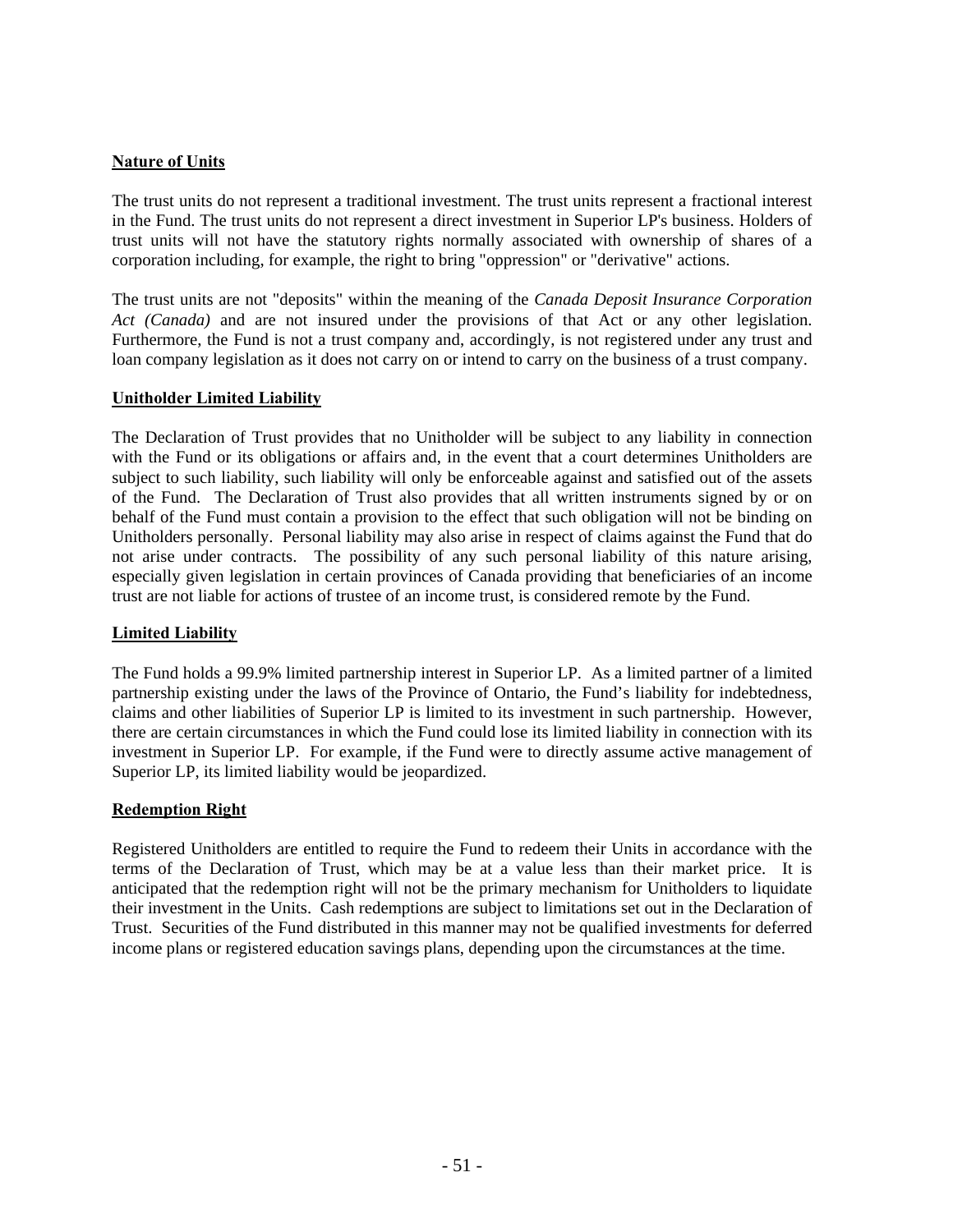### **Additional Units**

The Declaration of Trust authorizes the board of directors of the Administrator to issue an unlimited number of trust units or other securities for the consideration, and on terms and conditions, established by such board without the approval of Unitholders. If the board of directors of the Administrator decides to issue additional trust units or securities convertible into trust units, existing Unitholders may suffer significant dilution and distributable cash per trust unit could decline.

### **Non-Resident Ownership Restriction**

To retain its status as a mutual fund trust for the purposes of the Tax Act, at no time may the Fund be maintained primarily for the benefit of non-residents. Periodically, management endeavours to estimate the level of ownership of Units by non-residents. If the board of directors of the Administrator becomes aware that ownership by non-residents has reached a level such that it is prudent to implement remedial measures, or such a situation is imminent, the board of directors of the Administrator is authorized under the Declaration of Trust to take certain steps to maintain or reduce the trust unit holdings of non-residents. Such steps could include requiring non-residents to dispose of their trust units, placing limitations on the ability of non-residents (including existing Unitholders) to acquire trust units or certain other actions that could reduce the liquidity of the trust units or result in their delisting from certain exchanges. The market price of the trust units could decline in the event that the board of directors of the Administrator elects to undertake one or more of these measures.

#### **Forward-Looking Information May Prove Inaccurate**

Numerous statements containing forward-looking information are found in this Annual Information Form, documents incorporated by reference herein and other documents forming part of the Fund's public disclosure record. Such statements and information are subject to risks and uncertainties, some of which are discussed elsewhere in this document. The occurrence or non-occurrence, as the case may be, of any of the events described in those forward-looking statements could cause those results to differ materially from those expressed in the forward-looking statements and information.

### **Operating Risks and Insurance Coverage**

Superior LP's operations are subject to the risks associated with the operations of each of its businesses some of which are outlined below. Superior LP is and will continue to be involved in various legal proceedings and litigation that arises in the normal course of its business. Superior LP maintains insurance policies with insurers in such amounts and with such coverages and deductibles as it believes are reasonable and prudent. However, there can be no assurance that such insurance will be adequate to protect Superior LP from all material expenses related to potential future claims related to the operations of its divisions or that such levels of insurance will be available in the future at economical prices.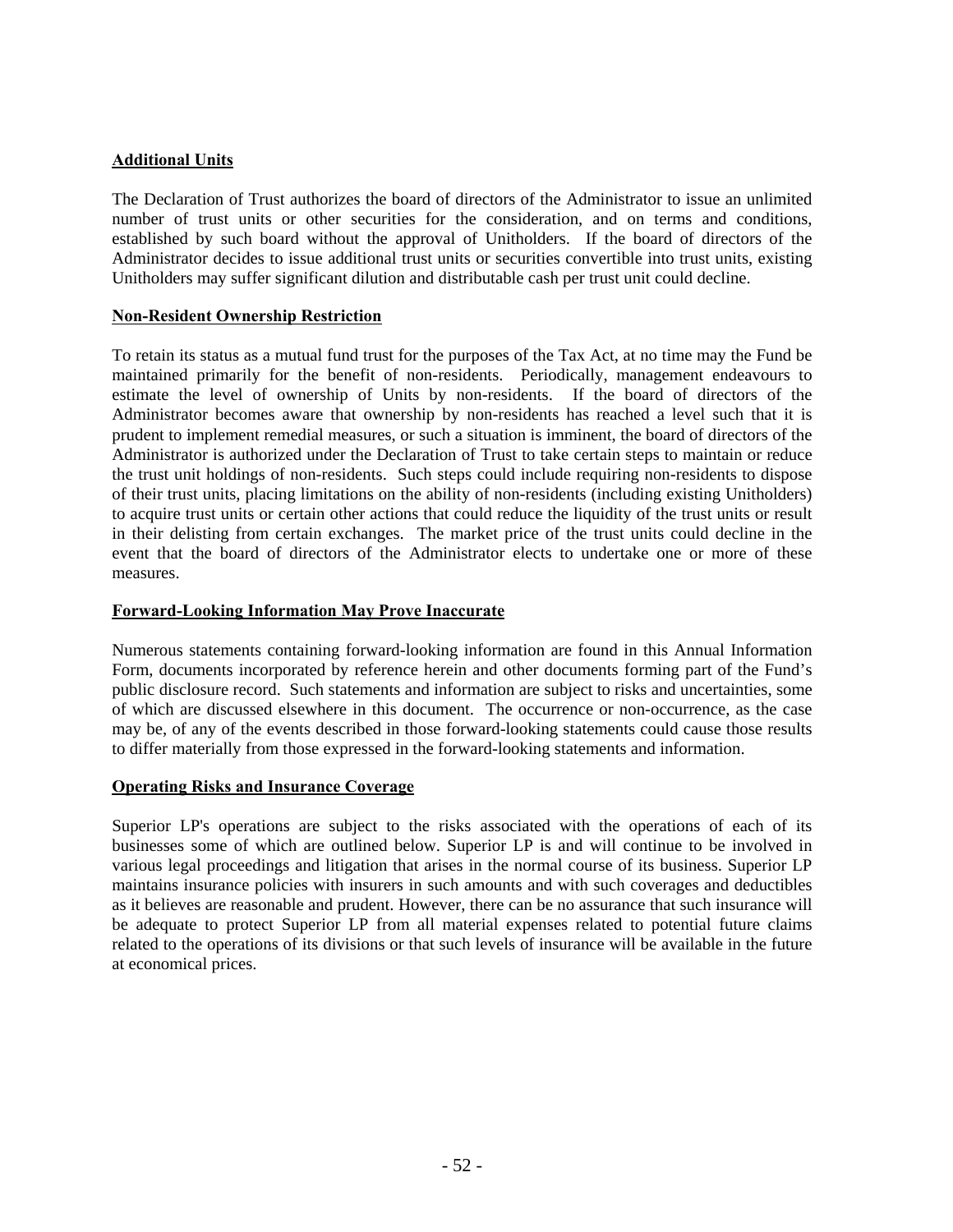### **Superior Propane**

#### *Propane Supply and Pricing*

Propane is a commodity and for reasons of supply and demand the cost to Superior Propane of propane from suppliers can fluctuate significantly. Changes in propane supply costs are substantially passed through to customers but the pass through may lag in time. This results in both positive and negative fluctuations in margins.

### *Competition From Other Energy Sources*

Propane is sold in competition with other energy sources such as fuel oil, electricity and natural gas, some of which are less costly on an energy equivalent basis. While propane is usually more cost effective than electricity, electricity is a major competitor in most areas. Fuel oil is also used as a residential, commercial and industrial source of heat and, in general, is less costly on an equivalent energy basis, although operating efficiencies and environmental and air quality factors help make propane competitive with fuel oil. Except for certain industrial and commercial applications, propane is generally not competitive with natural gas in areas where natural gas already exists. Other alternative energy sources such as compressed natural gas, methanol and ethanol are available or could be further developed and could have an impact on the propane industry and Superior Propane in the future. The trend towards increased conservation measures and technological advances in energy efficiency may have a detrimental effect on propane demand and Superior Propane's sales. Demand for automotive uses is presently declining at a rate of approximately 15% to 20% per year due to the development of more fuel efficient and complicated engines which increase the cost of converting engines to propane and reduce the savings per kilometre driven. Propane commodity prices are affected by crude oil and natural gas commodity prices. Crude oil and natural gas commodity prices have recently been volatile and at historically high levels. In turn, propane commodity prices have followed similar trends. As a result, the competitiveness of propane relative to certain other energy sources may have been reduced.

### *Volume Variability Due to Weather Conditions and Economic Demand*

Historically, overall demand for propane has been stable. However, weather conditions and general economic conditions do affect propane market volumes. Weather influences the demand for propane primarily for heating uses. A warmer than usual winter could negatively impact Superior Propane's profitability. In addition, the overall level of economic activity has an effect on propane demand. During periods of reduced economic activity, demand for propane from industrial or commercial end users declines which can negatively impact Superior Propane's profitability.

In the first quarter of 2006, temperatures across Canada were, on average, 9% warmer than the comparable prior year period and 10% warmer than the comparable five year average period which had a significant adverse impact on sales volumes in the first quarter of 2006.

### *Operational Matters*

Superior Propane's operations are subject to the risks associated with handling, storing and transporting propane in bulk. The potential exists for accidents to occur or equipment to fail which could result in the release of propane and any such release could result in a fire or explosion causing damage to facilities, death or injury and liabilities to third parties.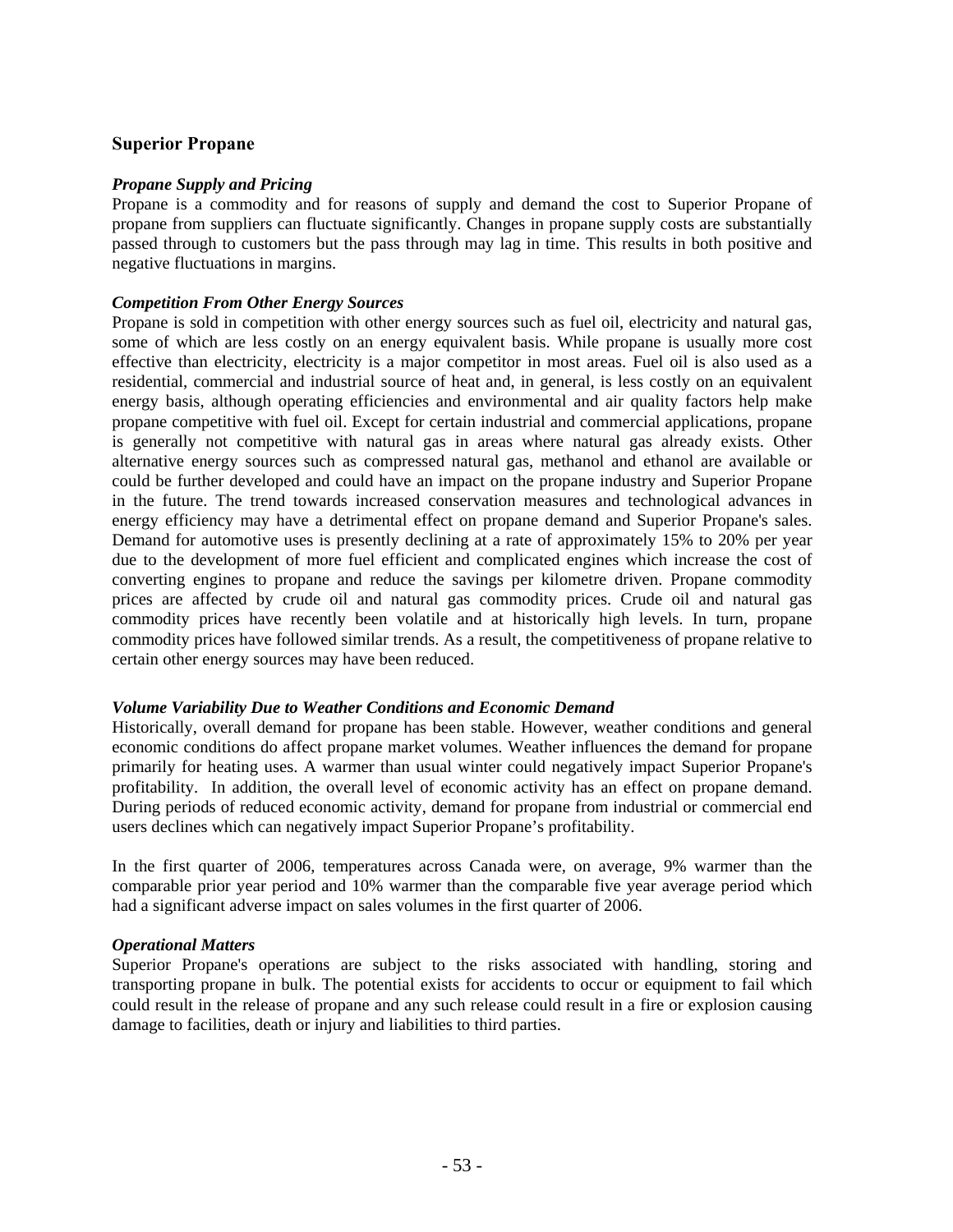### *Retail Propane Industry*

In addition to competition from other energy sources, Superior Propane competes with approximately 200 other retail marketers. The industry is mature, with limited growth potential. Superior Propane's ability to remain an industry leader depends on its ability to provide reliable service at competitive selling prices.

### *Employee Relations*

Certain of Superior Propane's operations are unionized. Strikes or lockouts could restrict Superior Propane's ability to service its customers in the affected regions thereby negatively affecting the results of this division.

### **ERCO Worldwide**

### *Electricity Supply*

The cost of electricity is far greater than all other costs of production combined for ERCO Worldwide. Therefore, supply of electricity at reasonable prices and on acceptable terms is critical. If ERCO Worldwide is unable to obtain electricity at reasonable prices and on acceptable terms, it will have a negative impact on its results of operations. The electricity that ERCO Worldwide uses is supplied by others and may be subject to wide price fluctuations for a variety of reasons beyond ERCO Worldwide's control. The current trend towards deregulation of electric power makes shortterm future costs for electric power uncertain in certain jurisdictions in which this division operates. There is no assurance that ERCO Worldwide will continue to be able to secure adequate supplies of electricity at reasonable prices or on acceptable terms.

### *Environment*

ERCO Worldwide's operations involve the handling, production, transportation, treatment and disposal of substances classified as hazardous or toxic and which are regulated by federal, provincial and international environmental legislation, protocols and treaties that restrict or prohibit the release of substances into the environment in accumulations that may cause an adverse effect on the environment, human health or property. In addition, provincial legislation requires that when facility sites are decommissioned, they must be reclaimed to the satisfaction of landowners and regulatory authorities. Facility operations that do not meet regulatory standards or operate contrary to legislative provisions may result in the imposition of fines, penalties and suspension of operations. Some environmental permits required for operations of ERCO Worldwide are subject to periodic renewal and can be revoked or modified for cause or when new or revised environmental requirements are implemented.

An environmental risk associated with ERCO Worldwide's chemicals production facilities relates to permitted emissions limits. If in the future it is determined that emissions do not meet required standards, regulatory requirements may be imposed to reduce emissions to acceptable levels which may require capital investment.

### *Regulatory*

ERCO Worldwide's operations and activities in various jurisdictions require regulatory approvals for the handling, production, transportation and disposal of chemical products and waste substances. The failure to obtain or comply fully with such applicable regulatory approvals may materially adversely affect ERCO Worldwide.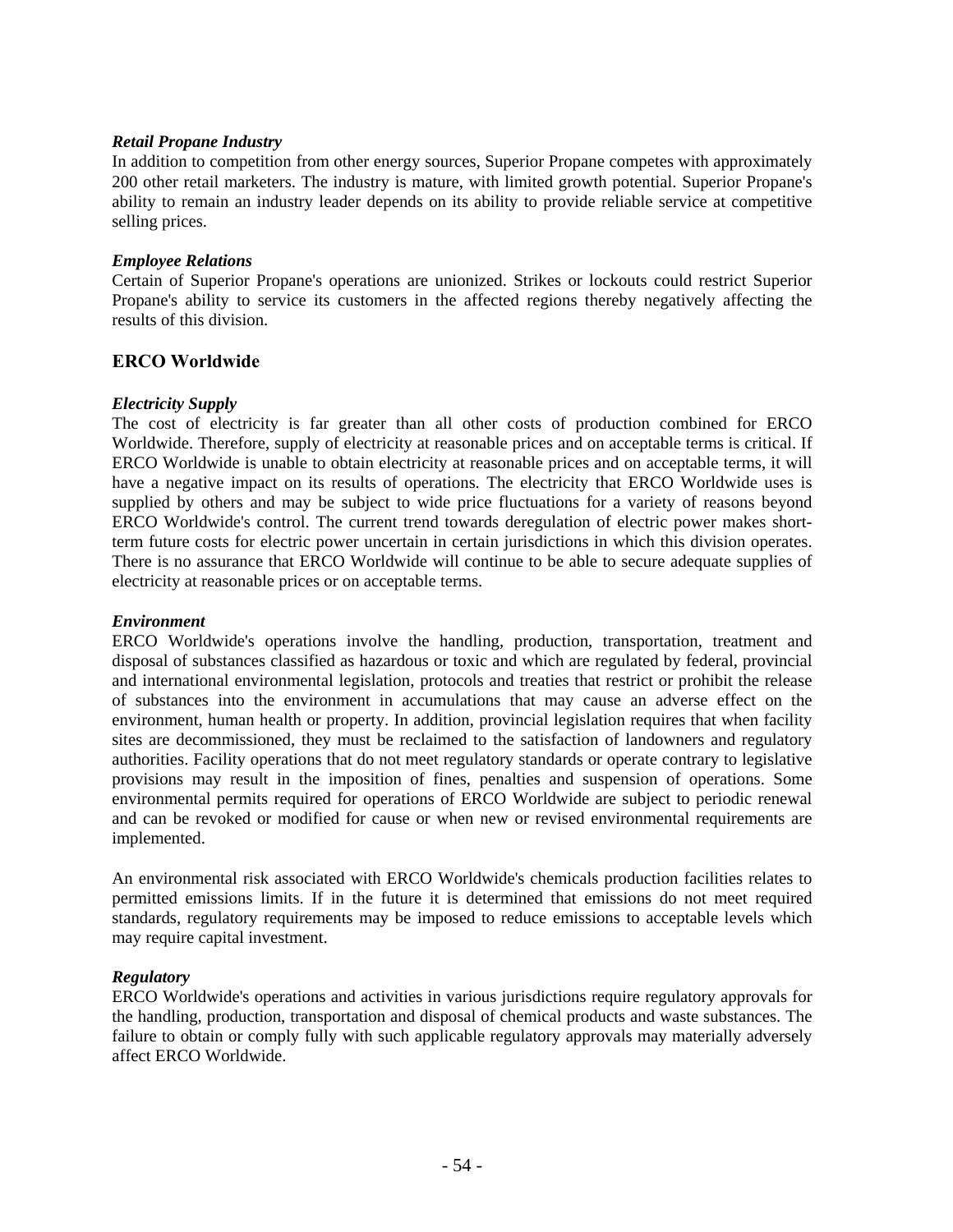#### *Operational Matters*

The operations of ERCO Worldwide are subject to the risks normally incident to the handling, production, transportation and disposal of chemical products. ERCO Worldwide's facilities produce large volumes of chemicals, using equipment with fine tolerances. The potential exists for the release of highly toxic and lethal substances, including chlorine. Equipment failure could result in damage to facilities, death or injury and liabilities to third parties. If at any time the appropriate regulatory authorities deem any of the facilities unsafe, they may order that such facilities be shut down.

#### *Competition*

ERCO Worldwide, one of four global sodium chlorate producers, competes with three other large chemical producers on a worldwide basis. This division also competes with a number of smaller regional producers. Key competitive factors include, price, product quality, logistics capability, reliability of supply and technical capability and service. This competition may have an adverse effect on the results of this division.

#### *Foreign Currency Exchange*

Some of the revenue of ERCO Worldwide is generated from contracts denominated in U.S. dollars and the majority of ERCO Worldwide's expenses and capital costs are incurred in Canadian dollars. Fluctuations in exchange rates between the U.S. and Canadian dollar will therefore give rise to foreign currency exposure and may have a negative impact on ERCO Worldwide. ERCO Worldwide manages such risk in part by entering into hedge contracts with external third parties and internally with other divisions.

#### *Employee Relations*

Approximately 25% of ERCO Worldwide's employees are unionized. Strikes or lockouts could restrict ERCO Worldwide's ability to produce sodium chlorate and its other products thereby negatively affecting the results of the division.

### **Winroc**

#### *Competition*

The speciality walls and ceilings distribution business is a local, relationship based business in which distributors compete on the basis of price and service. Barriers to entry are relatively low. Competition may have an adverse effect on the results of this division.

#### *Economic Trends*

Demand for walls and ceilings buildings materials is affected by changes in general and local economic factors including demographic trends, employment levels, interest rates, consumer confidence and overall economic growth. These factors in turn impact the level of existing housing sales, new home construction, new non-residential construction and office/commercial space turnover. Winroc's sales are moderately seasonal, consistent with new construction and renovation market activity with approximately 52% of revenues generated in the second and third quarters. Winroc has minimal control over the wholesale product cost in its industry but changes in product costs are substantially passed through to customers but the pass through lags, in time, the change in supply cost and therefore may not reflect the full change. This results in both positive and negative fluctuations in margins.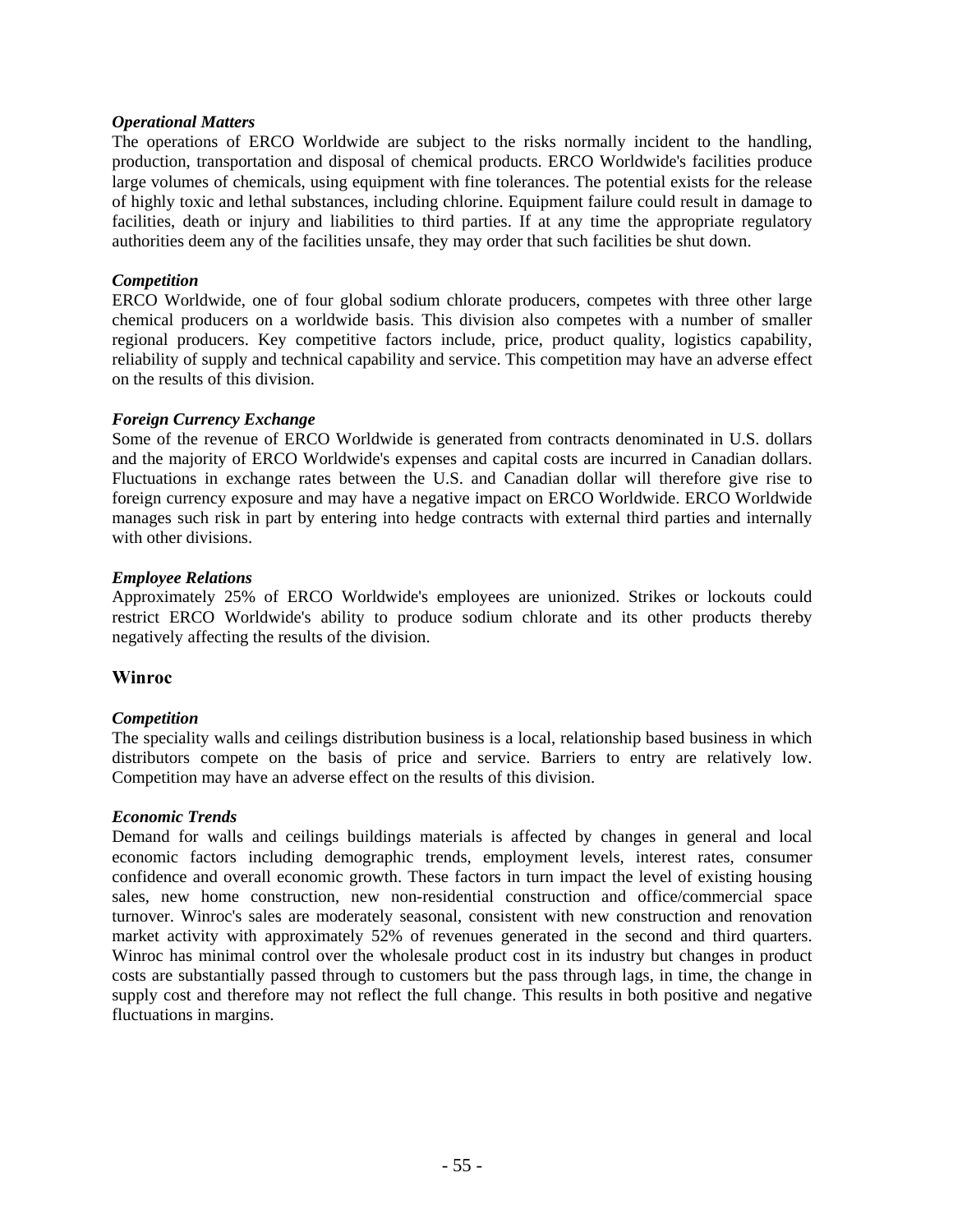### *Health and Safety*

Distribution of walls and ceilings construction products is a physically challenging job. As a result, Winroc is exposed to risks associated with workplace injuries and accidents. Winroc manages this risk by attempting to maintain safe working practices through proper procedures and direction.

### *Employee Relations*

Approximately 10% of Winroc's employees are unionized. Strikes or lockouts could affect Winroc's ability to service its customers in the affected regions thereby negatively affecting the results of the division.

### **Superior Energy Management**

### *Supply and Third Party Credit*

Superior Energy Management resources its fixed-price term natural gas sales commitments by entering into various physical natural gas and US dollar foreign exchange purchase contracts for similar terms and volumes to create an effective Canadian dollar fixed-price cost of supply. Superior Energy Management transacts with 15 financial and physical natural gas counterparties. There can be no assurance that any of these counterparties will not default on any of its obligations to Superior Energy Management. However, the financial condition of each counterparty is evaluated and credit limits are established to minimize Superior Energy Management's exposure to this risk. There is also a risk that supply commitments and foreign exchange positions may become unmatched, however, this is monitored daily in compliance with Superior Energy Management's risk management policy.

### *Balancing*

Superior Energy Management purchases natural gas to meet its estimated commitments to its customers based upon the historical consumption of gas of its customers. Depending on a number of factors, including weather and customer attrition, customer natural gas consumption may vary from the volume purchased. This variance which must be reconciled and settled at least annually and may require Superior Energy Management to purchase or sell natural gas at market prices which may have an adverse impact on the results of this division. To mitigate potential balancing risk, SEM closely monitors its balancing position and takes measures such as adjusting gas deliveries and transferring gas between pools of customers, so that imbalances are minimized. In addition, SEM maintains a reserve for potential balancing costs. The reserve is reviewed on a monthly basis to ensure that it is sufficient to absorb any losses that might arise from balancing.

### *Regulatory*

Superior Energy Management operates in the highly regulated natural gas industry in the provinces of Ontario and Quebec. Changes to existing legislation could impact this division's operations. As part of the current regulatory framework, local delivery companies are mandated to perform certain services on behalf of Superior Energy Management, including invoicing, collection, assuming specific bad debt risks and storage and distribution of natural gas. Any elimination or change to these rules could have a significant adverse effect on the results of this division.

### *Competition*

The gas distribution business is competitive and many of Superior Energy Management's competitors have greater financial and other resources than Superior Energy Management. Such competition may have an adverse effect on the results of this division.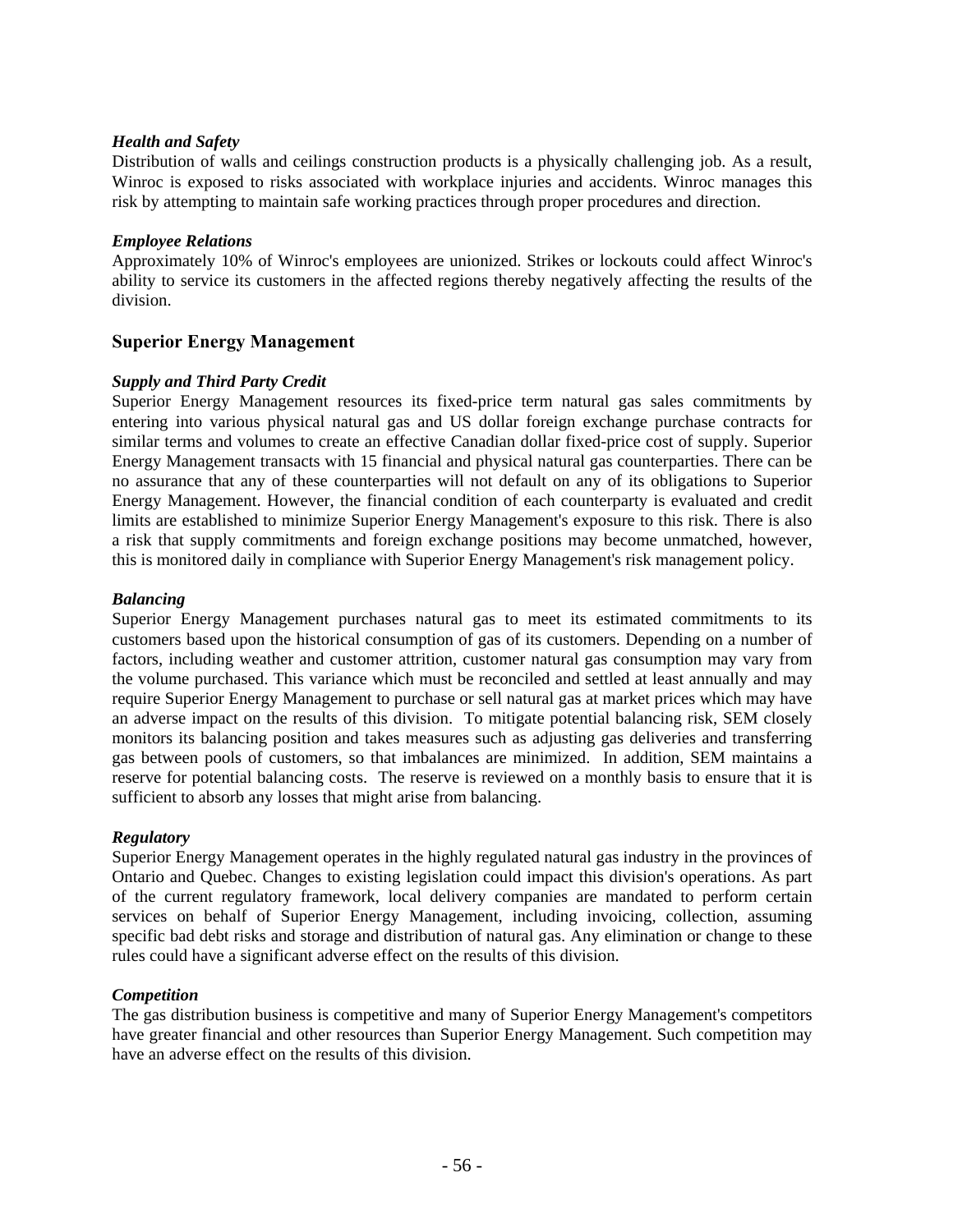### <span id="page-61-0"></span>**Additional Business Risks**

In addition, the business risks contained in the Fund's most recent Management's Discussion and Analysis are incorporated by reference herein.

## **TRANSFER AGENT AND REGISTRAR**

The Fund's transfer agent and registrar for all its publicly traded securities is Computershare Trust Company of Canada with offices in Calgary and Toronto.

# **EXPERTS**

Deloitte & Touche LLP is the independent auditor of the Fund and Superior LP.

# **MATERIAL CONTRACTS**

The material contracts of the Fund that were entered into during the most recently completed financial year or contracts entered into prior thereto which are still material and in effect, other than contracts entered into in the ordinary course of business, are the Stock Purchase Agreement among Superior US Holdings, Palmetto Holdings Inc. (an entity affiliate with Wellspring Capital Management LLC) and JW Aluminum Holding Company; and the Declaration of Trust, the Administration Agreement and the Partnership Agreement. For a summary of the terms of these contracts, please refer to the information under the headings "Three Year History", "Summary of the Amended and Restated Declaration of Trust", "Amended Administration Agreement" and "SP Partnership Agreement" pages 29 to 43 of the Fund's Management Information Circular dated August 24, 2006 provided in connection with the Reorganization, which information is specifically incorporated by reference herein.

### **DOCUMENTS INCORPORATED BY REFERENCE**

Documents incorporated by reference in the Annual Information Form can be found on SEDAR under the Fund's profile at *www.sedar.com*.

### **ADDITIONAL INFORMATION**

Additional information, including directors' and officers' remuneration and indebtedness, principal holders of the Fund's securities, options to purchase securities, securities authorized for issuance under equity compensation plans and interests of insiders in material transactions and audit committee information, where applicable, is contained in the Information Circular of the Fund dated March 6, 2007. Also, additional financial information is included in the Consolidated Financial Statements and MD&A of the Fund for the year ended December 31, 2006, which are included in the Fund's 2006 Annual Report as filed with the applicable Canadian regulatory authorities. These documents are available on SEDAR at *www.sedar.com* and may also be obtained without charge by writing to the Secretary of Superior LP at Suite 2820, 605 – 5 Avenue SW, Calgary, Alberta, T2P 3H5.